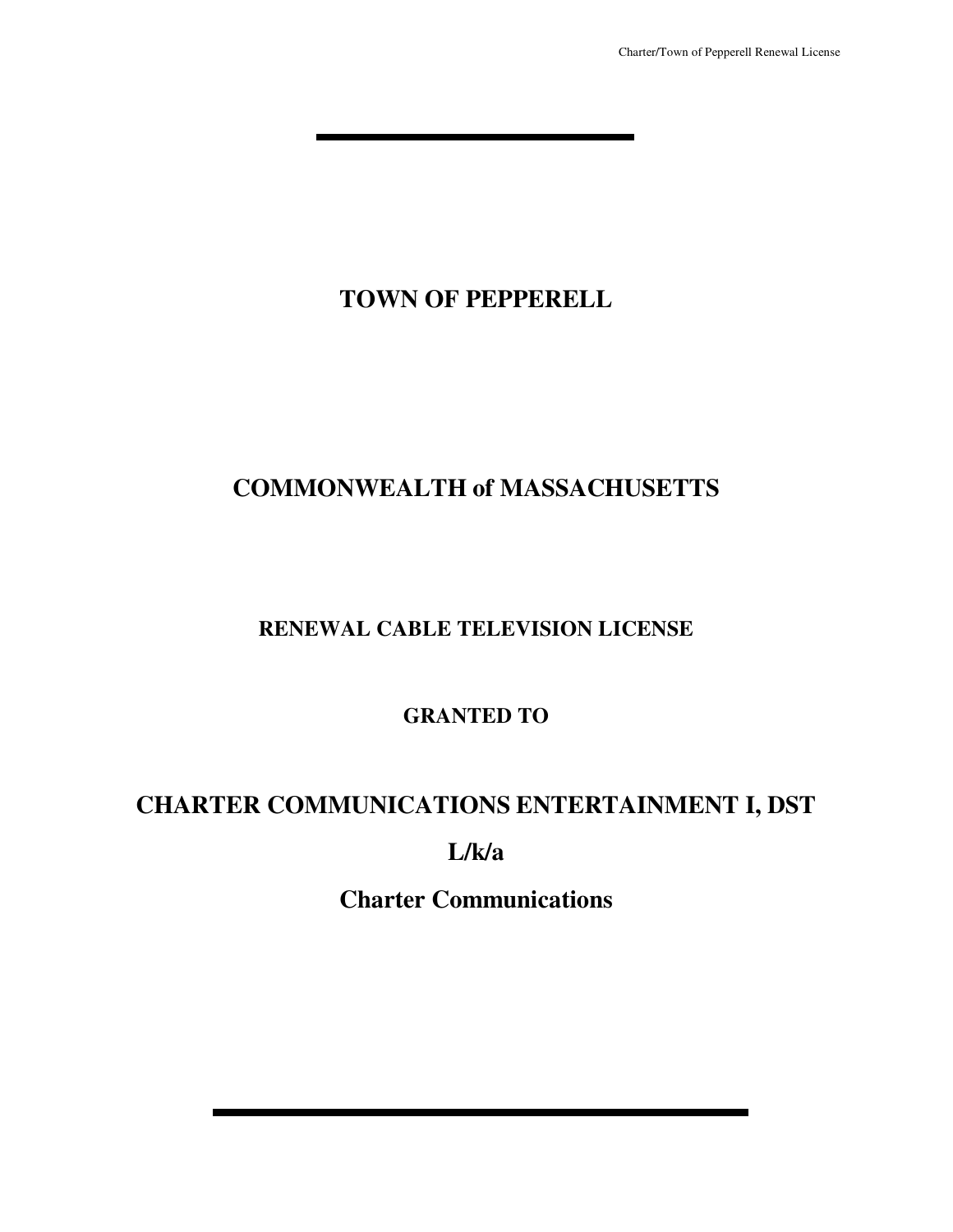| $\mathbf{1}$ | <b>DEFINITION OF TERMS</b>                                                | 8  |
|--------------|---------------------------------------------------------------------------|----|
| 1.1          | <b>Terms</b>                                                              | 8  |
| $\mathbf{2}$ | <b>GRANT OF FRANCHISE</b>                                                 | 10 |
| 2.1          | Grant                                                                     | 10 |
| 2.2          | <b>Terms</b>                                                              | 10 |
| 2.3          | Franchise Requirements For Other Franchise Holders.                       | 10 |
| 2.4          | <b>Police Powers and Conflicts with Franchise</b>                         | 11 |
| 2.5          | <b>Cable System Franchise Required</b>                                    | 11 |
| 2.6          | <b>Cable Advisory Committee</b>                                           | 11 |
| 3            | <b>FRANCHISE RENEWAL</b>                                                  | 12 |
| 3.1          | <b>Procedures for Renewal</b>                                             | 12 |
| 4            | <b>INDEMNIFICATION AND INSURANCE</b>                                      | 13 |
| 4.1          | Indemnification                                                           | 13 |
| 4.2          | <b>Insurance</b>                                                          | 13 |
| 4.3          | <b>Performance Bond</b>                                                   | 14 |
| 5            | SUBSCRIBER RIGHTS AND CONSUMER PROTECTION                                 | 15 |
| 5.1          | <b>Customer Service Office/Payment Center/Telephone Answering Service</b> | 15 |
| 5.2          | <b>Initial Installation And Service Call Procedures In Wired Areas</b>    | 15 |
| 5.3          | <b>Subscriber Solicitation Procedures</b>                                 | 16 |
| 5.4          | <b>Billing Practices Information And Procedures</b>                       | 16 |
| 5.5          | <b>Notification Of Rates And Charges</b>                                  | 16 |
| 5.6          | <b>Disconnected and Termination Of Cable Services</b>                     | 17 |
| 5.7          | <b>Response To Service Calls And Service Complaints</b>                   | 17 |
| 5.8          | <b>Complaint Resolution Procedures</b>                                    | 17 |
| 5.9          | <b>Change Of Service</b>                                                  | 18 |
| 5.10         | <b>Employee And Agent Identification Cards</b>                            | 18 |
| 5.11         | F.C.C. Customer Service                                                   | 18 |
| 5.12         | <b>Protection Of Subscribers Privacy</b>                                  | 18 |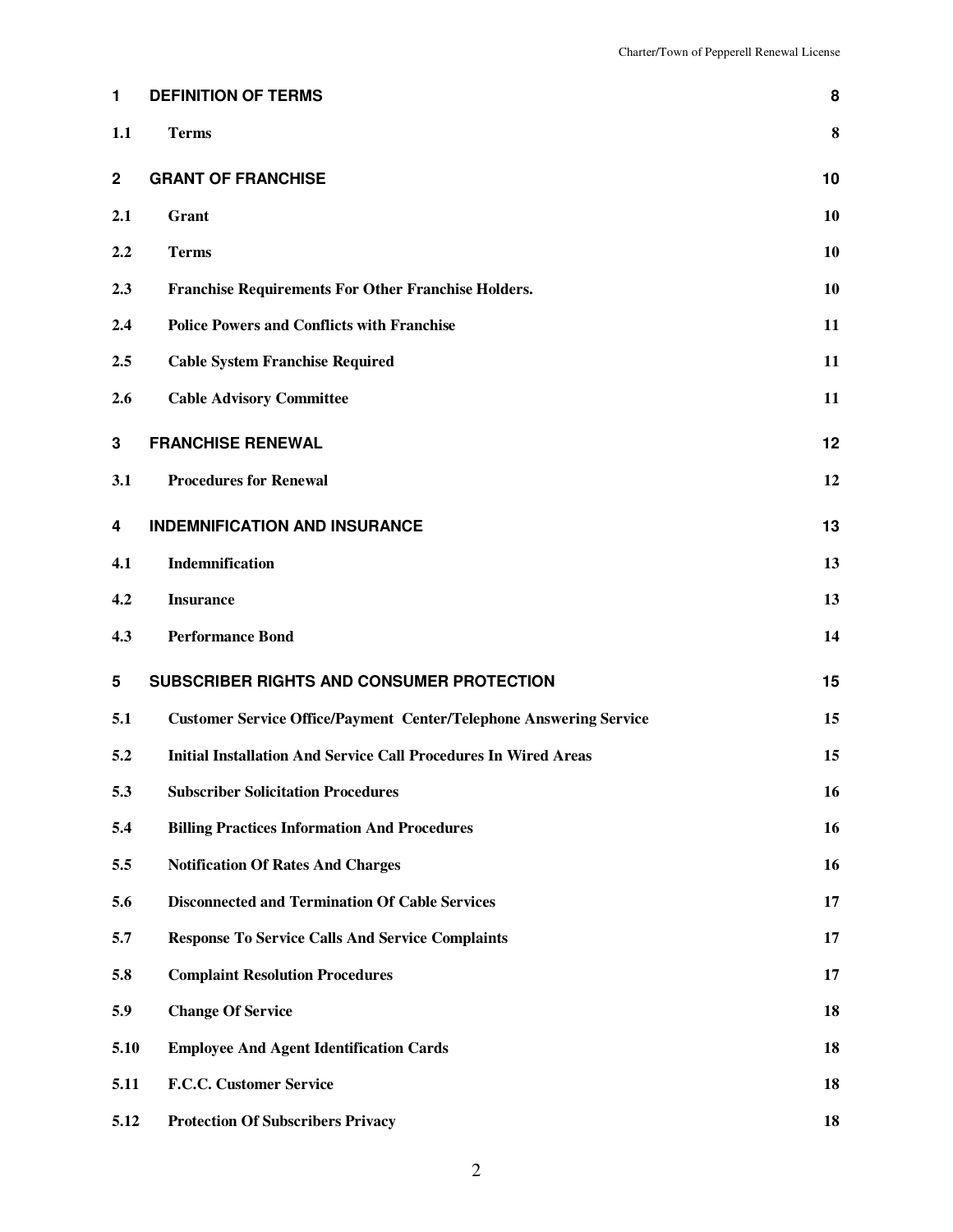| 5.13 | Remote Control Devices, Converters/Receivers, VCR/Cable Compatibility, A/B Switch, and<br><b>Parental Control</b> | 18 |
|------|-------------------------------------------------------------------------------------------------------------------|----|
| 5.14 | No Discrimination.                                                                                                | 19 |
| 5.15 | <b>Offices and Phone</b>                                                                                          | 19 |
| 5.16 | <b>Notification of Service Procedures</b>                                                                         | 19 |
| 5.17 | <b>Polling By Cable</b>                                                                                           | 19 |
| 5.18 | Information With Respect To Viewing Habits And Subscription.                                                      | 20 |
| 5.19 | Subscriber's Right To Inspect And Verify Information.                                                             | 20 |
| 5.20 | <b>Voluntary Disconnection of Service</b>                                                                         | 20 |
| 5.21 | Monitoring.                                                                                                       | 20 |
| 6    | <b>SERVICE AVAILABILITY</b>                                                                                       | 21 |
| 6.1  | <b>Service Area</b>                                                                                               | 21 |
| 6.2  | <b>Standard Drops</b>                                                                                             | 21 |
| 6.3  | <b>New Development Underground</b>                                                                                | 21 |
| 6.4  | <b>Leased Access</b>                                                                                              | 22 |
| 6.5  | <b>Inspections</b>                                                                                                | 22 |
| 7    | <b>CONSTRUCTION AND TECHNICAL STANDARDS</b>                                                                       | 23 |
| 7.1  | <b>Compliance with Codes</b>                                                                                      | 23 |
| 7.2  | <b>Construction Standards and Requirements</b>                                                                    | 23 |
| 7.3  | <b>Safety</b>                                                                                                     | 24 |
| 7.4  | <b>Network Technical Requirements</b>                                                                             | 24 |
| 7.5  | <b>Performance Monitoring</b>                                                                                     | 24 |
| 7.6  | <b>Performance Evaluations.</b>                                                                                   | 24 |
| 8    | <b>CONDITIONS ON STREET OCCUPANCY</b>                                                                             | 25 |
| 8.1  | <b>General Conditions</b>                                                                                         | 25 |
| 8.2  | <b>Underground Construction</b>                                                                                   | 25 |
| 8.3  | <b>Permits</b>                                                                                                    | 25 |
| 8.4  | <b>System Construction</b>                                                                                        | 25 |
| 8.5  | <b>Restoration of Streets</b>                                                                                     | 25 |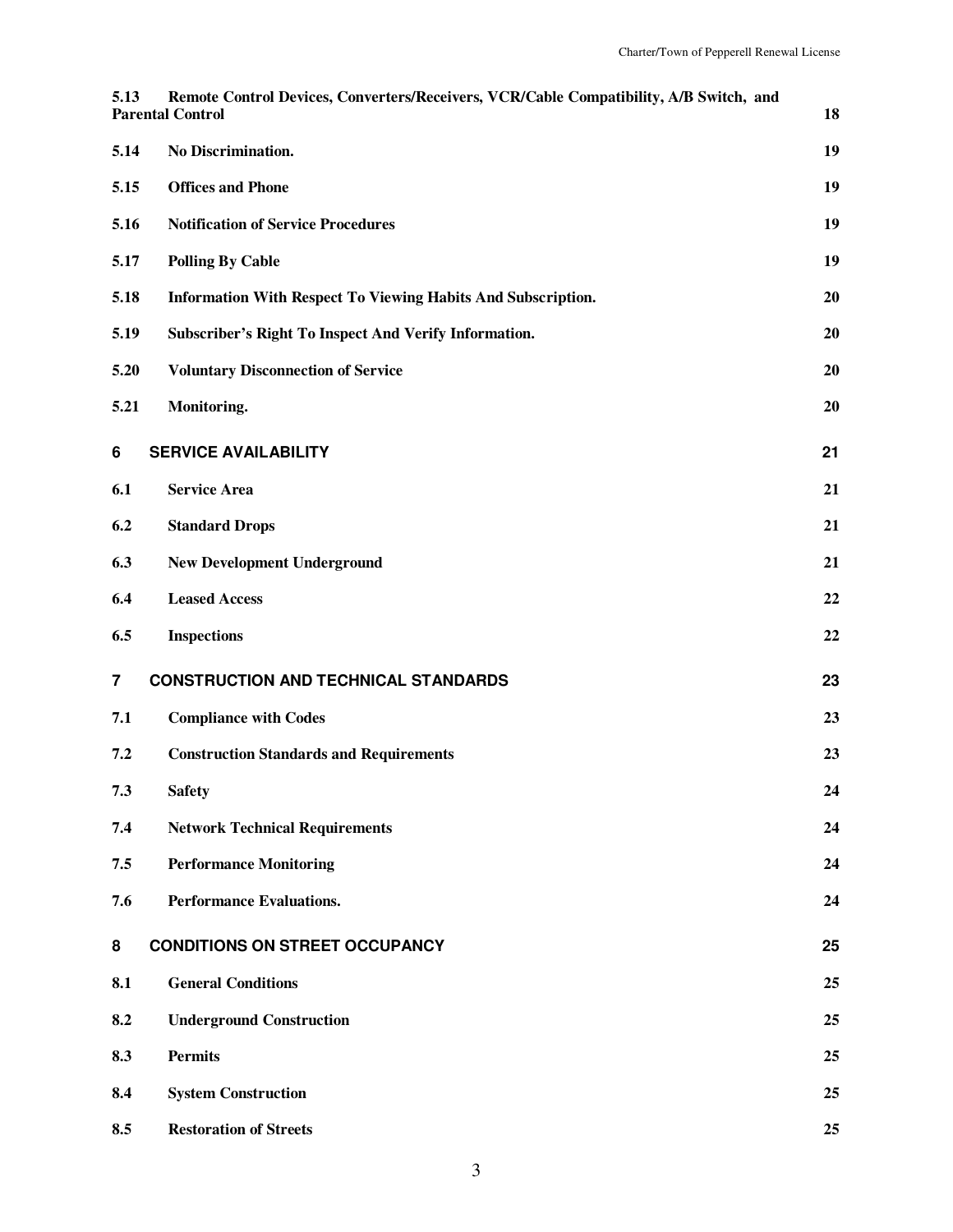| 8.6  | <b>Removal in Emergency</b>                     | 26 |
|------|-------------------------------------------------|----|
| 8.7  | <b>Tree Trimming</b>                            | 26 |
| 8.8  | <b>Relocation for the Franchising Authority</b> | 26 |
| 8.9  | <b>Relocation for a Third Party</b>             | 26 |
| 8.10 | <b>Reimbursement of Costs</b>                   | 26 |
| 8.11 | <b>Emergency Use</b>                            | 26 |
| 8.12 | <b>Subscriber Network</b>                       | 27 |
| 8.13 | <b>Private Property</b>                         | 27 |
| 8.14 | <b>Commercial Establishments</b>                | 27 |
| 8.15 | <b>Service Interruptions</b>                    | 27 |
| 8.16 | <b>Reservation of Rights</b>                    | 27 |
| 8.17 | <b>Town Use of Licensee Poles and Conduit</b>   | 27 |
| 9    | <b>Rates, Charges And Programming</b>           | 29 |
| 9.1  | <b>Rate Filings</b>                             | 29 |
| 9.2  | <b>Continuity of Service</b>                    | 29 |
| 9.3  | <b>Senior and Handicapped Citizen Discount</b>  | 29 |
| 9.4  | <b>Credits For Service Interruption</b>         | 29 |
| 9.5  | <b>Basic Service</b>                            | 29 |
| 9.6  | Programming                                     | 29 |
| 10   | <b>FRANCHISE FEE</b>                            | 31 |
| 10.1 | Amount of Fee.                                  | 31 |
| 10.2 | <b>Payment of Fee</b>                           | 31 |
| 10.3 | <b>Other Payment Obligations and Exclusions</b> | 31 |
| 10.4 | <b>Affiliates Use of System</b>                 | 31 |
| 10.5 | <b>Audit and Limitation on Recovery</b>         | 32 |
| 10.6 | <b>Late Payment</b>                             | 32 |
| 11   | <b>TRANSFER OF FRANCHISE</b>                    | 33 |
| 11.1 | <b>Franchise Transfer</b>                       | 33 |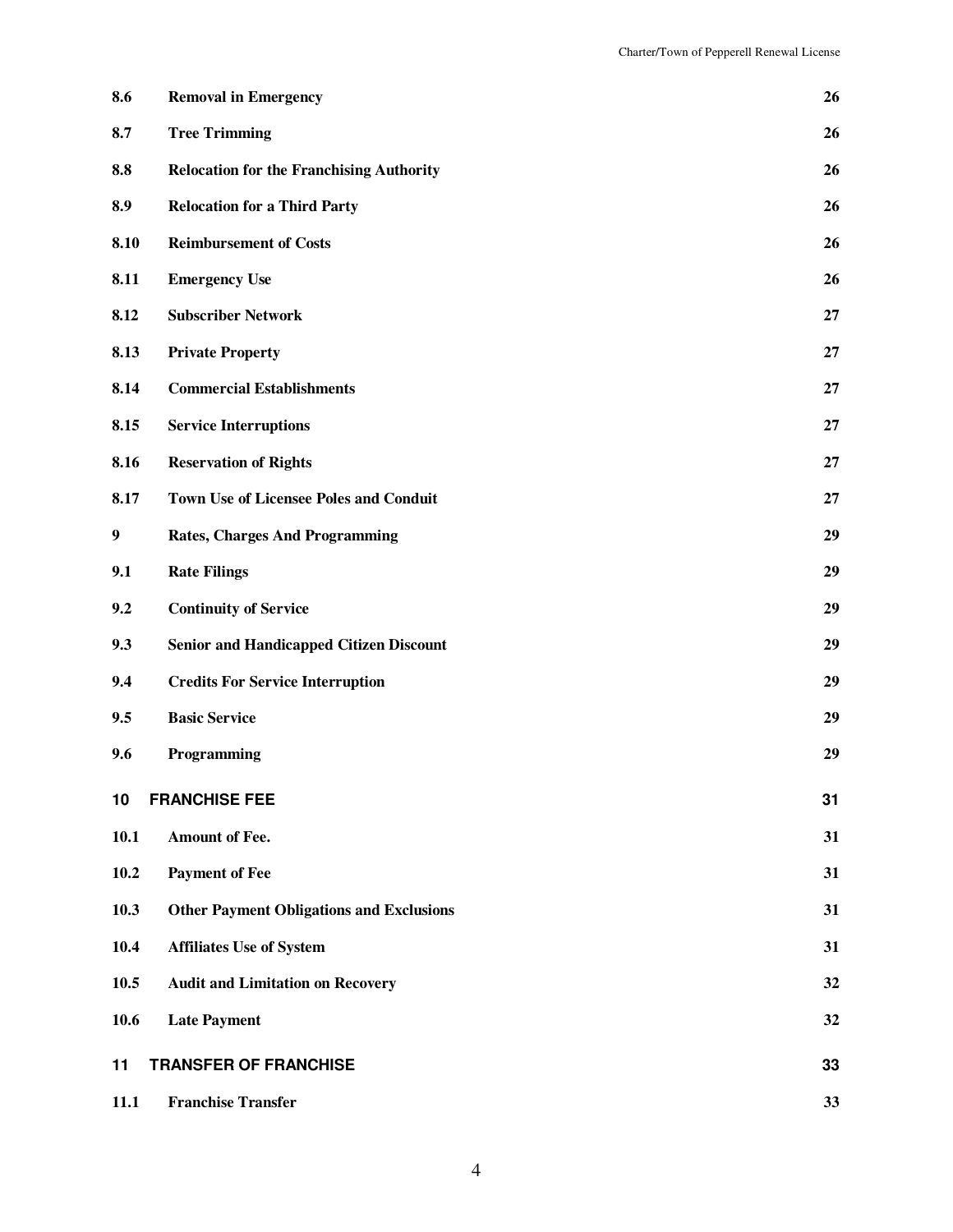| 11.2 | <b>Transfer to Affiliates</b>                                                          | 33 |
|------|----------------------------------------------------------------------------------------|----|
| 12   | <b>RECORDS, REPORTS, TESTS AND MAPS</b>                                                | 34 |
| 12.1 | <b>Reports Required</b>                                                                | 34 |
| 12.2 | <b>Records Required</b>                                                                | 34 |
| 12.3 | <b>Inspection of Records</b>                                                           | 34 |
| 12.4 | <b>Subscriber Complaint Report</b>                                                     | 35 |
| 12.5 | <b>Service Interruption Report</b>                                                     | 35 |
| 12.6 | <b>Annual Performance Tests</b>                                                        | 35 |
| 12.7 | <b>Quality Of Service</b>                                                              | 35 |
| 12.8 | <b>Additional Information</b>                                                          | 35 |
| 13   | PUBLIC, EDUCATIONAL AND GOVERNMENT PROGRAMMING                                         | 36 |
| 13.1 | <b>Service to Schools and Other Public Buildings</b>                                   | 36 |
| 13.2 | <b>Limitations on Use</b>                                                              | 36 |
| 13.3 | <b>Public, Educational and Government Access Channels</b>                              | 37 |
| 13.4 | Public, Educational And Governmental Access Equipment/Facilities Fund and Annual Grant | 36 |
| 13.5 | <b>Public, Educational and Government Access Designee</b>                              | 37 |
| 136  | Recomputation                                                                          | 38 |
| 13.7 | <b>Equipment Ownership And Maintenance</b>                                             | 38 |
| 13.8 | <b>Editorial Control</b>                                                               | 38 |
| 13.9 | <b>Access Coordination</b>                                                             | 38 |
| 14   | <b>ENFORCEMENT OR REVOCATION</b>                                                       | 40 |
| 14.1 | <b>Determination Of Breach and Penalties</b>                                           | 40 |
| 14.2 | Abandonment                                                                            | 40 |
| 14.3 | <b>No Waiver - Cumulative Remedies</b>                                                 | 40 |
| 15   | <b>MISCELLANEOUS PROVISIONS</b>                                                        | 42 |
| 15.1 | <b>Force Majeure</b>                                                                   | 42 |
| 15.2 | <b>Action of Parties</b>                                                               | 42 |
| 15.3 | <b>Notices</b>                                                                         | 42 |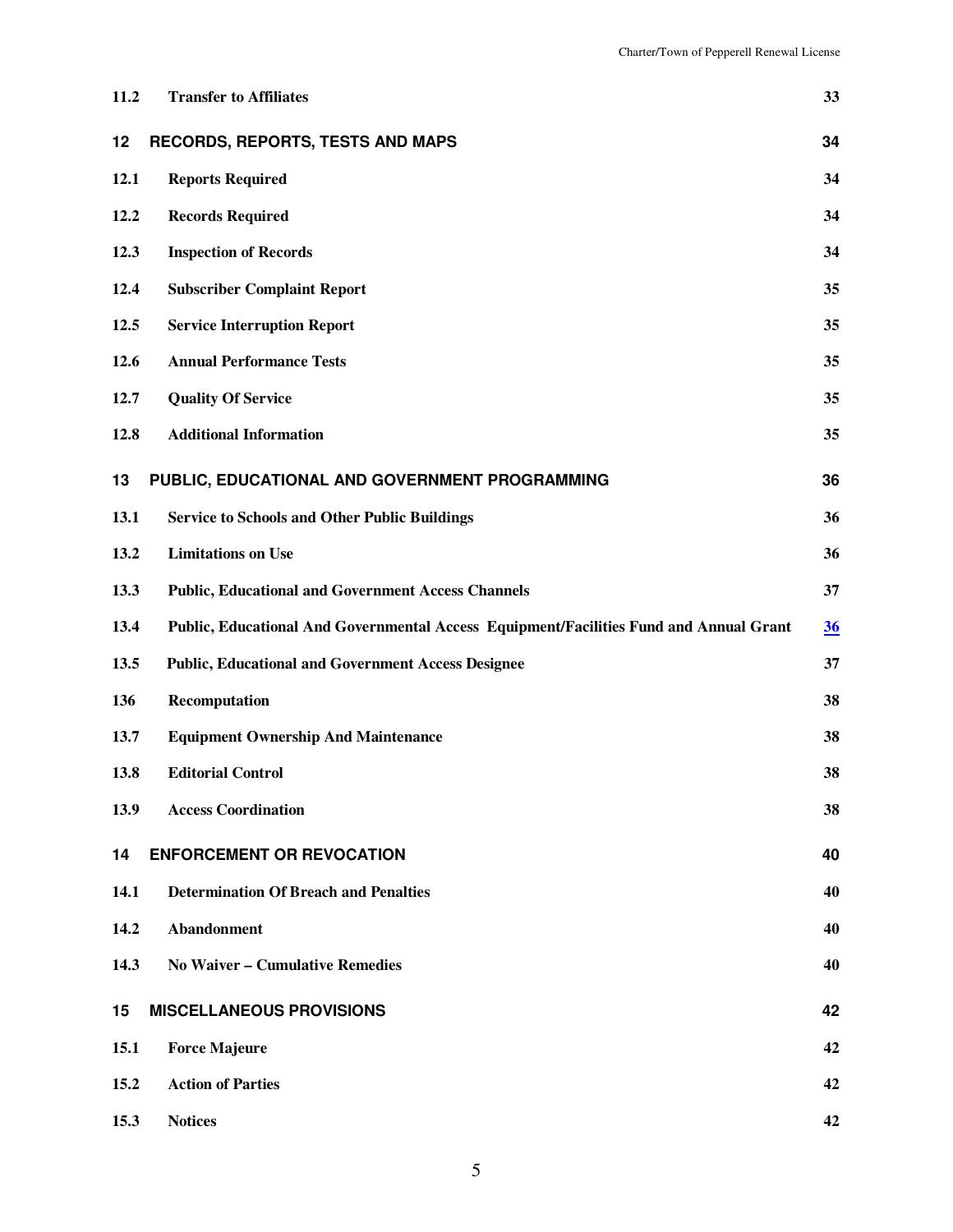| 15.4  | <b>Public Notice</b>                      | 42 |
|-------|-------------------------------------------|----|
| 15.5  | <b>Severability</b>                       | 42 |
| 15.6  | <b>Acts or Omissions of Affiliates</b>    | 42 |
| 15.7  | <b>Warranties.</b>                        | 42 |
| 15.8  | No Recourse Against The Issuing Authority | 43 |
| 15.9  | <b>Jurisdiction</b>                       | 43 |
| 15.10 | <b>Captions</b>                           | 43 |
| 15.11 | <b>Entire Agreement</b>                   | 43 |
| 15.12 | <b>Effective Date</b>                     | 44 |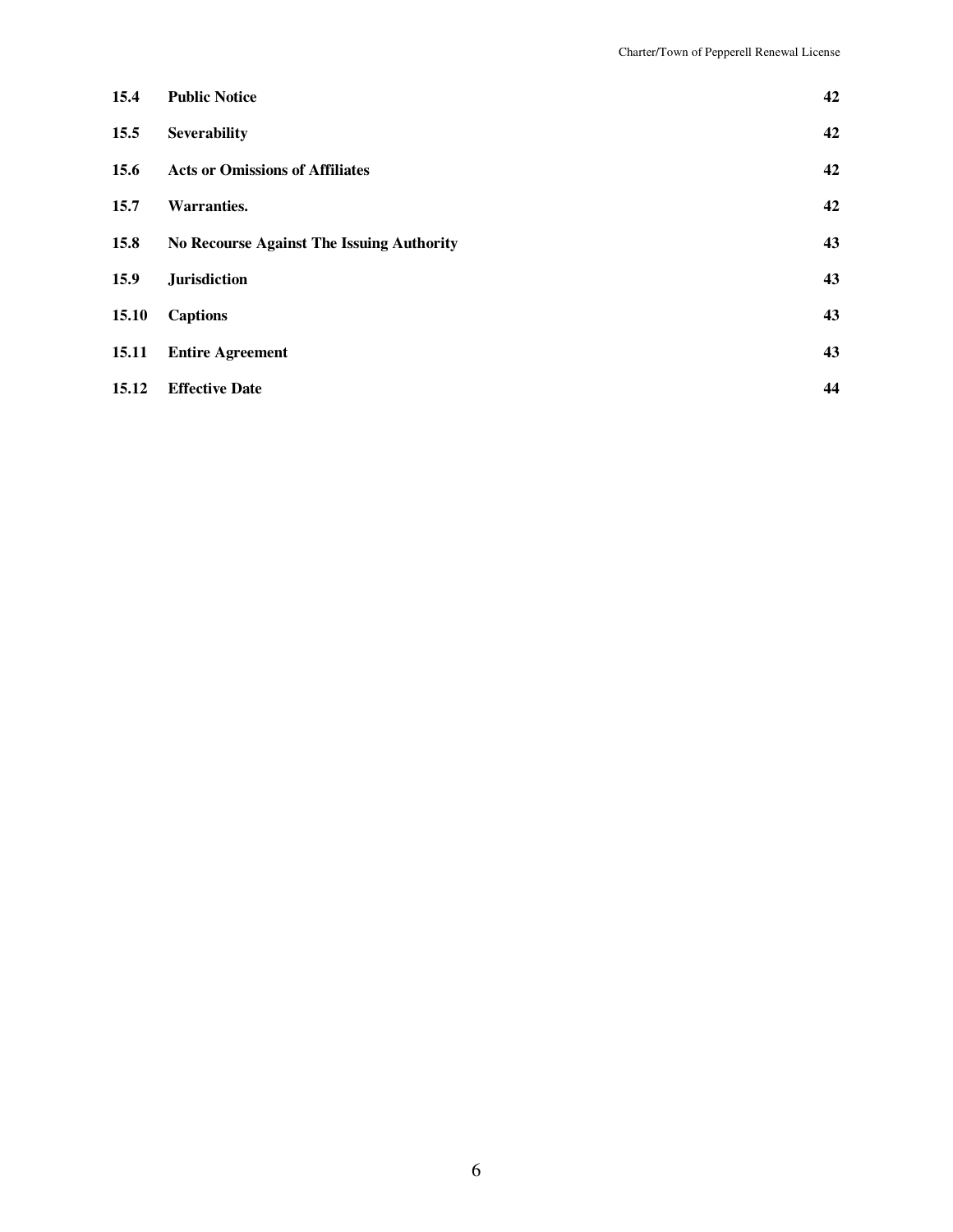## **CHARTER FRANCHISE AGREEMENT**

 This Franchise Agreement is between the Town of Pepperell, hereinafter referred to as the "Franchising Authority" and Charter Communications Entertainment I, DST l/k/a Charter Communications, hereinafter referred to as the "Licensee."

 WHEREAS, the Issuing Authority of the Town of Pepperell, Massachusetts ("Town"), pursuant to Chapter 166A of the General Laws of the Commonwealth of Massachusetts, as inserted by Chapter 1103 of the Acts of 1971, as amended, is authorized to grant one or more non-exclusive, renewal licenses to construct, upgrade, operate and maintain a Cable Television System within the Town of Pepperell and

 WHEREAS, the Franchising Authority finds that the Licensee has substantially complied with the material terms of the current Franchise under applicable laws, and that the financial, legal and technical ability of the Licensee appears to be sufficient to provide services, facilities and equipment necessary to meet the future cable-related needs of the community, and

WHEREAS, both parties agree that this statement shall in no way eliminate, reduce or abridge any of the lawful rights and remedies available to the Town or Licensee in the future, and

 WHEREAS, having afforded the public adequate notice and opportunity for comment, Franchising Authority desires to enter into this Franchise with the Licensee for the construction and operation of a cable system on the terms set forth herein; and

 WHEREAS, the Franchising Authority and Licensee have complied with all federal and State-mandated procedural and substantive requirements pertinent to this franchise renewal;

NOW, THEREFORE, the Franchise Authority and Licensee agree as follows: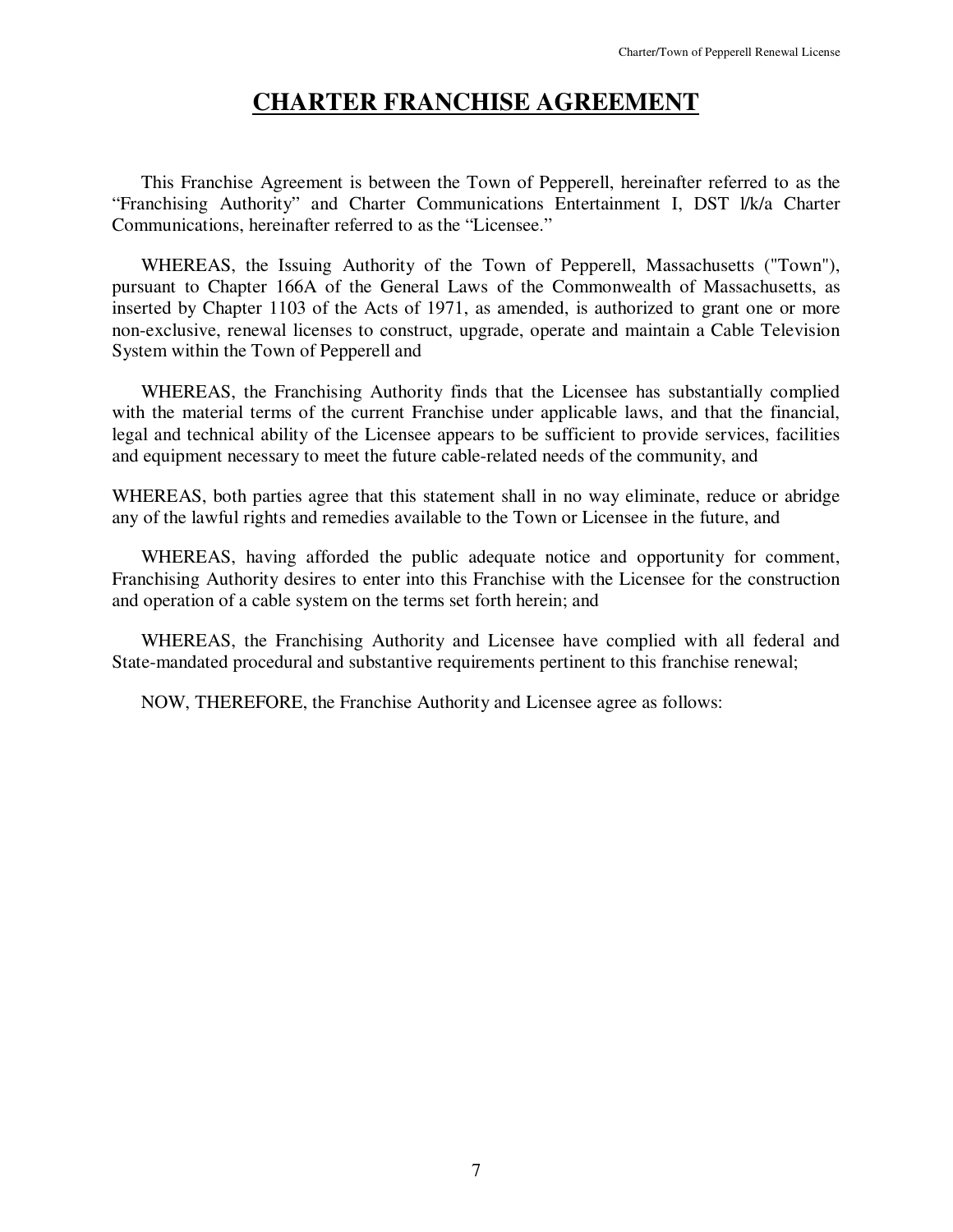## **1 Definition of Terms**

## **1.1 Terms**

 For the purpose of this franchise the following terms, phrases, words and their derivations shall have the meaning ascribed to them in the Cable Communications Policy Act of 1984, as amended from time to time (the "Cable Act"), unless otherwise defined herein. When not inconsistent with the context, words used in the present tense include the future, words in the plural number include the singular number, and words in the singular number include the plural number. The word "shall" is mandatory and "may" is permissive. Words not defined shall be given their common and ordinary meaning.

- 1. "Access Designee" shall mean the municipal instrumentality and/or nonprofit, non-municipal private corporate entity, as determined by the Issuing Authority subject to and in accordance with applicable law, to operate the Public, Educational and/or Governmental Access Channels subject to and in accordance with 47 U.S.C. 531 and the terms of this Renewal License.
- 2. "Cable System," "Cable Service," "Cable Operator" and "Basic Cable Service" shall be defined as set forth in the Cable Act.
- 3. "Cable Act" shall mean the Cable Communications Policy Act of 1984, Public Law No. 98-549, 98 Stat. 2779 (1984), 47 U.S.C. 521 et seq., (the "1984 Cable Act"), amending the Communications Act of 1934, as further amended by the 1992 Cable Consumer Protection and Competition Act, Public Law No. 102-385 (the "1992 Cable Act") and by the Telecommunications Act of 1996, Public Law No. 104-104.
- 4. "Cable Division" shall mean The Cable Television Division of the Massachusetts Department of Telecommunications and Cable or such successor governmental agency in accordance with applicable law.
- 5. "Channel": A portion of the electromagnetic frequency spectrum which is in a cable system and which is capable of delivering a television channel (as television channel is defined by the Federal Communications Commission by regulation).
- 6. "Educational Access" shall mean the programming, channels and facilities allocated to the Town of Pepperell for educational use in accordance with this agreement and with the Cable Act.
- 7. "Execution date" shall mean the date when both parties execute the License.
- 8. "External Cost" shall mean Costs as defined in Section 76.922(d) (2) of the FCC's regulations, as such regulations may hereafter be from time to time amended.
- 9. "FCC" shall mean the Federal Communications Commission and any successor governmental entity thereto.
- 10. "Franchise" or "License" shall mean the non-exclusive rights granted pursuant to this franchise to construct and operate a Cable System along the public ways within all or a specified area in the Service Area.
- 11. "Government Access" shall mean the programming, channels and facilities allocated to the Town of Pepperell for governmental use in accordance with this agreement and with the Cable Act.
- 12. "Gross Annual Revenue" or "Gross Revenue" means all revenue allowed under the law and includes any revenue received by the Licensee from the operation of the Cable System to provide Cable Services in the Service Area including home shopping and advertising, provided, however, that such phrase shall not include: (1) any taxes, fee or assessment of general applicability collected by the Licensee from Subscribers for passthrough to a government agency, including the FCC User Fee; (2) un-recovered bad debt; and (3) any Franchise Fee, PEG or I-Net amounts recovered from Subscribers.
- 13. "Headend" shall mean the electronic control center of the Cable System containing equipment that receives, amplifies, filters and converts incoming Signals for distribution over the Cable System.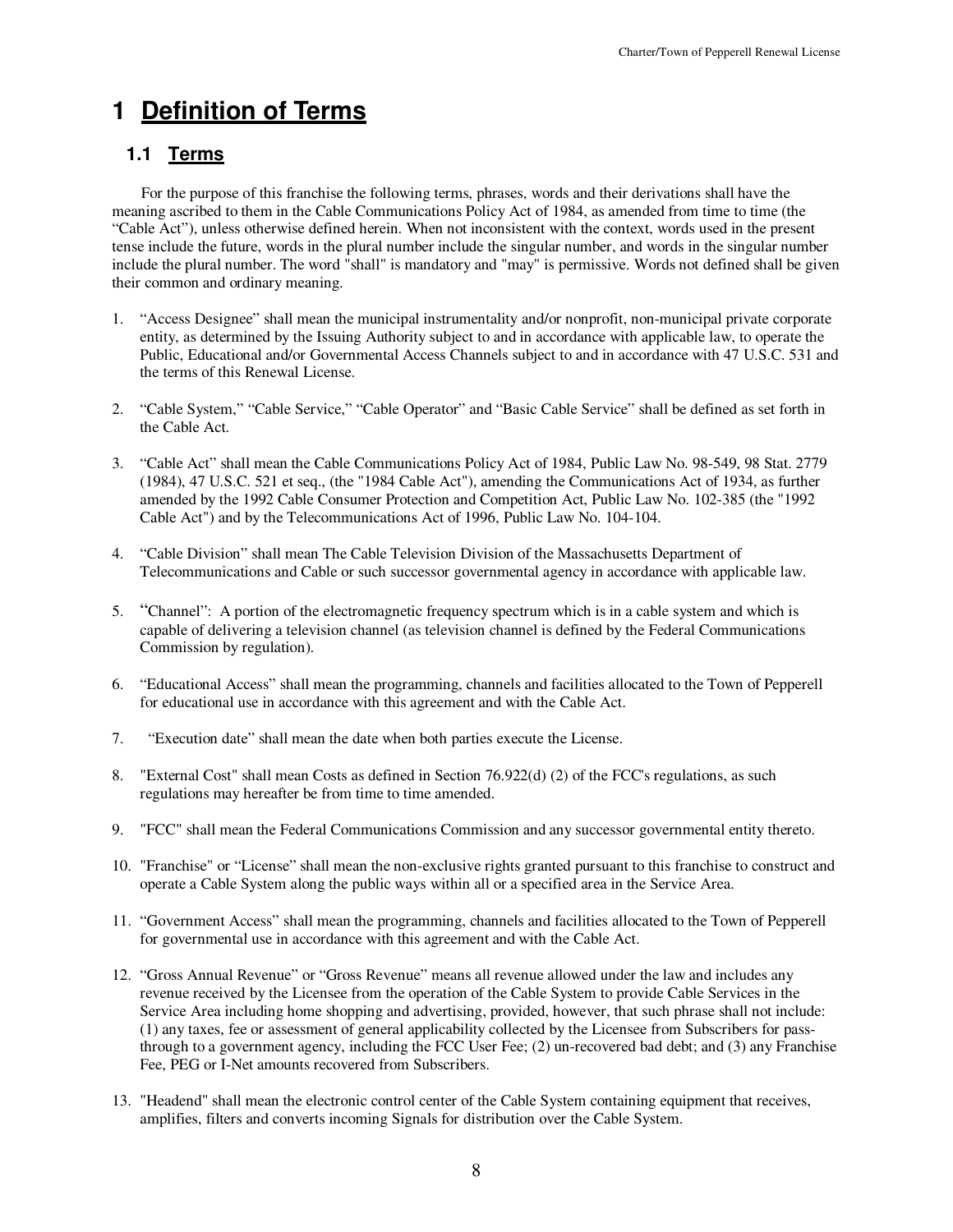- 14. "Issuing Authority or Franchising Authority" shall mean the Board of Selectmen of the Town of Pepperell, Massachusetts, acting in its capacity as license Issuing Authority pursuant to M.G.L. c. 166A, § 1.
- 15. "Installation" shall mean the connection of the Cable System from feeder cable to Subscribers' terminals.
- 16. "Leased channel or Leased Access" shall mean any Channel available for lease for programming by persons other than Licensee in accordance with the 1984 Cable Act, 47 U.S.C. 532.
- 17. "Licensee" shall mean Charter Communications Entertainment I, DST l/k/a Charter Communications or its lawful successor, transferee or assignee.
- 18. "Pay-per-view" shall mean programming delivered for a fee or charge to Subscribers on a per-program or per day part basis
- 19. "Person" shall mean an individual, partnership, association, organization, corporation or any lawful successor, transferee or assignee of said individual, partnership, association, organization or corporation.
- 20. "Premium Services" shall mean programming delivered for a fee or charge to Subscribers on a per-channel basis.
- 21. "Programming" shall mean any video, audio, or text carried over the Cable Television System
- 22. Public Access" shall mean the programming, channels and facilities allocated to the Town of Pepperell for public use in accordance with this agreement and with the Cable Act.
- 23. "Public School" shall mean any school at any educational level operated within the Service Area by any public school system, but limited to elementary, junior/middle high school and high school.
- 24. "Public Way or Street" shall include the surface of, as well as the spaces above and below, any and all public streets, avenues, highways, alleys, sidewalks, lanes, boulevards, concourses, bridges, tunnels, and parkways to which the Town has rights compatible with the installation of cable and ancillary equipment pursuant to this License, now or hereafter existing. Reference herein to "Public Way" or "Street" shall not be construed to be a representation or guarantee by the Town that the Licensee shall gain or be permitted to exercise any rights to use property in the Town greater than those possessed by the Town.
- 25. "Reasonable notice" shall be written notice addressed to the Licensee at its principal office or such other office as the Licensee has designated to the Franchise Authority as the address to which notice should be transmitted to it.
- 26. "Service Area" shall mean the geographic boundaries of the Franchise Authority, and shall include any additions thereto by annexation or other legal means, subject to the exception in subsection 6.1 hereto.
- 27. "State" shall mean the Commonwealth of Massachusetts.
- 28. "Subscriber" shall mean any Person, firm, corporation or other entity who or which elects to subscribe to, for any purpose, a Service provided by the Licensee by means of, or in connection with, the Cable Television System.
- 29. "Subscriber Network" shall mean the 860 MHz Cable Television System to be owned, operated and maintained by the Licensee, over which Signals can be transmitted to Subscribers.
- 30. "Town" shall mean The Town of Pepperell, Massachusetts.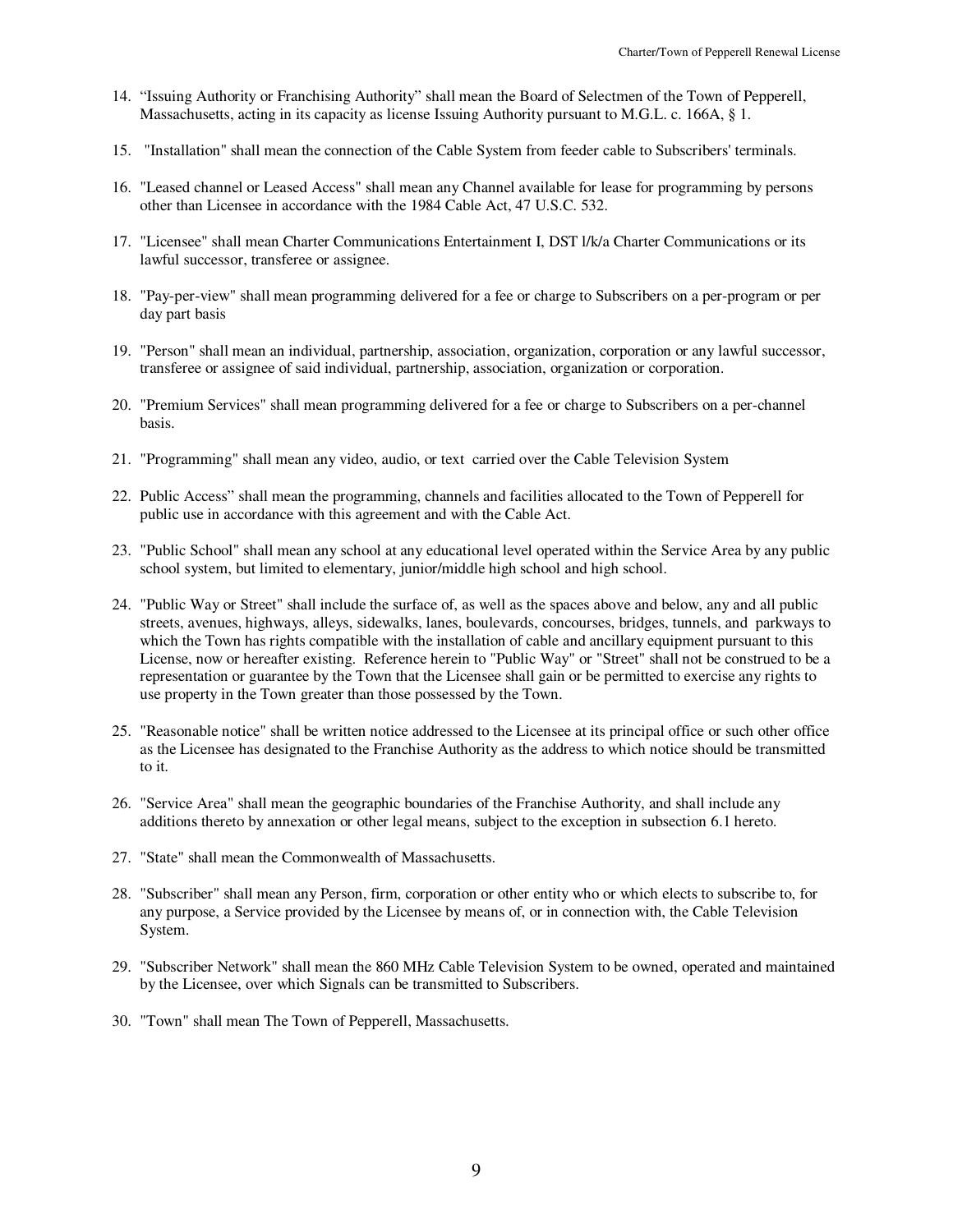## **2 Grant of Franchise**

## **2.1 Grant**

PURSUANT to the authority of Chapter 166A of the General Laws of the Commonwealth of Massachusetts and the Cable Communications Policy Act of 1984, as amended, and subject to the terms and conditions set forth herein, the Board of Selectmen of the Town of Pepperell acting as the Issuing Authority of the Town, hereby grants a non-exclusive, revocable cable television renewal license to Licensee, authorizing and permitting Licensee to construct, upgrade, install, operate and maintain a Cable Television System within the municipal boundaries of the Town. Subject to the terms and conditions herein, the Issuing Authority grants to Licensee, the right to construct, upgrade, install, operate and maintain the Cable Television System in, under, over, along, across or upon the public streets, lanes, avenues, alleys, sidewalks, bridges, highways, compatible easements and other Public Ways or places within the Town or within subsequent additions thereto, for the purpose of Cable Television System reception, transmission, collection, amplification, origination, distribution, or redistribution of Cable Services. The Renewal License is granted pursuant to Chapter 166A of the General Laws of the Commonwealth of Massachusetts, as amended, and pursuant to all rules and regulations of the FCC, the rules and regulations of Cable Division, the Cable Act, as amended, and all other rules and regulations in force and effect upon the date hereof.

## **2.2 Term**

The Franchise and the rights, privileges and authority hereby granted shall be for a term of ten (10) years, commencing on the Effective Date of this Franchise as set forth in subsection 15.12, unless otherwise lawfully terminated in accordance with the terms of this Franchise.

## **2.3 Franchise Requirements For Other Franchise Holders**

- (a) The Renewal License shall not affect the right of the Issuing Authority to grant to any other person a license or right to occupy or use the streets, or portions thereof, for the construction, installation, operation or maintenance of a Cable Television System within the Town, or the right of the Issuing Authority to permit the use of the public ways and places of the Town for any purpose whatever. Licensee hereby acknowledges the Issuing Authority's right to make such grants and permit such uses. Issuing Authority shall not permit or authorize any person or entity to operate a cable system without a License or franchise, as defined by 47 U.S.C. § 522(9).
- (b) If the Town enters into any contract, license, agreement, or the like with a cable system operator, which is not an affiliate of Licensee, the terms of that contract, license or agreement shall be on substantially equivalent terms and conditions contained in this agreement or such terms and conditions equitably modified to reflect any differences between the License and any additional license, contract or agreement in terms of benefit to the respective cable system, including, but not limited to, such considerations as (i) length of term; (ii) extent of service area; (iii) system design and construction specifications; (iv) the payment of any franchise fees; (v) any payments for the support of PEG access programming; (vi) any grants for capital equipment for PEG access programming; (vii) the provision of any service or service connections to schools or public buildings; (viii) the construction of an I-Net; and (ix) customer service standards. To the extent that the terms of the License are less favorable and more burdensome to the Licensee than those of the provision of such subsequent or additional license, contract, or agreement when such terms are taken as a whole, the Town, upon written request of the Licensee, after providing public notice, shall hold a public hearing to afford Licensee the opportunity to demonstrate the disparate nature of the terms of the additional license(s) and, following said hearing, the Town shall take actions to rectify said differences, including, but not limited to, amending the additional license, contract, or agreement so that they are not on more favorable or less burdensome terms than the terms of the License or amending this License so that its terms are not less favorable or more burdensome than those of any additional license, contract, or agreement when taken as a whole. In devising an appropriate remedy, the Town shall consider that, in certain instances, eliminating ongoing obligations after the implementing construction has been undertaken may be inadequate to provide meaningful relief.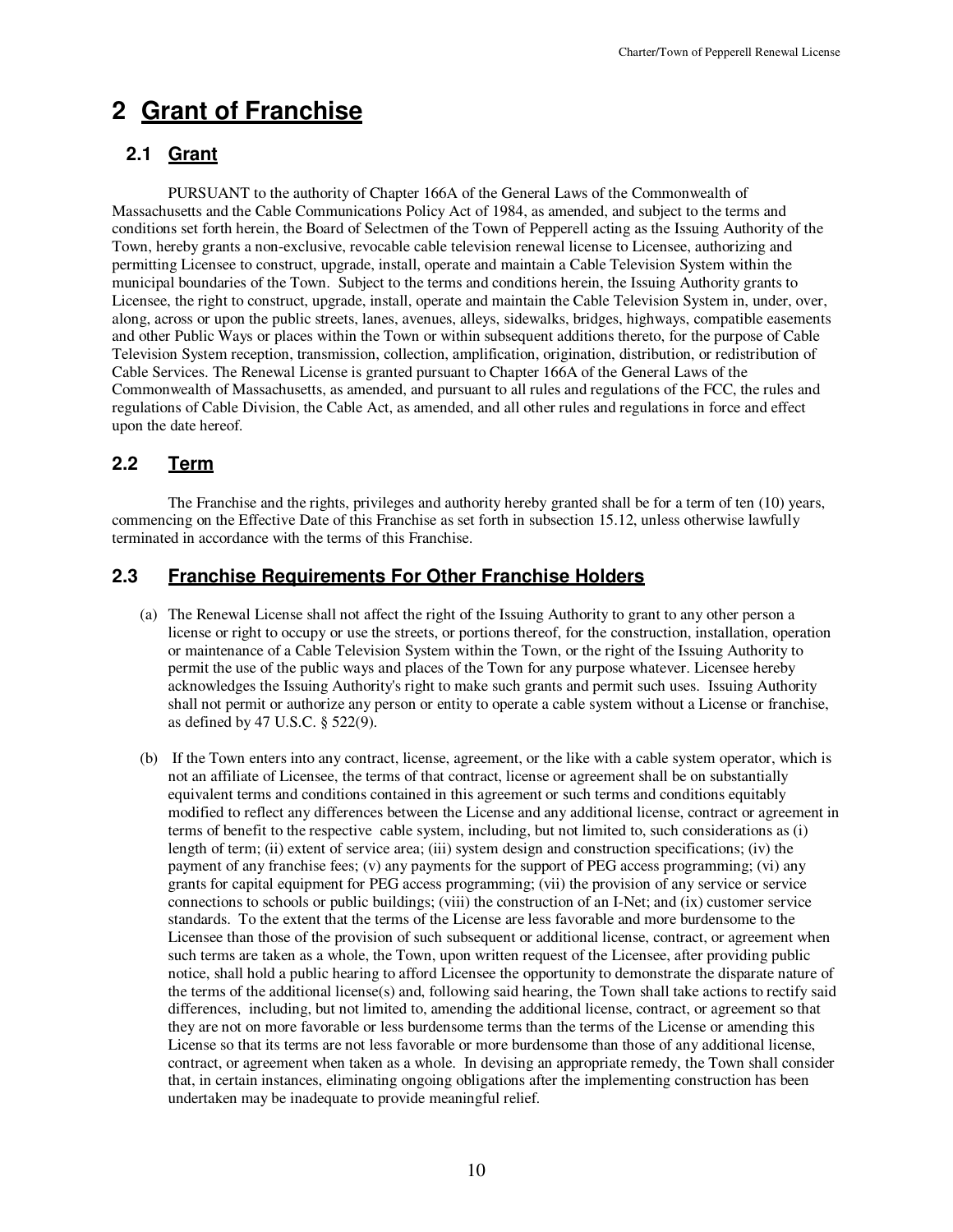(c) Further to the above, Licensee agrees to engage in good faith and timely negotiations with any such holder of an additional license with the Franchising Authority using the public ways to discuss interconnection for the carriage of local PEG access channels.

## **2.4 Police Powers and Conflicts with Franchise**

By executing the Renewal License, the Licensee acknowledges that its rights are subject to the powers of the Town to adopt and enforce general by-laws necessary to the safety and welfare of the public. The Licensee shall comply with all applicable State and Town laws, by-laws, rules, and regulations governing construction within a Public Way. In the event of any conflict between this Franchise and any Issuing Authority bylaws or regulation, apart from the lawful police powers of the Town, materially contradicting the applicable provisions of this Franchise, this Franchise will prevail. This Franchise is a contract and except as to those changes, which are the result of the Issuing Authority's exercise of its general police power, the Issuing Authority may not take any unilateral action, which materially changes the explicit mutual promises in this contract. Nor may the Franchisee take any unilateral action, which materially changes the explicit mutual promises in this contract. Any changes to this Franchise must be made in writing signed by the Licensee and the Issuing Authority and, to the extent applicable, such changes shall comply with the Massachusetts license amendment regulations at 207 C.M.R. §3.07.

## **2.5 Cable System Franchise Required**

 No Cable System shall be allowed to occupy or use the streets or public rights-of-way of the Service Area or be allowed to operate without a Cable System Franchise to the extent required by state and federal law and regulations.

## **2.6 Cable Advisory Committee**

.

At the discretion of the Issuing Authority, the Cable Advisory Committee may be vested by the Issuing Authority with such power and authority as may lawfully be delegated.

(a) The Issuing Authority and/or its designee(s) shall be responsible for the day to day oversight of the Cable Television System pursuant to this License. The Issuing Authority and the Cable Advisory Committee, if so designated, shall monitor and enforce the Licensee's compliance with the terms and conditions of this License.

(b) The Licensee shall meet with the Issuing Authority or the Cable Advisory Committee, if so designated, to review the Licensee's compliance with the License as well and to review other issues related to this License. Such meetings may be requested by the Issuing Authority, the Cable Advisory Committee, or the Licensee.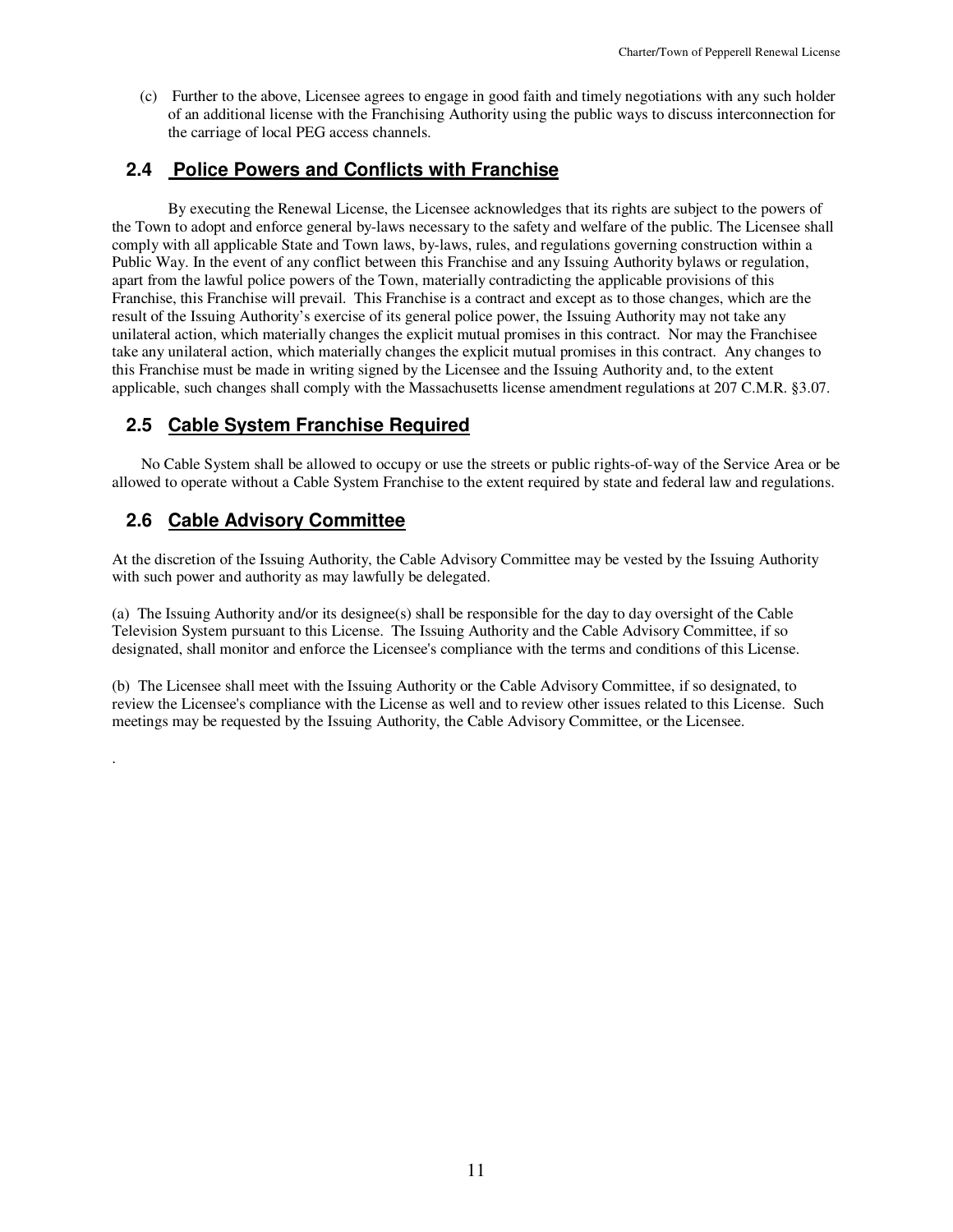## **3 Franchise Renewal**

## **3.1 Procedures for Renewal**

The Franchising Authority and the Licensee agree that any proceedings undertaken by the Franchising Authority that relate to the renewal of the Licensee's Franchise shall be governed by and comply with the provisions of Section 626 of the Cable Act, or any such successor statute.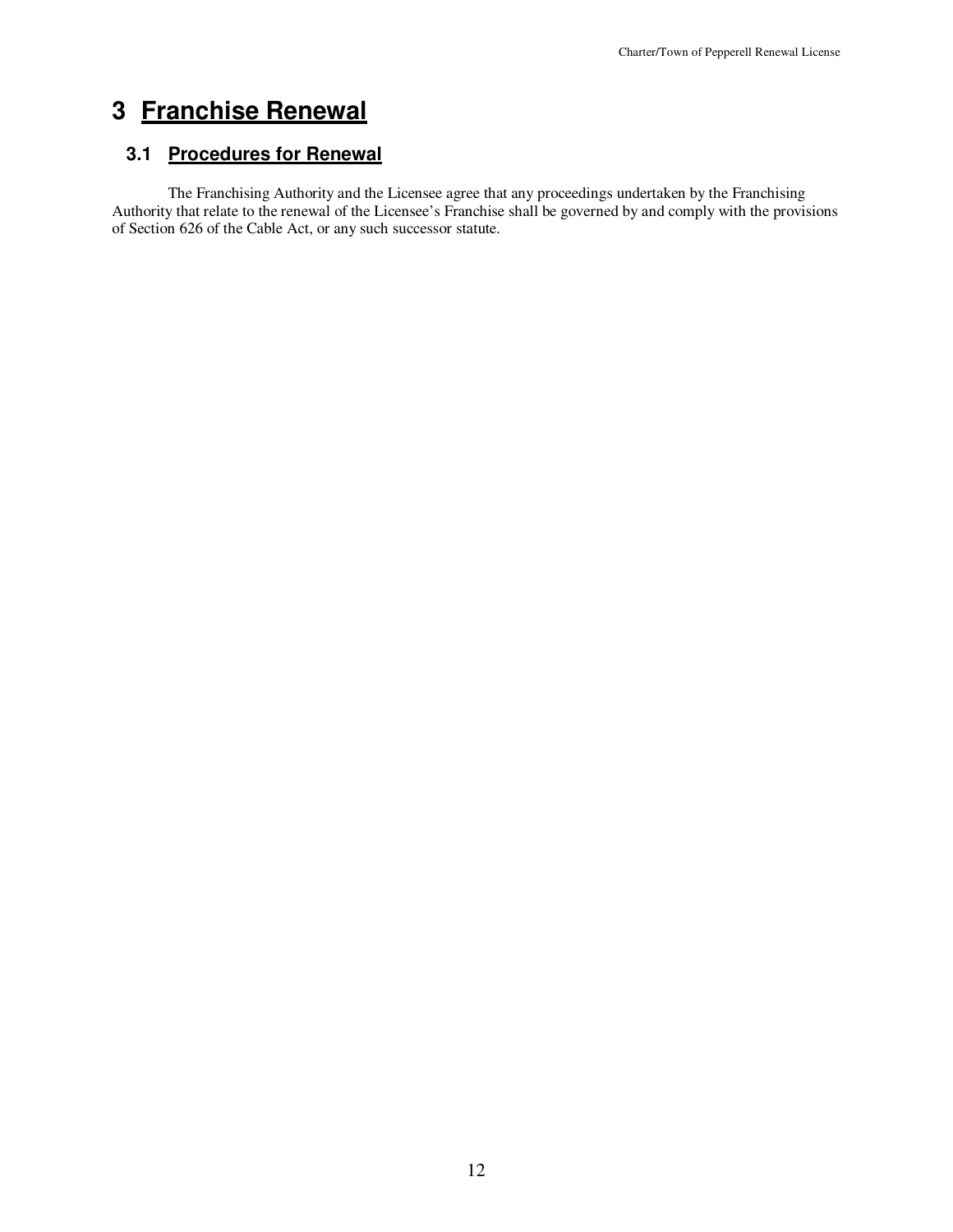# **4 Indemnification and Insurance**

## **4.1 Indemnification**

(a) The Licensee shall, by acceptance of the Franchise granted herein, defend the Town, its officers, boards, commissions, agents, and employees for all claims for injury to any Person or property caused by the activities of the Licensee, its agents and contractors in the installation, operation, or maintenance of the Cable System and shall indemnify and hold The Town, its officers, boards, commissions, agents, and employees harmless from any and all liabilities, claims, demands, or judgments growing out of any injury to any Person or property as a result of the activities of Licensee, its agents and contractors arising out of the construction, repair, extension, maintenance, operation or removal of its wires, poles or other equipment of any kind or character used in connection with the operation of the Cable System, provided that the Issuing Authority shall give the Licensee written notice of its obligation to indemnify the Town in a manner consistent with subsection 4.1(b) below. In the event any such claim arises, the Issuing Authority shall tender the defense thereof to the Licensee and the Licensee shall have the right to defend, settle or compromise any claims arising hereunder and the Issuing Authority shall cooperate fully herein. If the Issuing Authority determined in good faith that its interests cannot be represented by the Licensee, the Licensee shall be excused from any obligation to represent the Town. Notwithstanding the foregoing, the Licensee shall not be obligated to indemnify the Town for any damages, liability or claims resulting from the willful misconduct or negligence of the Town or for the Town's use of the Cable System, including any PEG channels.

(b) In order for the Town to assert its rights to be indemnified, defended and held harmless, the Town must:

 (i) provide reasonable and timely notice of any claim or legal proceeding as not to prejudice the Licensee's ability to defend the Issuing Authority or Town;

(ii) If the Licensee is obligated to defend and indemnify the Town against such claims or actions, the Licensee shall in its sole discretion control such defense, compromise or settlement or other resolution or disposition of such claim or proceeding. The Licensee agrees to make every effort to include the Town in the participation of any such compromise, settlement or other such resolution or disposition of such claim or proceeding. Such effort shall include written notice to the Town. In the event the Town determines its interests cannot be represented in good faith by the Licensee, the Town may otherwise seek legal representation;

iii) The Town shall fully cooperate with the reasonable requests of the Licensee in its participation in, and control, compromise, settlement or resolution or other disposition of such claim or proceeding subject to subparagraph (ii) above.

(c) The Town hereby reserves to itself, and the Licensee acknowledges the Town's right, to the extent, authorized by applicable law or regulation, to intervene in any suit, action or proceeding directly relating to the provisions of this License.

## **4.2 Insurance**

A. The Licensee shall maintain throughout the term of the Franchise insurance in amounts at

| least as follows:            |                                    |
|------------------------------|------------------------------------|
| Workers' Compensation        | <b>Statutory Limits</b>            |
| Commercial General Liability | $[$1,000,000]$ per occurrence,     |
|                              | Combined Single Liability (C.S.L.) |
|                              | [\$2,000,000] General Aggregate    |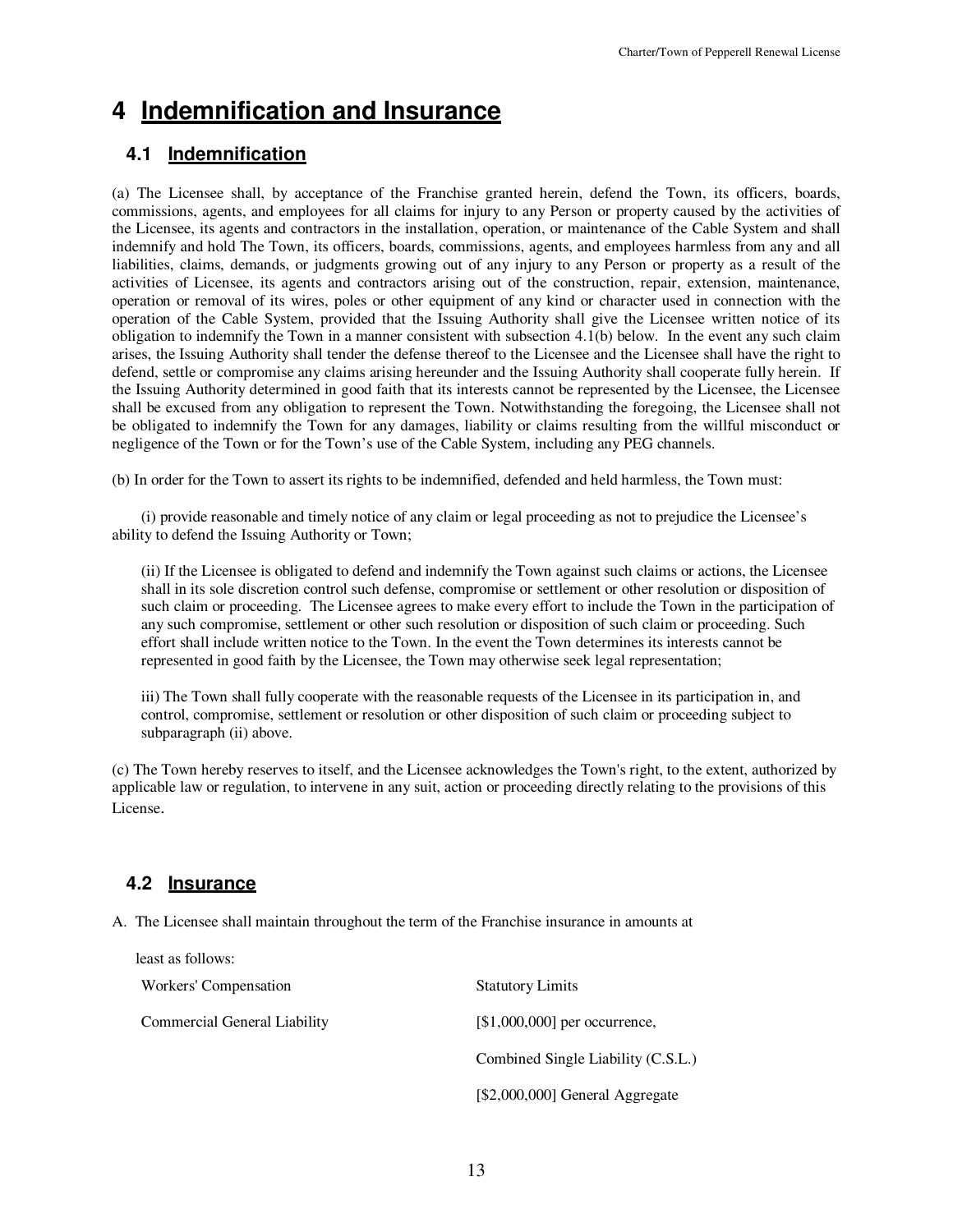Auto Liability including coverage [\$1,000,000] per occurrence C.S.L.

on all owned, non-owned

hired autos Umbrella Liability

Umbrella Liability [\$1,000,000] per occurrence C.S.L.

B. The Town and Franchising Authority shall be added as an additional insured to the above Commercial General Liability, Auto Liability and Umbrella Liability insurance coverage.

C. The Licensee shall furnish the Franchising Authority with current certificates of insurance evidencing such coverage.

## **4.3 Performance Bond**

The Licensee shall submit and maintain throughout the License a bond with corporate surety satisfactory to the Issuing Authority in the amount of twenty thousand dollars (\$20,000.00) conditioned on the following terms:

(1) The satisfactory operation of the Cable System in accordance with the provisions of M.G.L. c. 166A §§  $5(a)$ , (m) & (n) and this License.

(2) The satisfactory restoration of pavements, sidewalks and other improvements in accordance with M.G.L. c. 166A § 5(g) and as approved by the Issuing Authority and Superintendent of Streets of the Town;

(3) The sightly preservation of trees and the vegetation in accordance with M.G.L.c. 166A  $\S$  5(g) and as approved by the Issuing Authority and Tree Warden;

(4) The indemnification of the Town in accordance with M.G.L.c. 166A § 5(b);

(5) The satisfactory removal of the cable system in accordance with M.G.L.c.166A  $\S$  5(f) and within six (6) months from the date of lawful notice from the Issuing Authority to so remove the cable system.

(6) Substantial compliance with material terms of license

Said bond shall be a continuing obligation throughout the entire term of this Renewal License, and thereafter until the Licensee has satisfied all of its obligations to the Town that may have arisen from the grant of the Renewal License or from the exercise of any privilege herein granted. In the event that the Town recovers from said surety, the Licensee shall take immediate steps to reinstate the performance bond to the appropriate amount required herein. Neither this section, any bond accepted pursuant thereto, nor any damages recovered thereunder shall limit the liability of the Licensee under the Renewal License.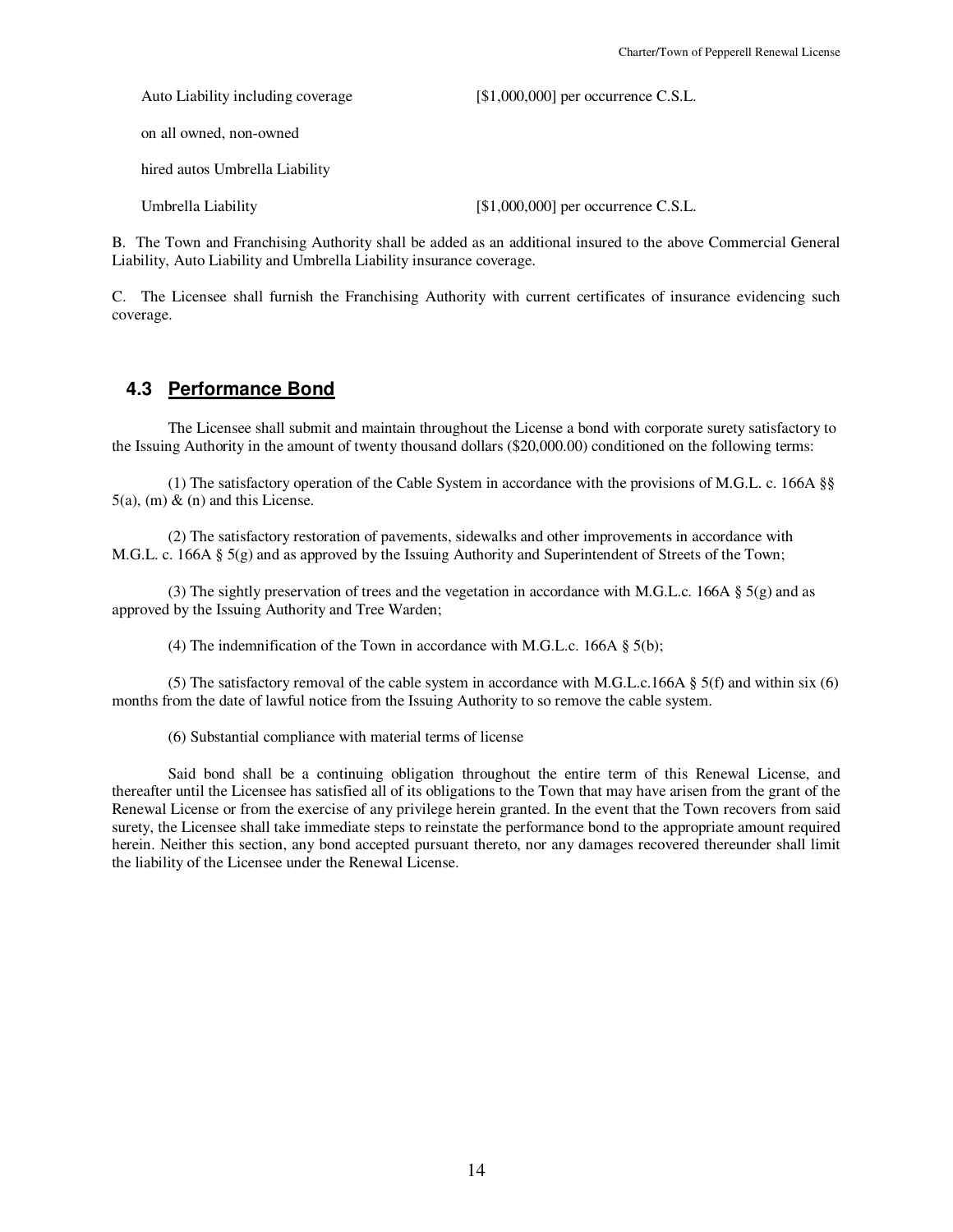# **5 Subscriber Rights and Consumer Protection**

## **5.1 Telephone Answering Service**

(a) The Licensee shall maintain a publicly listed toll-free telephone number for Subscriber access to customer service representatives and its hours of service shall meet or exceed the F.C.C.'s requirements for service during normal business hours. See 47 Code of Federal Regulations, s. 76.309 (c) (4) for definition of normal business hours.

(b) Qualified customer service representatives will be available to respond to customer telephone inquiries in accordance with Section 5.1 of this License. Such representatives will provide information to help Subscribers troubleshoot basic problems including VCR/DVD/cable interconnect problems.

 (c) Under normal operating conditions, telephone answer time by a customer service representative, including wait time, and the time required to transfer the call, shall not exceed 30 seconds, 90% of the time 24 hours per day, 7 days a week, as measured quarterly. In enforcing this provision, the Issuing Authority shall take into considerations any temporary special circumstance effecting the Licensee's ability to comply (such as upgrading or expansion of the call center or the deployment of advanced services requiring additional personnel training and customer education) provided always that the Licensee can show that such circumstances will result only in temporary effects upon compliance. Licensee agrees to maintain an automated call distribution system capable of monitoring compliance with this standard and shall provide the Town, upon written request, with quarterly printouts of telephone response data. For purposes of the foregoing, normal operating conditions shall be as defined in 47 Code of Federal Regulations s. 76.309.

## **5.2 Initial Installation and Service Call Procedures in Wired Areas**

(a) The Licensee shall install cable service in all areas of the Town to those residents whose homes are passed by the Cable System and who have requested service within seven (7) business days of said request for standard aerial installations and within ten (10) business days, weather permitting, of a request for underground installation, subject to Licensee's receipt of necessary permits and easements on reasonable terms and conditions.

(b) The Licensee shall specify to the Subscriber, in advance, whether said installation visit or service call will occur in a weekday morning block, weekday afternoon block, weekday evening block, or a Saturday block. Evening service visits (after 6:00 p.m.) shall be available on a scheduled basis, subject to availability and subject to safety considerations. If Licensee cannot make an appointment, Licensee shall call the Subscriber in advance to cancel. The Licensee shall give priority for next day or next "available time" installation or service appointments to Subscribers who cannot be scheduled within the aforementioned time periods. Unless caused by a Subscriber's failure to make the premises available to the Licensee at the time scheduled, failure to make the installation or service call as scheduled shall require the Licensee to automatically offer a priority cable installation or service visit to the affected Subscriber at a time mutually agreeable to the Licensee and said Subscriber, but in no case later than three (3) working days following the initial installation date, or 24 hours following the service date, unless mutually agreed to otherwise by said Subscriber and the Licensee. In the event a service problem is attributable to technical problems in the Cable System but are wholly within parts of the Cable System that are not on private property, Licensee shall not require Subscribers to be at home at the time of the service call.

(c) Under normal operating conditions, the Licensee shall respond within 24 hours to service complaint calls or requests for repair service where there is a loss of picture or audio on all Channels. Under normal operating conditions, all other service complaint calls or requests for repair service shall be responded to within thirty-six (36) hours, except that Subscribers can schedule service visits beyond this time frame at the Subscriber's option. These standards shall be met in accordance with FCC standards in effect as of the execution of this License.

(d) The Licensee shall ensure that there are stand-by service personnel on call at all times after normal business hours. The answering service shall be required to notify the stand-by personnel of an unusual number of calls or a number of similar calls or a number of calls coming from the same area.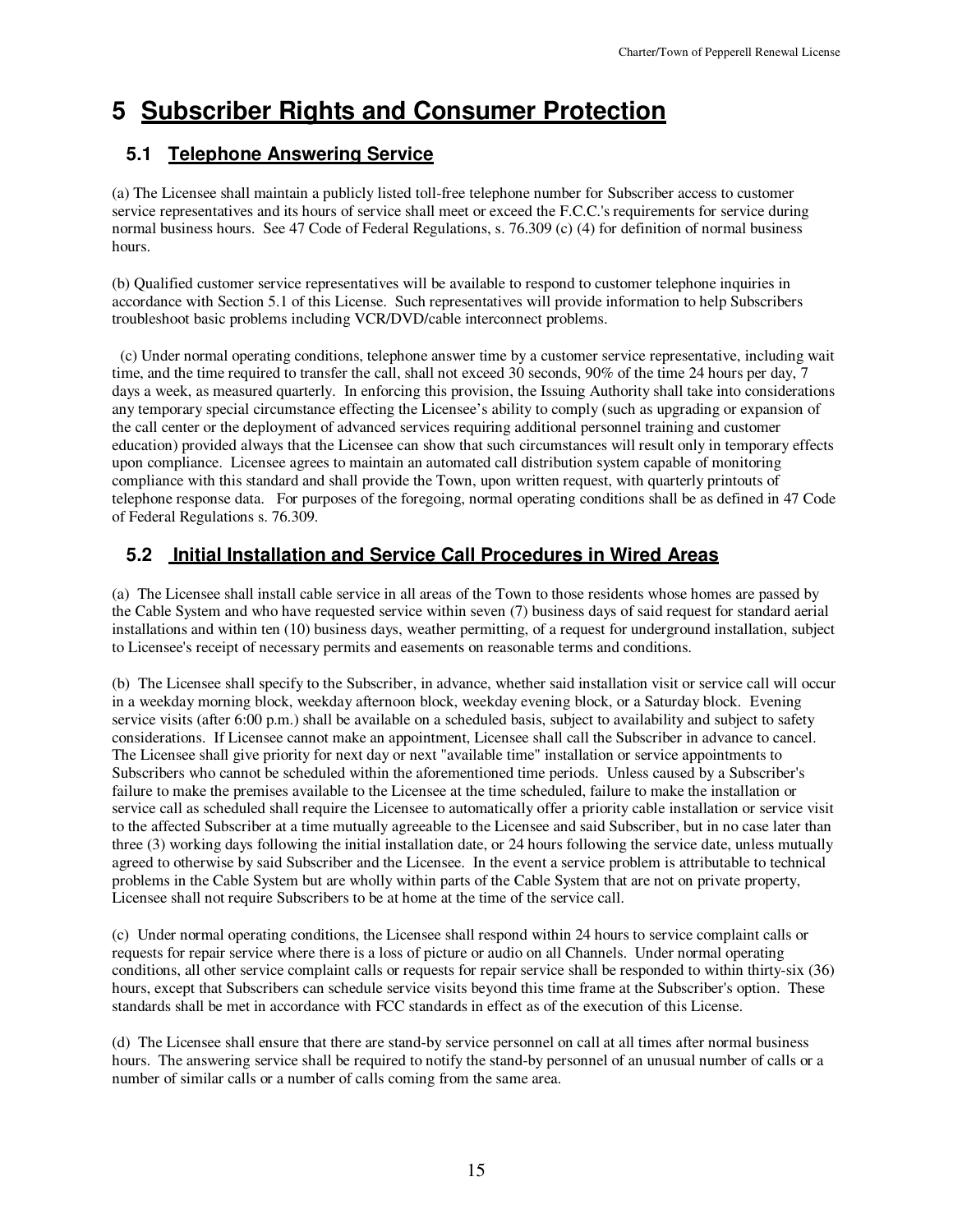(e) System Outages deemed to occur upon the failure of service to five (5) or more Subscribers at or about the same time and in the vicinity of each other that are served by the same amplifier, shall be responded to immediately, twenty-four (24) hours a day by Licensee personnel. Licensee shall supply a paging number or phone number to a designee of the Issuing Authority and to the Issuing Authority, if requested, which shall not be available to the general public, and which is capable of reaching appropriate management personnel in the event that emergency repair service is needed and which is to be used only if normal Licensee lines do not allow a rapid connection to appropriate Licensee personnel. The term emergency in the foregoing sentence shall mean events involving potential injury to persons or property, or loss of service, to substantial areas. Licensee shall maintain a staff of stand-by technicians who are ready to make the necessary repairs in the event of such an emergency.

## **5.3 Subscriber Solicitation Procedures**

Licensee will provide all prospective Subscribers with complete, clear and concise written information prior to or at the time of initial installation of Cable Service and Licensee shall annually provide existing Subscribers with equivalent information, subject to applicable law. Such materials shall clearly disclose the price and other information concerning Licensee's lowest cost service. Such information shall include but not be limited to the following:

 (a) All services, rates and charges, including but not limited to deposits, if applicable, installation costs, additional television set charges, service upgrade or downgrade charges, and relocation of cable outlet charges.

 (b) Written information concerning billing and termination procedures, procedures for ordering changes in or termination of services, and all refund policies, including the availability of rebates or credits for loss of service.

 (c) Written information concerning known incompatibilities associated with the utilization of video cassette recorders and cable ready television sets with cable service(s), and information on the cost for hooking up VCRs and any other associated VCR costs or charges.

 (d) Written information concerning the availability of special equipment such as A/B switches and parental control devices.

(e) Written information concerning the Licensee's privacy policies, pursuant to state and federal law.

- (f) Written information concerning steps to take in the event of loss of service; and
- (g) Any other customer service disclosures required by federal or state law.

 (h) If requested by a subscriber, Licensee shall exercise reasonable efforts to provide information relevant to use of the Cable System for hearing impaired or other disabled persons.

## **5.4 Billing Practices Information and Procedures**

(a) The Licensee shall inform all prospective Subscribers of complete information respecting billing and collection procedures, procedures for ordering changes in or termination of service, and refund policies, upon solicitation of service and prior to the consummation of any agreement for installation of service. Subscribers shall not be billed in advance by more than a one month period except: in the case of demonstrated credit problems involving payment delinquency including more than one disconnection; seasonal situations where a greater period of advance billing is approved by the Division; or in the case of optional promotions offered by Licensee.

(b) Licensee will comply with the consumer protection regulations of the Division, 207 CMR 10.00 et seq., as amended, which regulations are incorporated herein by reference and Licensee shall comply with applicable customer service and consumer regulations promulgated by the Federal Communications Commission.

## **5.5 Notification of Rates and Charges**

.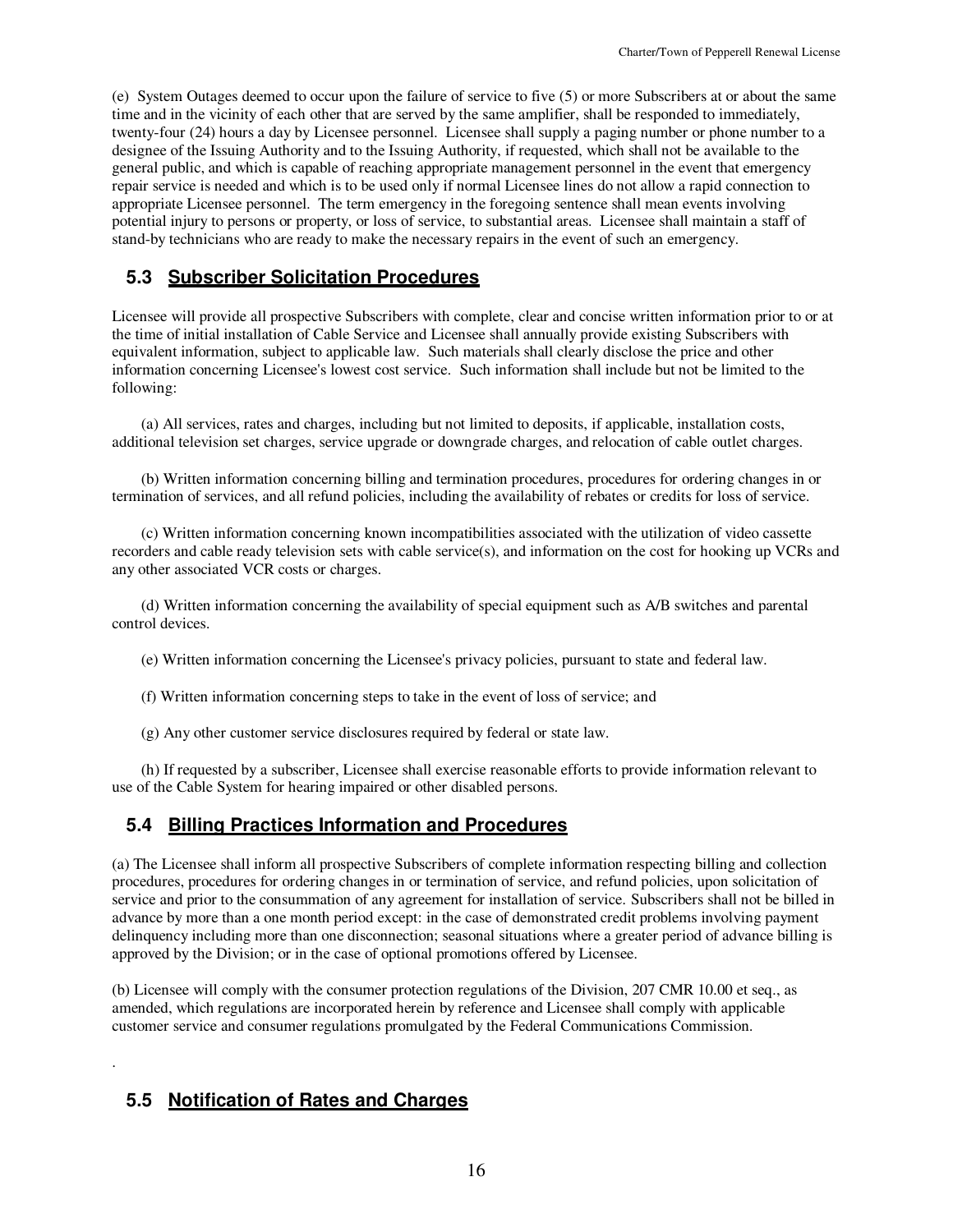The Licensee shall, pursuant to state law, annually inform the Issuing Authority of all rates and charges of any kind, and all terms or conditions relating thereto. Thereafter, the Licensee shall inform the Issuing Authority of all changes in service, rates and charges of any kind, and all terms and conditions relating thereto in such time and manner as necessary to comply with law and regulations, and to the extent such service charges are under Licensee's control. The Licensee shall notify all Subscribers of any impending rate increases in such time and manner as necessary to comply with law and regulations.

## **5.6 Disconnected and Termination of Cable Services**

The account of a Subscriber shall be considered delinquent and therefore subject to disconnection only in accordance with Licensee's payment policy and subject to all applicable laws and regulations including 207 CMR 10.00 et seq.

#### **5.7 Response to Service Calls and Service Complaints**

(a) Licensee shall meet or exceed F.C.C. Customer Service Standards when responding to all complaint calls or requests for service.

(b) Licensee shall ensure that there are stand-by personnel on-call at all times after normal business hours.

(c) Licensee shall respond to System Outages as soon as practicable, twenty-four (24) hours a day seven (7) days a week.

(d) Nothing herein shall be construed to require Licensee to violate applicable provisions of federal and Massachusetts Law concerning Subscriber privacy.

## **5.8 Complaint Resolution Procedures**

(a) In compliance with applicable law(s), the Licensee shall establish a procedure for resolution of billing and privacy disputes and complaints by Subscribers. The Licensee shall provide, on an annual basis, a written description of said procedures, including telephone numbers to call for complaints and other services, to all Subscribers, and the Issuing Authority. To extent required by applicable law, the Licensee shall also have periodic insertions in its Subscribers' bills that inform Subscribers of such complaint procedures.

(b) The Licensee shall, in normal operating conditions, promptly respond to all Subscriber complaints, but in any event within thirty-six (36) hours of receipt of any such complaints except as otherwise provided herein Section 5.8(d). The term "normal operating conditions" shall be defined in accordance with F.C.C. customer service standards, 47 C.F.R. s. 76.309 (c) (4).

(c) If the Issuing Authority determines it to be in the public interest, the Issuing Authority or its designee(s) may investigate any complaints or disputes brought by Subscribers arising from the operations of the Licensee, provided said Subscribers make a good faith effort to comply with the Licensee's procedures specified in paragraph (a) above for the resolution of complaints.

(d) In the event that the Issuing Authority finds a pattern of multiple unresolved Subscriber complaints, the Licensee shall implement appropriate and reasonable amendments to the Licensee's procedures for the resolution of complaints.

(e) Licensee acknowledges that for a matter to be defined as a complaint for purposes of reporting complaints to the Issuing Authority on state-prescribed complaint reporting forms, Licensee shall comply with the definition of complaint under applicable law.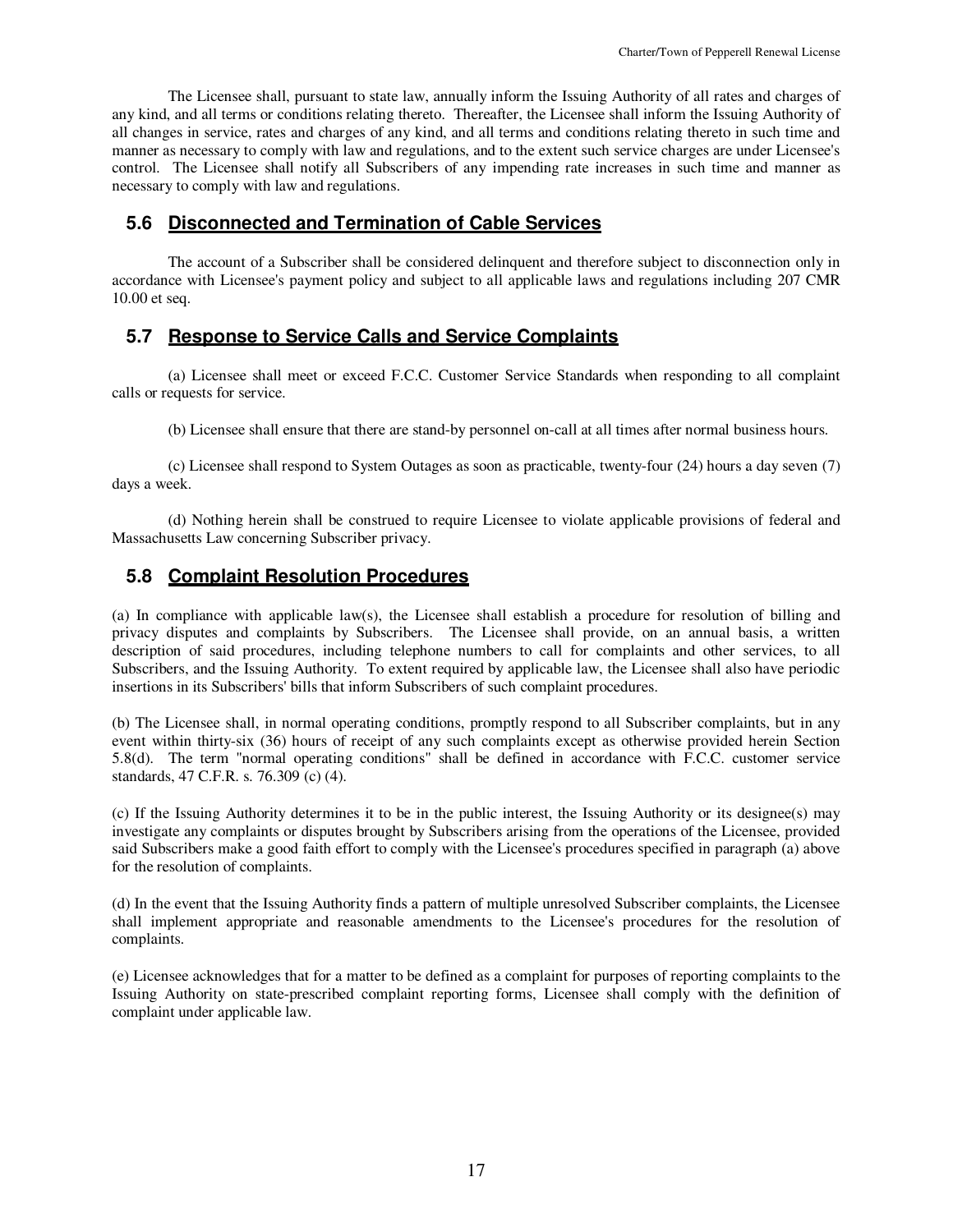## **5.9 Change of Service**

Upon notification by a Subscriber to disconnect or downgrade a Basic or Premium Service, the Licensee shall cease and/or adjust said Subscriber's monthly service charges immediately or as of the Subscriber's specified disconnect or downgrade date.

### **5.10 Employee and Agent Identification Cards**

All of Licensee's employees, including repair and sales personnel, entering private property shall be required to show an employee photo-identification card issued by the Licensee and the employee shall display such card or make it visible by wearing same regardless of whether there is a request for display of the card.

## **5.11 F.C.C. Customer Service**

The Licensee shall comply with the F.C.C. Customer Service Standards (47 C.F.R. § 76.309), however compliance with telephone response standards shall be subject to the following. Both parties agree that the telephone response times are at times unrealistic in light of the Licensee's increased services and resultant increase in average talk time. The Licensee shall make all reasonable efforts to comply with the 30 second response-time standard but shall under no circumstances be held in non-compliance under this or any subsequent License based upon the telephone response standard as set forth in the F.C.C. Customer Service Standards (47 C.F.R.  $\S$  76.309(c)), however licensee shall comply with a sixty second standard in lieu of said thirty second standard. The Town may, upon written request, receive a quarterly report of the Licensee's telephone statistics in order to measure the Licensee's compliance with reasonable telephone standards. Should the Town, in writing, request clarification of the Licensee's telephone report, the Licensee shall, upon invitation by the Town, schedule a meeting with the Town to review said report and advise the Town what measures are being employed by the Licensee to meet a reasonable telephone response standard.

## **5.12 Protection of Subscribers Privacy**

(a) Licensee will comply with all privacy provisions of applicable federal and state laws including, but not limited to, the provisions of Section 631 of the Cable Communications Policy Act of 1984 and Title 18 United States Code, Section 2520. The Licensee shall be responsible for carrying out and enforcing the Cable Television System's privacy policy, and shall at all times maintain adequate physical, technical and administrative security safeguards to ensure that personal Subscriber information is handled and protected strictly in accordance with this policy. The Licensee shall notify all third parties who offer cable services in conjunction with the Licensee, or independently over the Cable Television System, of the Subscriber privacy requirements contained in this Renewal License.

(b) At the time of entering into an agreement to provide Cable Service to a Subscriber and at least once a year thereafter, the Licensee shall provide all Subscribers with the written notice required in Section  $631(a)(1)$  of the Cable Act.

(c) In accordance with Section 631 of the Cable Act, Licensee and its agents or employees shall not, without giving Subscribers an opportunity to prevent disclosure, disclose to any third party data identifying or designating any Subscriber either by name or address unless required by law. Said opportunity to prevent disclosure shall be provided to each Subscriber annually through a written notice. A Subscriber shall have the right, at any time, to request Licensee not to disclose to any third party data identifying the Subscriber by name and address and Licensee shall abide by this request.

## **5.13 Remote Control Devices, Converters/Receivers, VCR/DVR/Cable Compatibility, A/B Switch, and Parental Control**

(a) Licensee shall allow Subscribers to purchase remote control devices from parties other than the Licensee and to utilize remote control devices, which are compatible with the converter installed by Licensee. Licensee shall not charge for the remote device or for use of a remote device when Subscriber has purchased and uses his/her own remote control, however converter charges shall be in accordance with F.C.C. regulations. Licensee shall also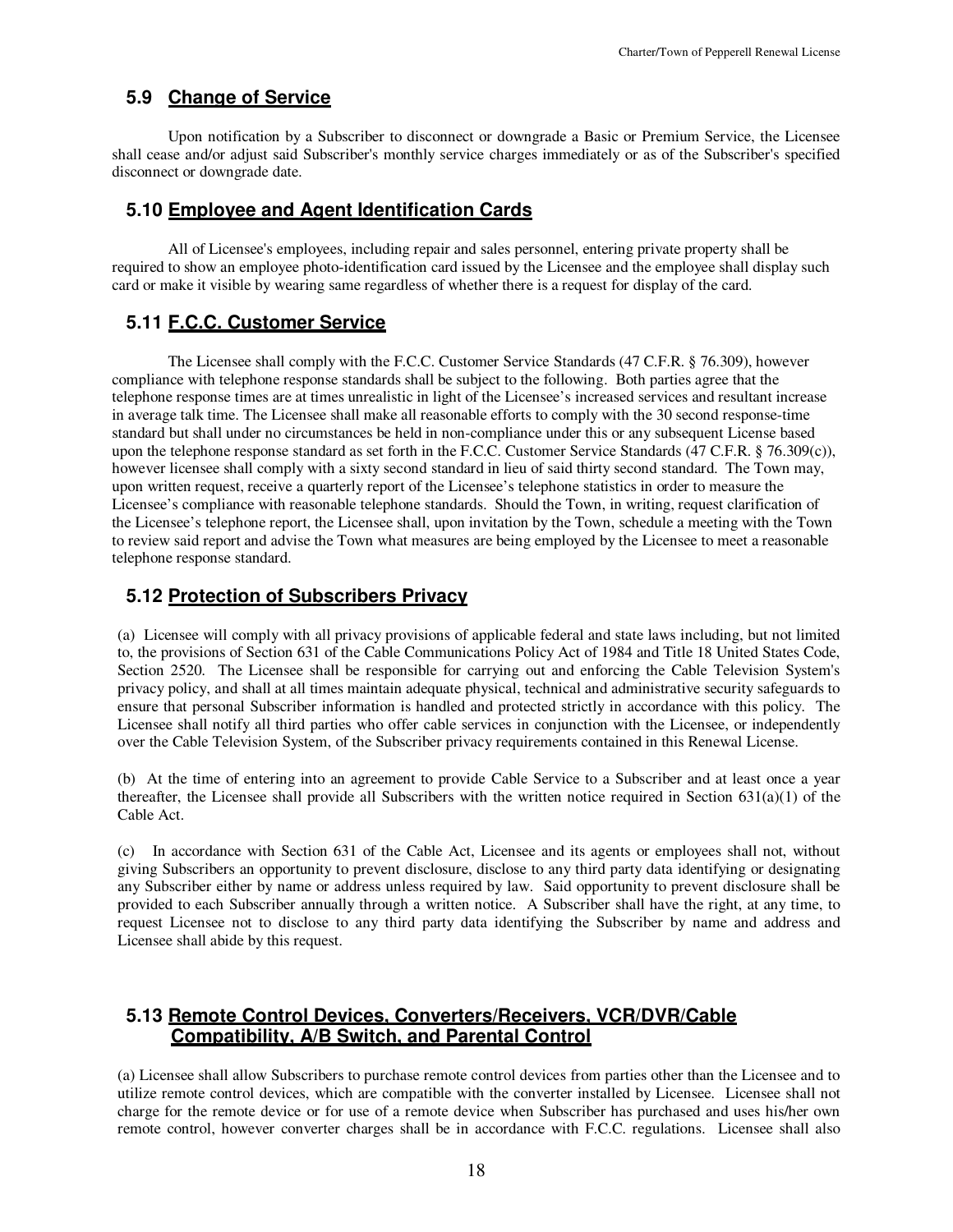allow Subscribers to purchase their own compatible tuning converters/receivers that are not designed for descrambling/decoding and are subject to Licensee's retaining power to prohibit Subscriber converters/receivers from circumventing signal scrambling/decoding.

(b) In order to assist Subscribers who own "cable-ready" VCR/DVRs to interconnect such VCR/DVRs with their "cable-ready" television sets, and to assist Subscribers in the interconnection of non-cable-ready VCR/DVRs and television sets, Licensee shall provide assistance to said Subscribers concerning same. Upon request, Licensee shall make available one (1) "A/B switch" at cost, if needed, and a splitter to each such Subscriber, at cost, to facilitate such interconnection. Licensee shall notify Subscribers about the availability of such "A/B" switch on an annual basis in accordance with Massachusetts consumer notification requirements. Use of such an A/B switch and splitter will allow any Subscriber with a cable-ready VCR/DVR to record any Channel while viewing an unscrambled Channel, or vice-versa, without the need of a second converter.

(c) Licensee shall not charge an additional outlet fee for VCR/DVRs connected to a Cable Service primary outlet when said VCRs do not have separate converters.

(d) In accordance with 207 CMR 10.03, the Licensee shall give notice in writing of its policies and practices regarding equipment to potential Subscribers before a subscription agreement is reached and annually to all existing Subscribers.

(e) The Licensee shall provide Subscribers, upon request and at the published equipment rate, with traps to control the reception of any Channels on the Cable Television System, or with a digital receiver capable of controlling such reception.

(f) Licensee shall not remove any television antenna of any Subscriber but shall, at cost, offer to said Subscriber an adequate switching device ("A/B Switch") to allow said Subscriber to choose between cable and non-cable television reception

#### **5.14 No Discrimination.**

Licensee shall not discriminate against any person in its solicitation, service or access activities, if applicable, on the basis of race, color, creed, religion, ancestry, national origin, sex, disability, age, marital status, or status with regard to public assistance. Licensee shall be subject to all other requirements of federal and state regulations concerning non-discrimination.

## **5.15 Offices and Phone**

The Licensee shall maintain a toll-free telephone number and a phone service operated such that complaints and requests for repairs or adjustments may be received at any time. The Licensee will make available telephone reports upon request of the Town.

## **5.16 Notification of Service Procedures**

The Licensee shall furnish each Subscriber at the time service is installed, written instructions that clearly set forth information concerning the procedures for making inquiries or complaints, including the Licensee's name, address and local telephone number. Licensee shall give the Franchising Authority thirty (30) days prior notice of any rate increases, channel lineup or other substantive service changes.

#### **5.17 Polling by Cable**

No polling by cable or other upstream response of a Subscriber or user shall be conducted or obtained unless the program of which the poll or upstream response is a part shall contain a conspicuous and explicit disclosure of the nature, purpose, and prospective use of the results of the poll or upstream response, unless the program has a non-commercial, informational, educational function which is self-evident. Licensee or its agents shall release the results of poll or upstream responses only in the aggregate and without individual references, except as permitted and/or prohibited by Section 631 of the Cable Act or as permitted and/or prohibited by applicable State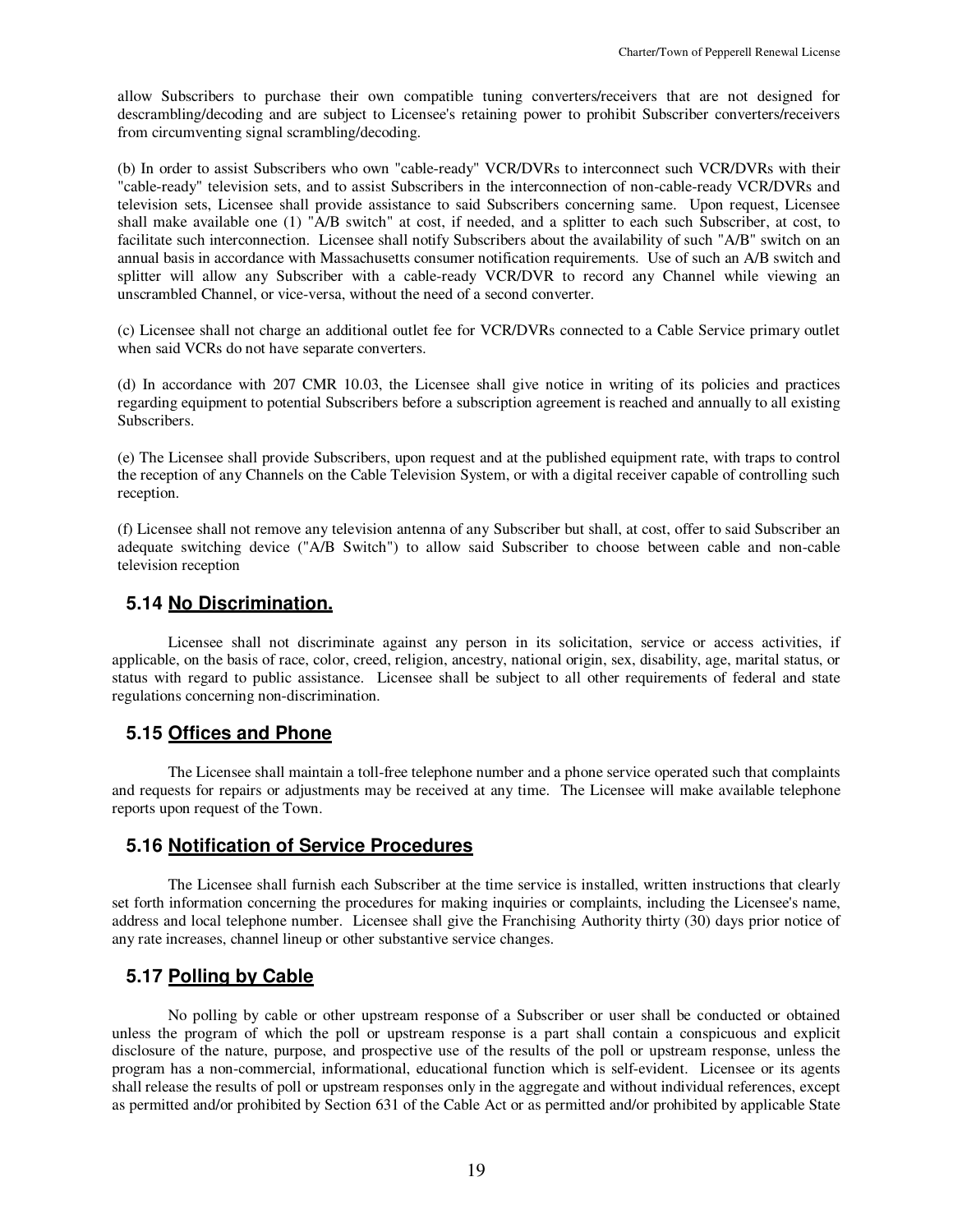or federal law(s). The aforesaid disclosures shall not be required for general viewership surveys not gathering names and addresses or other personally identifiable data.

#### **5.18 Information With Respect To Viewing Habits and Subscription**

In accordance with Section 631 of the Cable Act, Licensee or its agents or its employees shall not make available to any third party, including the Town, information concerning the viewing habits or subscription package decisions of any individual Subscriber except as permitted by law. If a court authorizes or orders such disclosure, the Licensee shall notify the Subscriber not less than fourteen (14) calendar days prior to disclosure, unless such notification is prohibited by applicable law or is otherwise impractical.

## **5.19 Subscriber's Right to Inspect and Verify Information.**

In accordance with Section 631 of the Cable Act:

(a) Licensee shall make available for inspection by a Subscriber during regular business hours at its business office all personal Subscriber information that Licensee maintains regarding said Subscriber.

(b) A Subscriber may obtain from Licensee a copy of any or all of the personal Subscriber information regarding him or her maintained by Licensee. Licensee may require a reasonable fee for making said copy.

(c) A Subscriber may challenge the accuracy, completeness, retention, use or dissemination of any item of personal Subscriber information. Such challenges and related inquiries about the handling of Subscriber information shall be directed to Licensee's General Manager. A Subscriber shall be provided reasonable opportunity to correct any error in such information.

## **5.20 Voluntary Disconnection of Service**

 Subscribers who request disconnection of any cable service shall not be billed for such service subsequent to such request for termination of service. Licensee shall make a good faith effort to fully disconnect service as soon as possible after requested to do so by a Subscriber and in no event later than four (4) business days after such request (subject to not having abnormal conditions causing delay). Any credit due to Subscriber upon full termination of a service shall be paid to Subscriber or credited against any outstanding balance within forty-five (45) days and payable upon the return of equipment.

## **5.21 Monitoring**

.

 Unless required by applicable law, neither Licensee or its agents nor the Town or its agents shall tap or monitor, arrange for the tapping or monitoring, or permit any other person to tap or monitor, any cable, line, signal, input device, or Subscriber outlet or receiver for any purpose, with the exception of technical tests, without the prior written authorization of the affected Subscriber or commercial user; provided, however, that Licensee may conduct system-wide or individually addressed "sweeps" solely for the purpose of verifying system integrity, checking for illegal taps, controlling return-path transmission, or billing for pay cable services or pay-per-view or other servicerelated activities. Licensee shall report to the affected parties and all appropriate authorities any instances of unauthorized monitoring or, monitoring or tapping of municipal data transmission, the Cable Television System, or any part thereof, of which it has knowledge. Licensee shall not record or retain any information transmitted between a Subscriber or commercial user and any third party, except as required for lawful business purposes. Licensee shall destroy all Subscriber information of a personal nature after a reasonable period of time except as authorized not to do so by the affected Subscriber.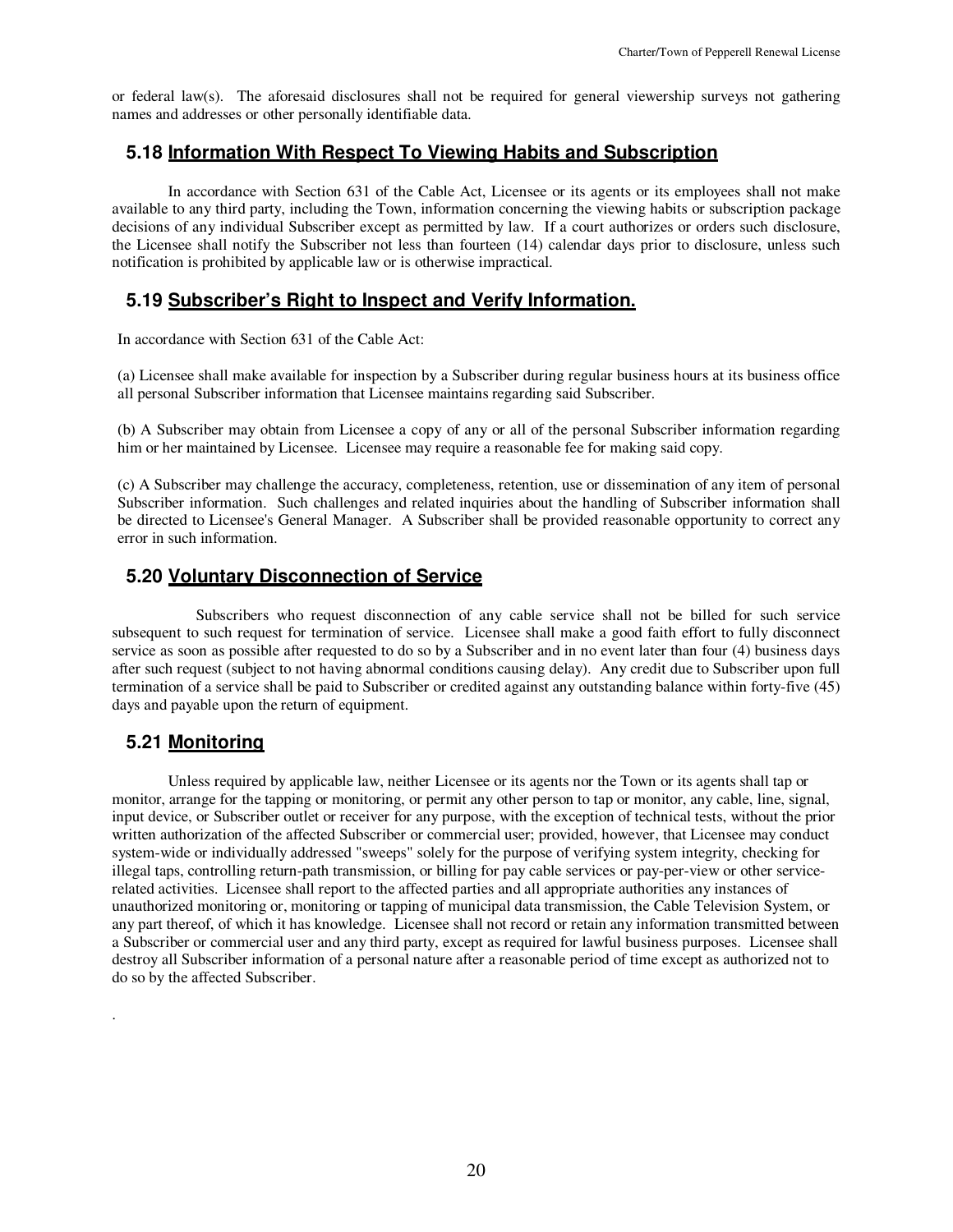## **6 Service Availability**

## **6.1 Service Area**

The Licensee shall make Cable Service distributed over the Cable System available to all residents of the Town within seven (7) days of a request; provided, however, that (i) all such homes are on the Public Way or a Private Way (ii) such Public Ways or Private Ways can be accessed by Licensee from a Public Way without crossing a Town boundary; and (iii) to the extent that Licensee shall require easements, attachment to utility poles or other rights not granted herein, then such easements, attachments or other rights are available to Licensee on reasonable terms and conditions. Nothing herein shall be construed to preclude Licensee from charging a fee to any Subscriber or potential Subscriber for a standard or non-standard installation, as may be applicable. The Licensee may elect to provide Cable Service to areas not meeting the above standard. Licensee retains full ownership rights and interest in all portions of its Cable Television System, including, but not limited to, converters that it leases to subscribers, the Distribution Plant, the Cable Drops, the Outlets, the Subscriber Network, and the Trunk and Distribution System, as authorized in accordance with applicable law.

## **6.2 Standard Drops**

- (a) Installation costs shall conform with the 1992 Cable Act, and regulations thereunder. Any dwelling unit within 250 aerial feet of the Cable System distribution plant shall be entitled to a standard installation rate, and the additional costs associated with completing installations located more than 250 feet from the Cable System distribution plant shall be charged to the Subscriber, after provision of a written itemization, on a cost of labor and materials basis only.
- (b) the Licensee will provide service to all areas with an average of 20 homes per aerial mile or greater without contribution in aid of construction by subscribers In cases of a request for service not meeting the above criteria, the Franchisee will extend service to prospective subscribers who are willing to contribute to the cost of construction in accordance with the formula C/LE - CA/P = SC where C equals the cost of construction of new plant; CA equals the average cost of construction per mile in the primary service area; P equals the minimum number of dwelling units per mile which would require the Franchisee to provide service in the primary service area; LE equals the number of dwelling units requesting service in the line extension area; SC equals subscriber contribution-in-aid of construction in the line extension area.
- (c) Whenever a potential subscriber located in a line extension area requests service, the Franchisee shall, within 30 days of the request, conduct a survey to determine the number of potential subscribers located in the line extension area and shall inform each of the potential subscribers of the contribution-in-aid of construction. During a three year period commencing with initiation of service to a particular line extension, a pro-rated refund shall be paid to previous subscribers of said extension as new subscribers are added to the extension. The amount of such refund, if any, shall be determined by application of the SC formula each time a new subscriber is added. The refunds shall be paid annually to subscribers, or former subscribers entitled to receive them.

## **6.3 New Development Underground**

In cases of new construction or property development where utilities are to be placed underground, the Franchising Authority agrees to make all reasonable efforts to have the permitting authority require as condition of issuing a permit for open trenching to any developer or property owner that such developer or property owner give Licensee at least thirty (30) days prior notice of such construction or development, and of the particular dates on which open trenching will be available for Licensee's installation of conduit, pedestals and/or vaults, and laterals to be provided at Licensee's expense. Licensee shall also provide specifications as needed for trenching. In the event of disputes between Licensee and subdivision developer concerning the costs of trenching and easements required to bring service to the development, the Issuing Authority or its designee shall be available to provide reasonable informal mediation, except that if Licensee fails to install its conduit, pedestals and/or vaults, and laterals within five (5) working days of the date the trenches are available, as designated in the notice given by the developer or property owner, then should the trenches be closed after the five-day period, the cost of new trenching is to be borne by Licensee. Issuing authority may satisfy the foregoing obligation by providing a copy of this section to the permitting authority.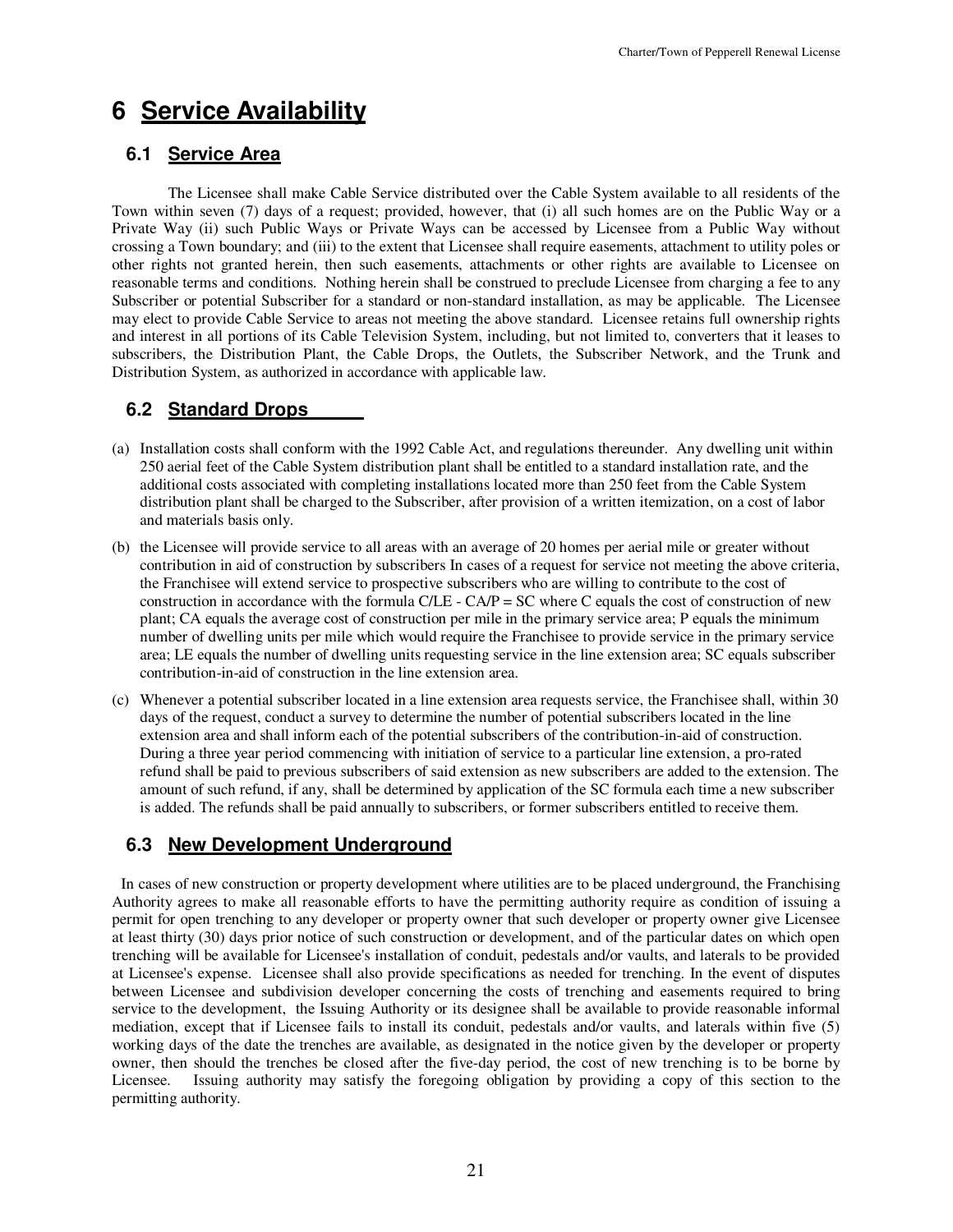## **6.4 Leased Access**

 Pursuant to the Cable Act, 47 U.S.C. 532 (b) (iii) (B), Licensee shall make available Channel capacity for commercial use by persons unaffiliated with Licensee.

### **6.5 Inspections**

a) In the event the Issuing Authority reasonably suspects non-compliance with Cable System construction and maintenance terms of this License, the Issuing Authority or its designee(s) shall have the right to inspect all construction, installation and/or upgrade work performed subject to the provisions of this License and to make such tests as it shall deem necessary to ensure compliance with the terms and conditions of this License and all other applicable law. Any such inspection shall be conducted at reasonable times on reasonable notice to Licensee, except that notice may be waived for public safety reasons involving need to inspect street conditions on time sensitive basis as may be customary for Department of Public Works/Highway Department. Licensee shall have the right to be present at any inspection except where street inspection is for safety purposes and involving customary right-ofway management and/or street restoration inspection as may be customary for Dept. of Public Works/Highway Department. Any such inspection shall not interfere with the Licensee's operations.

b) Any tests or inspections conducted by the Town shall be at the sole cost and expense of the Town and shall have the prior written approval of the Licensee. Unless otherwise mutually agreed upon, the Town shall give at least seven (7) days prior notification to the Licensee of its intention to conduct any testing.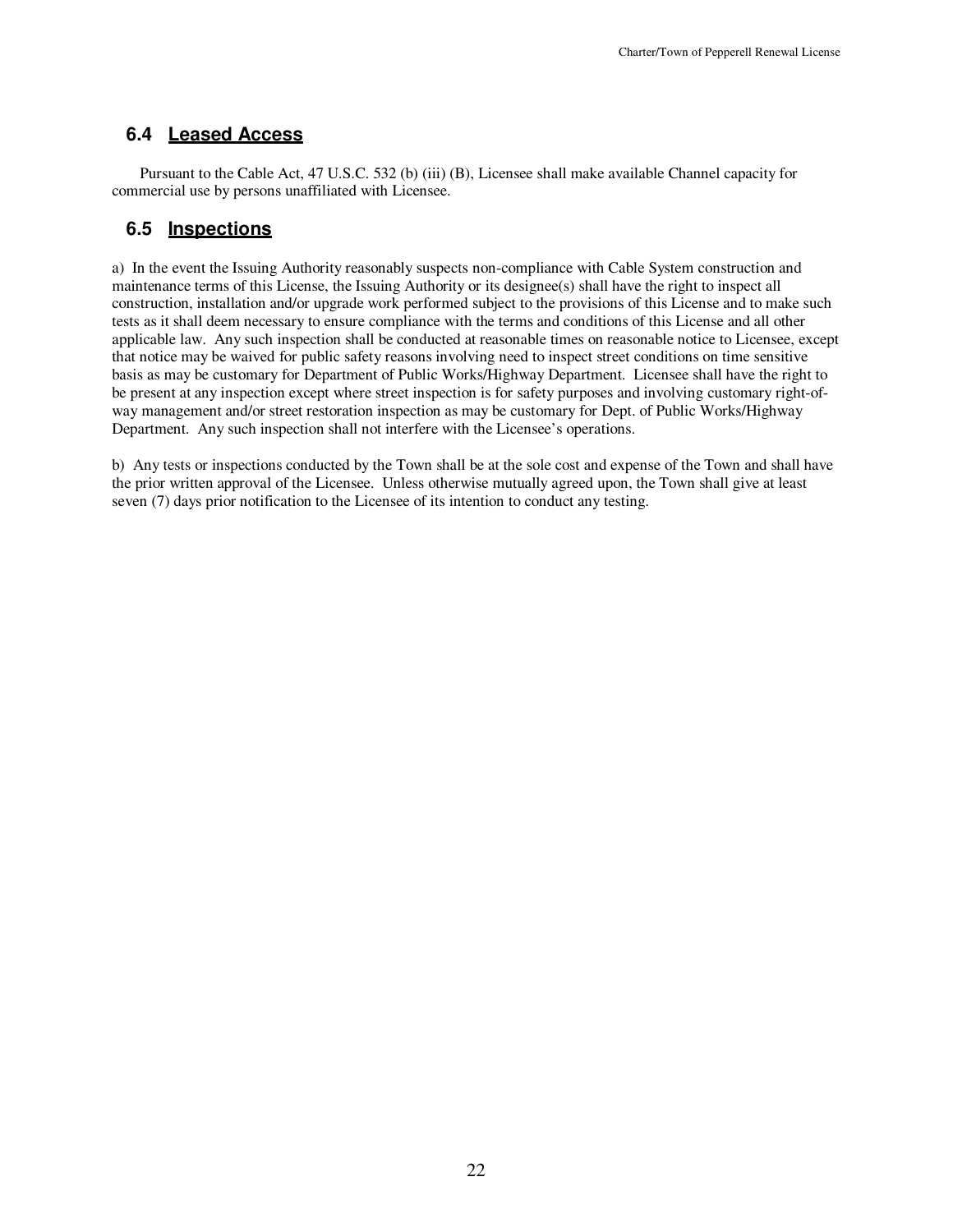## **7 Construction and Technical Standards**

## **7.1 Compliance with Codes**

(a) Licensee shall maintain and operate the Cable System in existence as of the expiration of the prior license, with the Cable System continuing to have not less than 860 MHz. The Cable System shall be able to receive and transmit community-specific programming independent from that offered in other Towns. Subsequent to the effective date hereof, Licensee shall continue to maintain the availability of not less than seventy-eight programmed Channels, subject to applicable must-carry rules and other applicable law, unless Licensee finds that said number of Channels cannot be provided in a commercially practicable way. Licensee shall be reasonably available to meet with the Issuing Authority and discuss for informational purposes only any program changes in advance of the implementation of such changes. The Licensee shall construct and operate a Cable Television System and render service to Subscribers consistent with the following laws and regulations during the term of this License. The construction, maintenance and operation of the Cable Television System shall be in conformance with the applicable provisions of the National Electrical Code, the Massachusetts Electrical Code, the National Electrical Safety Code, the NCTA Safety Manual, the National Television Standards Code and the applicable rules and regulations of the Occupational Safety and Health Administration (OSHA), the Massachusetts Cable Television Division within the Department of Telecommunications and Cable, the Department of Telecommunications and Cable, the FCC and all Town building and zoning codes and all land use restrictions, street opening and grant of location laws of general applicability.

(b) All FCC regulations and standards concerning signal quality and technical standards are incorporated as independent standards in this License, including but not limited to 47 CFR 76.601 sub-part K, et seq. incorporated herein by reference, however, the parties acknowledge that pursuant to the Telecommunications Act of 1996, said standards are only locally enforceable to the extent allowed by federal law. Notwithstanding the foregoing, Licensee will, upon request of the Issuing Authority, review Licensee's compliance with said standards. Copies of any technical performance tests that may be required under FCC rules and regulations shall be submitted forthwith, upon request, to the Issuing Authority. Upon request of Issuing Authority, Licensee shall apprise Issuing Authority of known signal quality problems, if any, and disclose Licensee plans with respect to same.

(c) Licensee shall take appropriate measures to minimize audio variations among Channels in the Cable System.

(d) In the event of Subscriber complaints about signal quality resulting from problems, if any, with the Subscriber drop, Licensee will replace the Subscriber's drop at the residence of the complaining Subscriber if needed to remedy the signal problem at no cost to the Subscriber.

(e) With respect to seven or more complaints of signal quality problems involving the same or substantially similar matter within a 21 day period, the Issuing Authority may require Licensee to report on same within 10 calendar days of a request by the Issuing Authority. Licensee shall report on the nature of the problem and on any corrective action to be taken. If after that the Issuing Authority has reasonable basis for finding that Licensee appears not to be in compliance with technical specifications, the Issuing Authority shall have the right to require that Licensee's senior engineer to conduct additional tests and issue a detailed report to the Issuing Authority pertaining to such tests.

(f) All structures, lines, equipment, and connections in, over, under, and upon streets, sidewalks, alleys, and public ways and places of the Town, wherever situated or located, shall at all times be kept and maintained in a safe condition and in good order and repair.

## **7.2 Construction Standards and Requirements**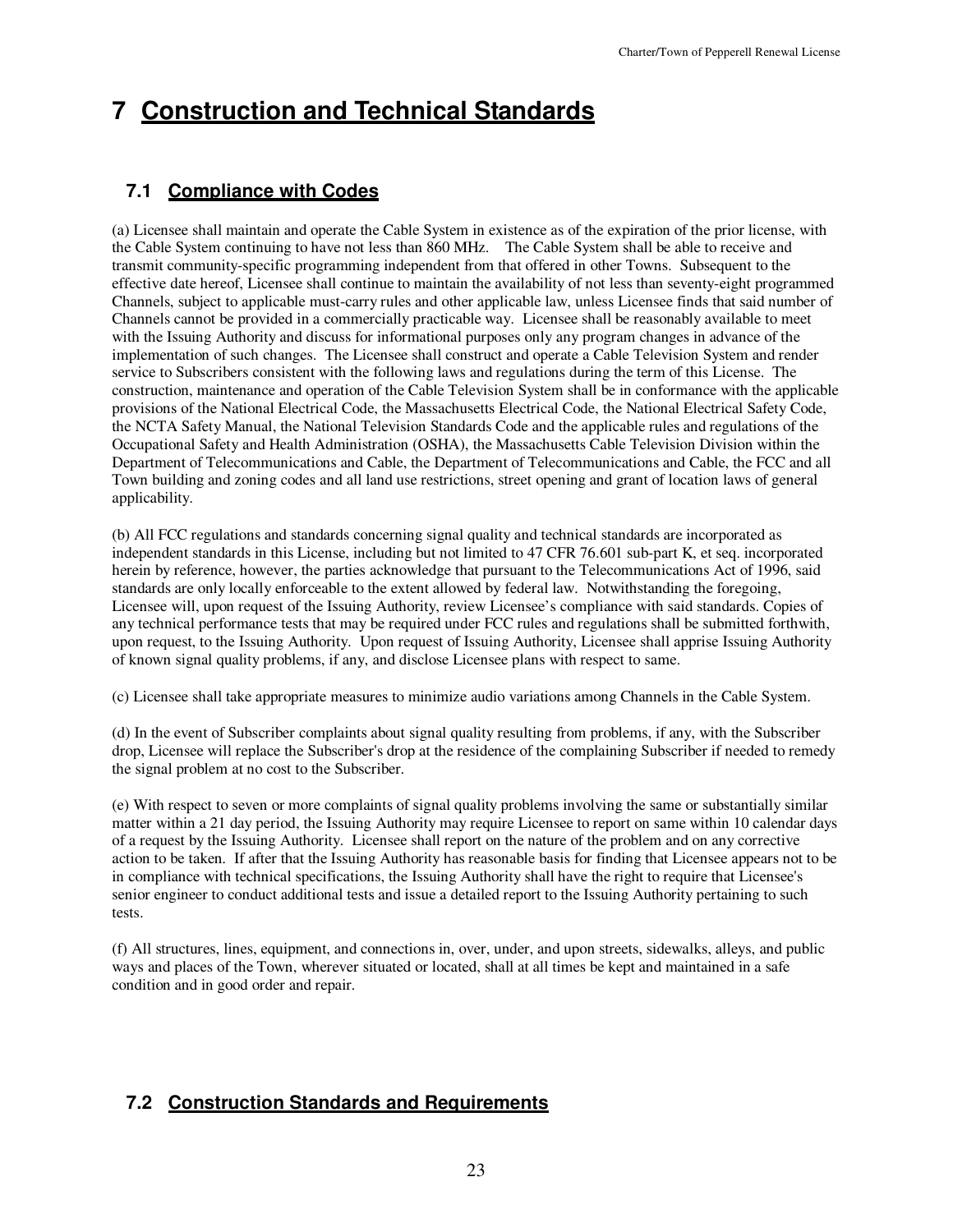The Cable System shall be designed, constructed and operated so as to meet those technical standards adopted by the FCC relating to Cable Systems contained in Part 76 of the FCC's rules and regulations as may, from time to time, be amended.

## **7.3 Safety**

The Licensee shall at all time employ ordinary care and shall use commonly accepted methods and devices preventing failures and accidents, which are likely to cause damage.

### **7.4 Network Technical Requirements**

The Cable System shall be operated so that it is capable of continuous twenty-four (24) hour daily operation, capable of meeting or exceeding all applicable federal technical standards, as they may be amended from time to time, and operated in such a manner as to comply with all applicable FCC regulations.

## **7.5 Performance Monitoring**

Licensee shall test the Cable System consistent with the FCC regulations.

#### **7.6 Performance Evaluations**

The Issuing Authority shall at its discretion but not more than once a year, hold a performance evaluation session on or about the anniversary of the effective date of this License. All such evaluation sessions shall be open to the public. The purpose of said evaluation sessions shall be to, among other things, review Licensee's compliance to the terms and conditions of this License, and hear comments, suggestions or complaints from the public. The Issuing Authority shall provide the Licensee with sixty (60) days, advance written notice of such performance evaluation session.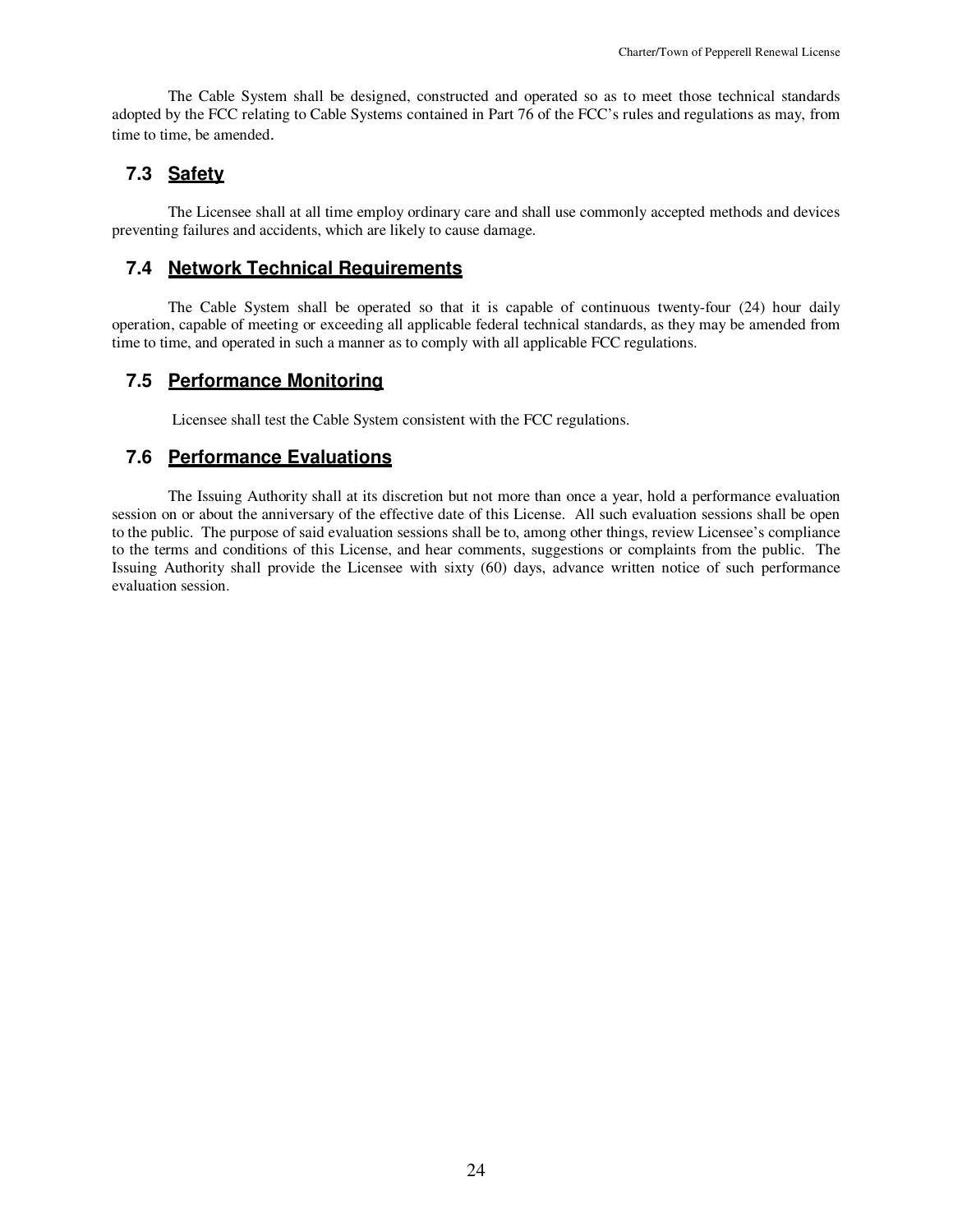## **8 Conditions on Street Occupancy**

### **8.1 General Conditions**

Licensee shall have the right to utilize existing poles, conduits and other facilities subject to applicable law and shall not construct or install any new, different, or additional poles, conduits, or other facilities on public property until the written approval of the Franchising Authority is obtained, which approval shall not be unreasonably withheld.

## **8.2 Underground Construction**

Upon receiving due notice of the installation of telephone, electric and all other utility lines underground, the Licensee shall likewise place its facilities underground at its sole cost and expense unless a developer is installing or is otherwise required to install compatible cable. Underground cable lines shall be placed according to any Public Works Department or other Town or State by-law or regulation and in accordance with applicable state law. It is the policy of the Town that existing poles for electric and communication purposes be utilized wherever possible and that underground installation is preferable to the placement of additional poles; however, said underground construction shall be required only if and when it is required of all utilities and on the same street. When possible, Licensee shall be able to use any underground conduit maintained by the Town provided that such use is, i) found by the Issuing Authority to be reasonable, ii) at the sole cost and expense of the Licensee, iii) does not interfere with the Town's use or anticipated use of said conduit(s), and iv) the Town has authority to allow such use. Any such use by the Licensee shall be subject to the advance notification and approval of the Town and the right of the Town to supervise any such use. Licensee shall maintain membership and participate in the Massachusetts "DIG-SAFE" program pursuant to MGL c.82, § 40.

## **8.3 Permits**

The Franchising Authority shall cooperate with the Licensee by conducting permitting proceedings in accordance with applicable law.

## **8.4 System Construction**

All transmission lines, equipment and structures shall be so installed and located as to cause minimum interference with the rights and reasonable convenience of property owners and at all times shall be kept and maintained in a safe, adequate and substantial condition, and in good order and repair. The Licensee shall, at all times, employ reasonable care and use commonly accepted methods and devices for preventing failures and accidents which are likely to cause damage, injuries, or nuisances to the public. Suitable barricades, flags, lights, flares or other devices shall be used at such times and places as are reasonably required for the safety of all members of the public. Any poles or other fixtures placed in any public way by the Licensee shall be placed in such a manner as not to interfere with the usual travel on such public way.

## **8.5 Restoration of Streets**

Whenever the License takes up or disturbs any pavement, sidewalk or other improvement of any public way or public place, it shall be replaced and the surface restored to essentially as good a condition as before entry but to such standards required of utilities operating within the Town and as soon as practicable. If the Licensee fails to make such restoration within a reasonable time, the Town may fix a reasonable time and notify the Licensee in writing of the required restoration and the time for performance. Upon failure of the Licensee to comply within the time specified, the Town may make or contract for restoration and repairs and the reasonable and itemized expenses of such work shall be paid by the Licensee upon demand by the Town. Any damages to private property shall be determined in accordance with M.G.L. c. 166A, § 22 and applicable law.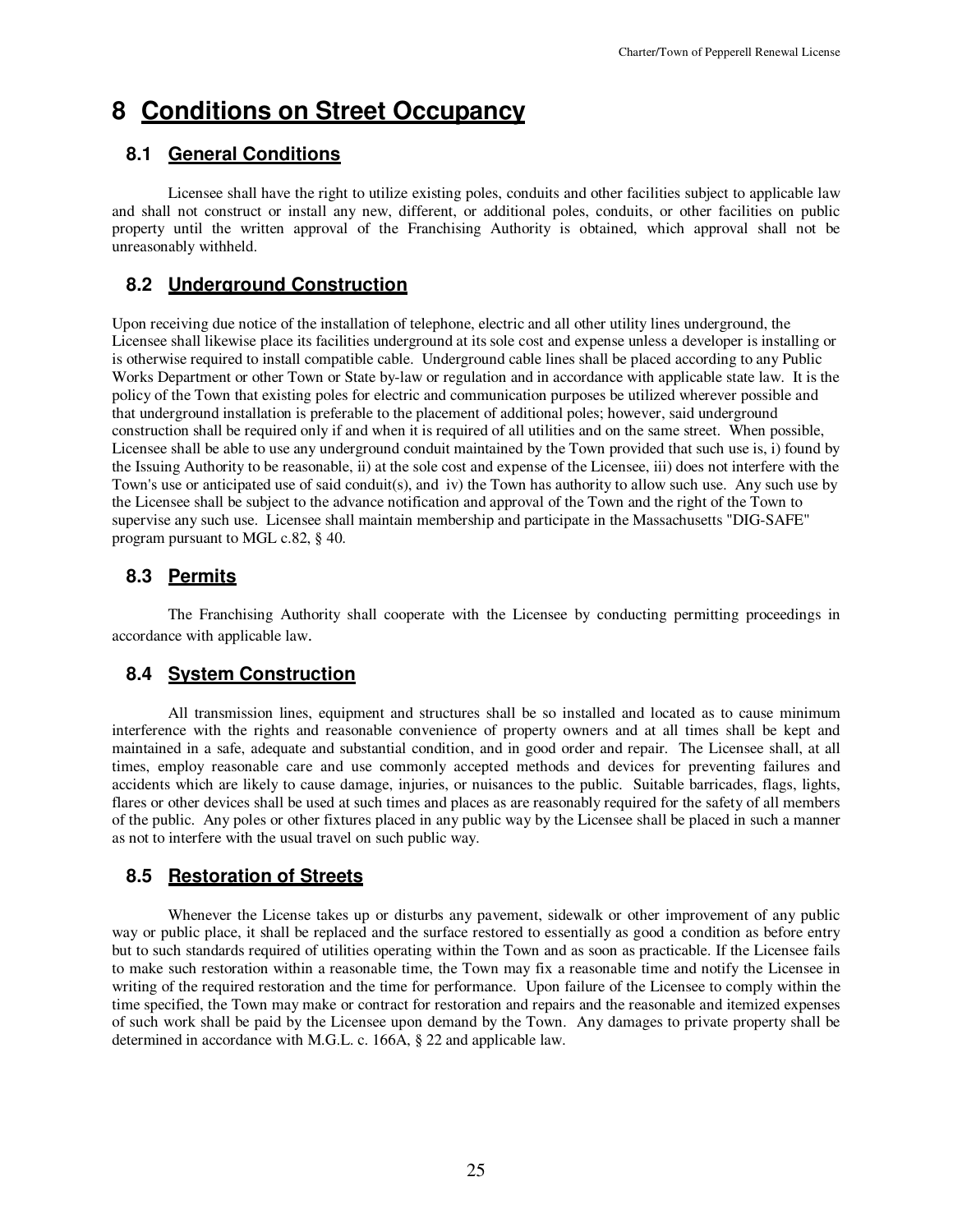## **8.6 Removal in Emergency**

If, at any time, in case of fire or disaster in the Town, it shall become necessary in the exercise of police powers of the Issuing Authority or any public safety or other designated public official, to cut or move any of the wires, cables, amplifiers, appliances or appurtenances of the Cable System, the Town shall have the right, within its police power, to do so at the sole cost and expense of Licensee. In such case, the Town shall notify Licensee of the cables which have been cut or removed.

## **8.7 Tree Trimming**

In the installation, maintenance, operation and repair of the poles, cables, wires and all appliances or equipment of the cable system, the Licensee shall avoid damage to trees whether on public or private property in the Town and shall cut or otherwise prune such trees only to the least extent necessary. No cutting of trees on Town property shall be done except upon a permit in writing from the Town Department of Public Works or other appropriate municipal official or in accordance with the applicable regulations or requirements of the Town and state law. Licensee shall secure the permission of the property owner prior to trimming of trees on private property.

#### **8.8 Relocation for the Franchising Authority**

 The Licensee shall, at its expense, temporarily or permanently relocate any part of the Cable System when required by the Town for good reasons which are within the Town's police power, such as public safety, street construction, change or establishment of street grade or layout, installation of sewers, drains, water pipes, power or signal lines, setting of new or replacement utility poles and the construction of any public improvement or structure. In this respect, the Licensee shall be treated on par with any affected utilities.

## **8.9 Relocation for a Third Party**

 The Licensee shall, on the request of any person holding an appropriate permit issued by the Town, temporarily raise or lower its lines to permit the moving of any building or other structure. The expense of such raising or lowering shall be paid in accordance with law. The Licensee shall be given at least ninety (90) days advance notice of any such move.

## **8.10 Reimbursement of Costs**

If funds are available to any utility using the Streets for the purpose of defraying the cost of any of the foregoing (required in Article 8), the Franchising Authority shall exercise reasonable efforts to reimburse the Licensee in the same or reasonably similar manner in which other utilities affected by the requirement are reimbursed as permitted by applicable law subject to licensee making timely written request for same and subject to said funds being legally and comparably allocable by the Franchising Authority or applicable agencies. If the funds are controlled or restricted by another governmental entity, the Franchising Authority or applicable agency shall exercise reasonable efforts to make application for such funds on behalf of the Licensee if and to the extent if made application for such funds on behalf of other companies, and subject to Licensee making timely written request for same; however, the Town is not responsible for reimbursement if said application is denied. Licensee shall cooperate with Town on any such application. The foregoing shall not apply to third party funds made available to the Franchising Authority or applicable agencies earmarked for non-communications utility purposes, including but not limited to funds earmarked for water and/or gas system infrastructure improvements.

## **8.11 Emergency Use**

(a) The Licensee shall maintain an Emergency Alert System in compliance with applicable State and federal laws. Requests to trigger the EAS System should, unless otherwise provided by applicable law, regulation or procedures, be addressed to:

Massachusetts Emergency Massachusetts Emergency

STATE EAS CALLS: FEDERAL EAS CALLS: Communications Section Communications Section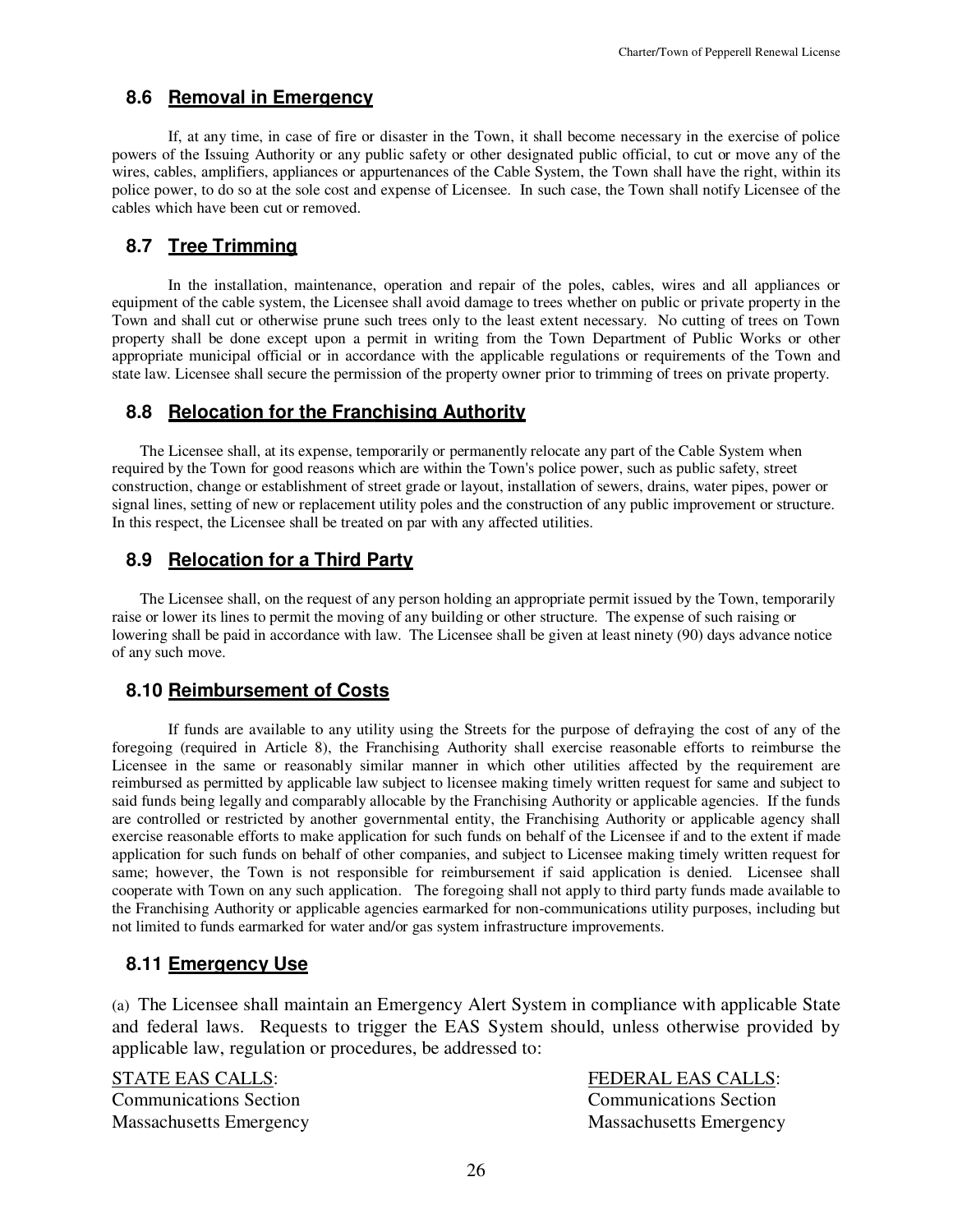| Management Agency    | Management Agency    |
|----------------------|----------------------|
| 400 Worcester Road   | 400 Worcester Road   |
| Framingham, MA 01702 | Framingham, MA 01702 |
| Tel. (508) 820-2023  | Tel. (508) 820-2023  |
|                      |                      |

#### **8.12 Subscriber Network**

 (a) Subject to Section 7.1 above, the Licensee shall continue to operate, maintain and make available to residents of the Town its existing 860 MHz Subscriber Network. Said Cable System shall be fully capable of carrying at least seventy-eight (78) video channels in the downstream direction.

 (b) The Licensee shall transmit all of its broadcast and commercial Signals to Pepperell Subscribers in stereo, if such Signals are furnished to the Licensee in stereo.

#### **8.13 Private Property**

Licensee shall be subject to all laws, by-laws or regulations regarding private property in the course of constructing, upgrading, installing, operating and maintaining the Cable System in the Town including, but not limited to, MGL c.166A, Section 22. Licensee shall promptly repair or replace all private property, real and personal, damaged or destroyed as a result of the construction, upgrade, installation, operation or maintenance of the Cable Television System to the condition in which such property existed immediately prior to the damage or construction at its sole cost and expense. The installation and operation of Licensee's cable plant shall not create any unreasonable disturbance of or nuisance to private property in the Town. Pursuant to 47 U.S.C. § 541(a)(2), Licensee is authorized herein to install, construct, operate, maintain and remove its facilities in easements which have been dedicated to compatible uses, subject to the conditions of applicable law.

#### **8.14 Commercial Establishments**

 Pursuant to the Cable Act, 47 U.S.C. 532 (b) (iii) (B), Licensee shall make available Channel capacity for commercial use by persons unaffiliated with Licensee. The Licensee shall be required to make Cable Service available to any commercial establishments in the Town upon the parties reaching a reasonable agreement regarding the terms and costs of initial installation and service, including commercial line extension costs if applicable, in accordance with applicable law. It is herein acknowledged that certain programming service may not be available to commercial establishments pursuant to applicable law or the Licensee's agreements with its program suppliers and that certain other programming shall be available to non-residential Subscribers at commercial rates only.

#### **8.15 Service Interruptions**

 Except where there exists an emergency necessitating a more expeditious procedure, Licensee shall use reasonable efforts to interrupt service for the purpose of system construction, routine maintenance or testing the Cable System only during period of minimum use, and License shall make reasonable efforts to minimize the duration of any such interruption of service.

#### **8.16 Reservation of Rights**

Acceptance of the terms and conditions of this License will not constitute, or be deemed to constitute, a waiver, either expressly or impliedly, by Licensee or by the Town of any legal rights which either party may have or may be subsequently determined to have, either by subsequent legislation or court decisions.

#### **8.17 Town Use of Licensee Poles and Conduit**

The Town shall have the right to attach where space permits to any pole erected by Licensee and to place in any of Licensee's conduits, its own cable and equipment to use for fire, police and other governmental communications purposes, excluding the provision of telecommunications or information services on a commercial basis. All such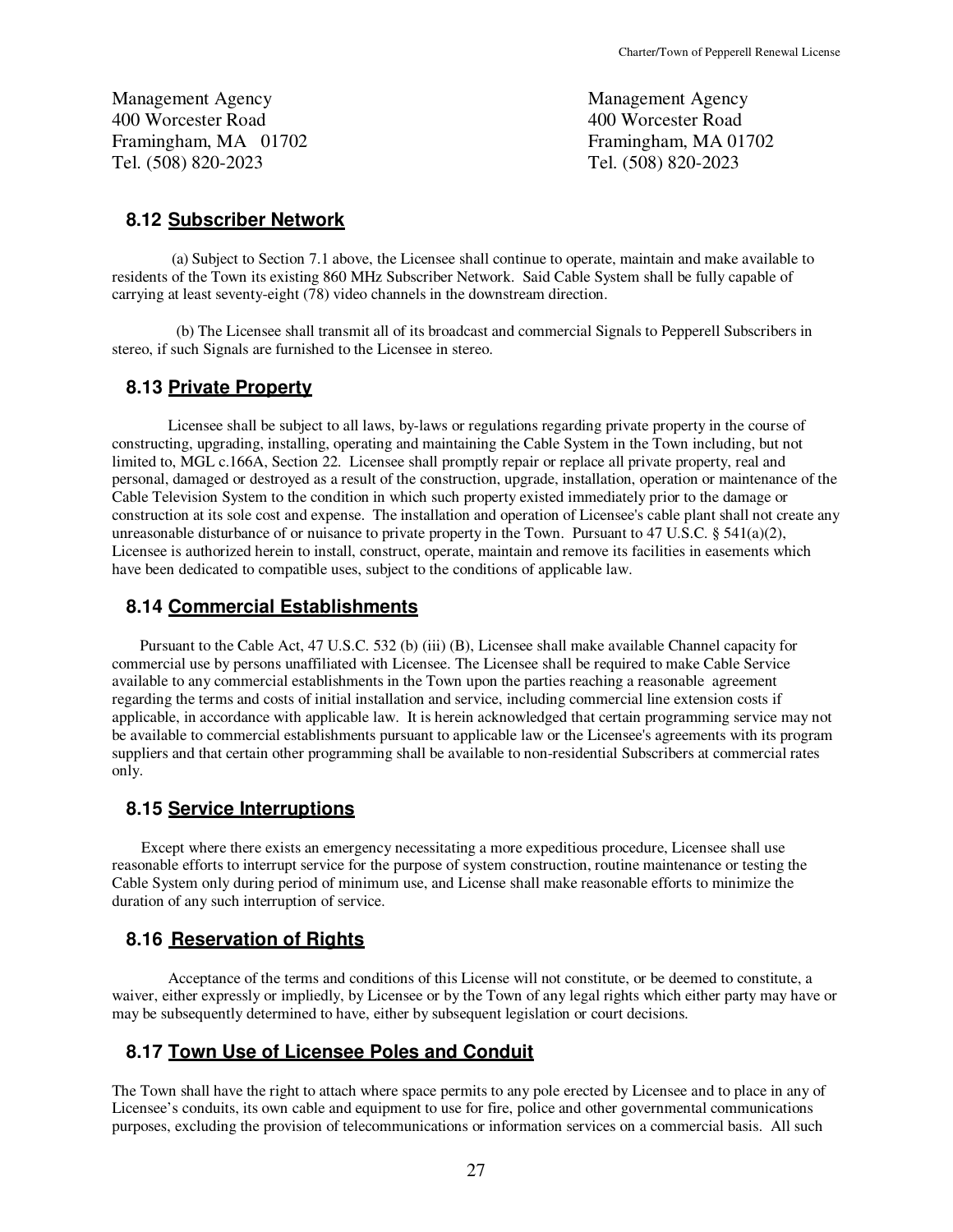placements by the Town shall conform with all applicable rules and regulations. The costs for such placements by the Town shall be borne by the Town. Such placements by the Town shall not interfere with the routine operation by the Licensee of its Cable Television System. The Licensee shall notify the Town of any plans for installation of conduit and cooperate with the Town as to its type and location so as to best enable the Town to use it, again provided there is no additional expense to Licensee. If Licensee removes its installation from conduits where municipal equipment or cable is present, it shall provide notice beforehand to the Town.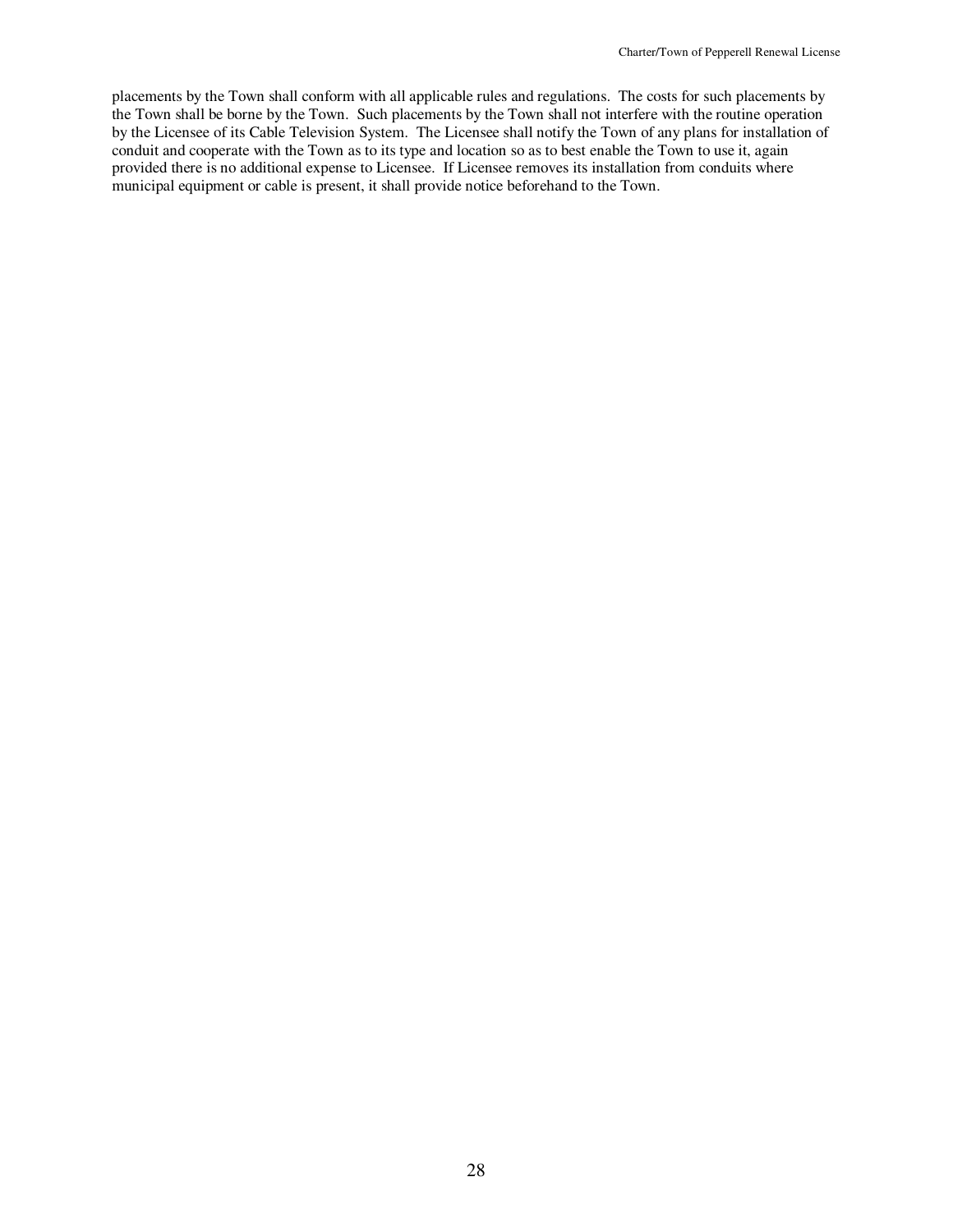## **9 Rates, Charges and Programming**

### **9.1 Rate Filings**

 Licensee shall, upon request, provide Issuing Authority with documents filed in any F.C.C. or state rate proceeding and Licensee will provide other information in accordance with applicable state and federal rules and regulations.

## **9.2 Continuity of Service**

It shall be the right of all Subscribers to continue receiving Cable Service insofar as their financial and other obligations to the Licensee are honored.

#### **9.3 Senior and Handicapped Citizen Discount**

(a) For the term of this License only, for those eligible pursuant to the provisions below, the Senior Citizen or Handicapped Citizen Discount shall be ten percent (10%) off of the price of the Basic Service tier of service, and shall not apply to any other channels or tiers and shall not apply to packages or bundles.

(b) To be eligible, a resident must meet the following criteria: sixty-five (65) years of age or older or handicapped and head of household and in each case receiving one of the following: (i) Supplemental Security Income (SSI); (ii) Medicaid; (iii) Veterans' Services Benefits; (iv) the Town's income-based senior citizen real estate tax abatement, if any, pursuant to applicable law; or (v) any other suitable criteria that the Licensee and the Issuing Authority mutually agree upon.

(c) To establish eligibility, a resident shall bring or mail a photocopy of a valid driver's license, birth certificate or other document definitively establishing age, plus a photocopy of documentation definitively establishing receipt by the resident at time of application for this discount of any one of the programs listed in (i)-(v) of Section 9.3(b). A resident need establish eligibility for this discount only once to continue receiving it so long as they remain a Subscriber. Those Pepperell customers receiving a Senior Discount as of the Effective Date of this Renewal License are not required to re-establish eligibility.

## **9.4 Credits for Service Interruption**

Licensee shall grant a pro rata credit or rebate to any Subscriber whose cable service is interrupted, including full loss of either audio or video, for twenty-four (24) or more consecutive hours, if the interruption was not caused by the Subscriber and the Licensee knew or should have known of the service interruption. If an entire tier or premium service of a Subscriber's cable service is interrupted for twenty-four (24) or more consecutive hours, the Licensee shall provide, if requested, a pro rata credit or rebate for each tier or premium service interruption. Licensee, in its discretion may grant a pro rata credit or rebate to a Subscriber whose entire cable service is interrupted for a period less than 24 hours where the Subscriber shows he or she effectively lost service.

## **9.5 Basic Service**

 The Licensee shall provide a basic service as defined by the Cable Act. Licensee shall maintain the basic service tier unscrambled throughout the term hereof, unless all services are provided in a digital, as opposed to analog form, requiring encoding for digital transmission.

## **9.6 Programming**

 Licensee shall provide the Issuing Authority and the Subscribers thirty day advance notice of Channel line-up changes including all Channel reassignments, additions or deletions within the control of Licensee, with the foregoing in accordance with applicable law. Where Channel line-up changes are not in control of Licensee, Licensee shall provide such advance notice as soon as is reasonably possible. Consistent with the foregoing, if the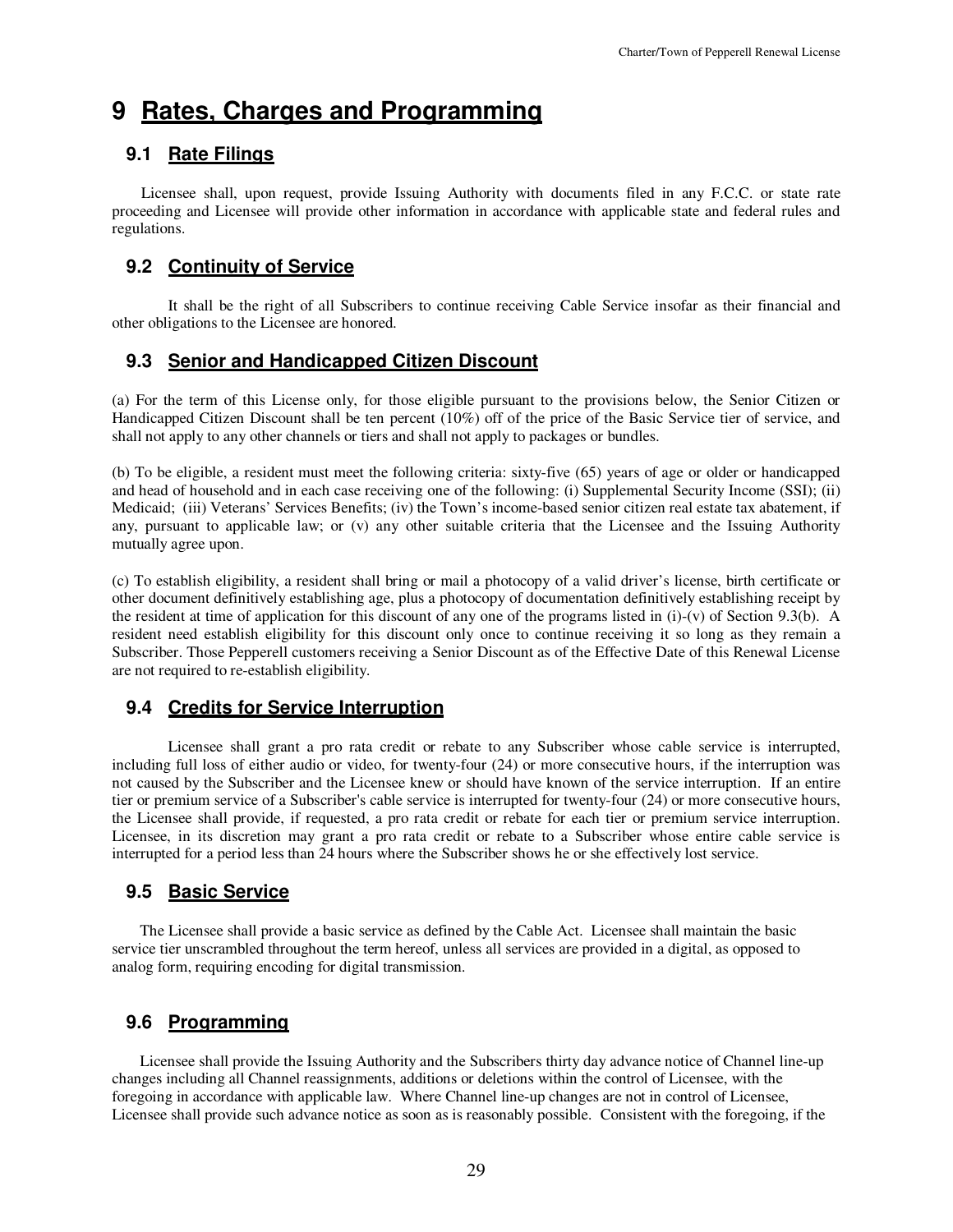Channel line-up change is the result of circumstances beyond the control of Licensee including but not limited to programming changes resulting from federal retransmission consent rules, Licensee shall not be deemed in noncompliance for failure to give thirty (30) day advance notice of the change. When Channels are added or deleted, the Licensee shall provide each Subscriber with written channel information indicating the new Channel line-up, however, in the event of a non-substantial change, as defined by the Department of Telecommunications and Cable or its Cable Division, said written information need not involve written notice to each individual subscriber. In the case of Channel reassignments, if notice cannot be given in advance, then it shall be given within thirty (30) days of such changes. In addition, Licensee shall continue to make all reasonable and cost-effective efforts to display an electronic program guide on its Cable System, indicating the program listings for the system. Licensee shall use its diligent efforts to carry program services desirable to Pepperell Subscribers and shall, not less than once annually, consult with the Issuing Authority or Cable Advisory Committee, if requested, to survey the Issuing Authority concerning suggestions or comments concerning program services of interest to Pepperell residents.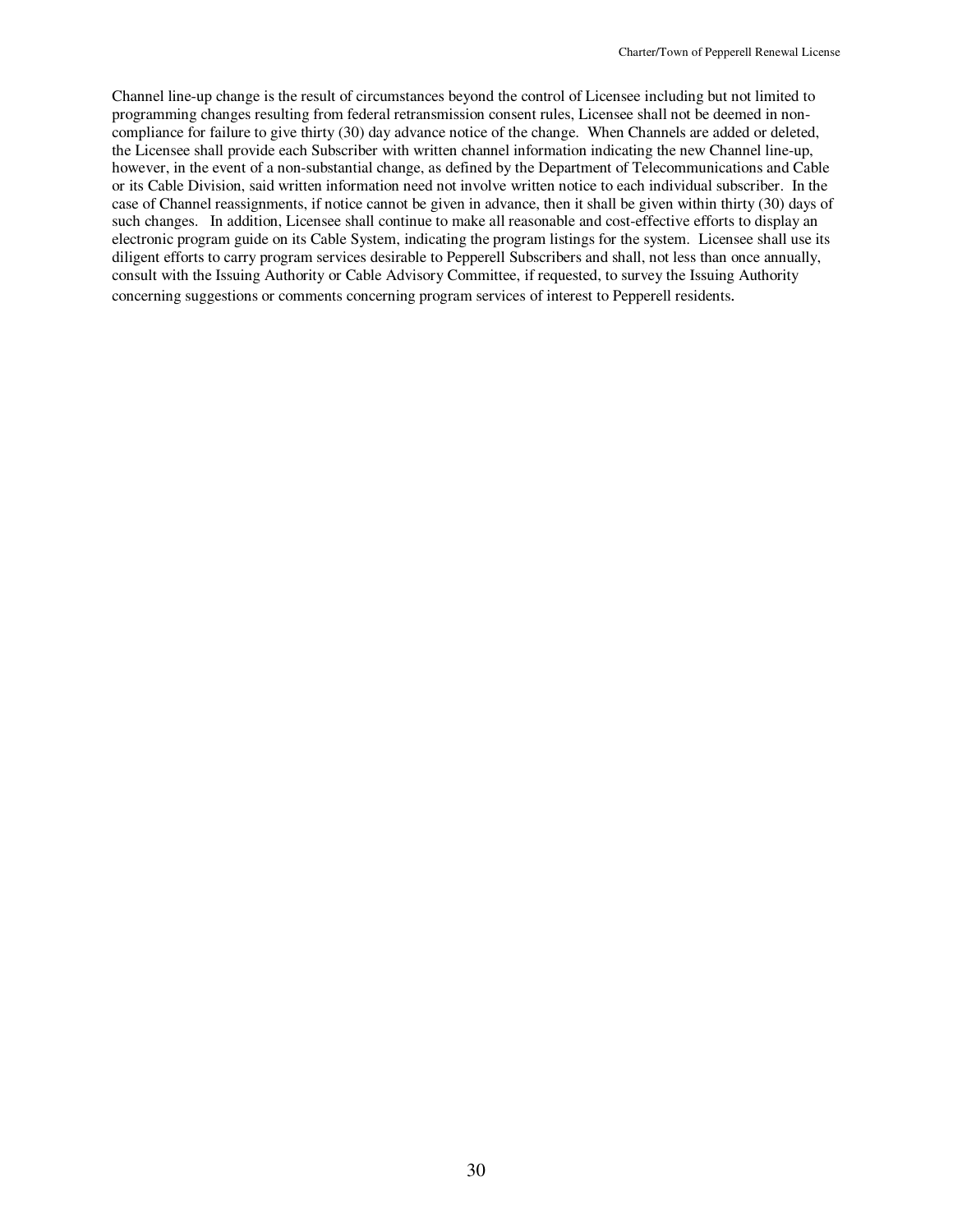## **10 Franchise Fee**

## **10.1 Amount of Fee**

(a) Pursuant to Massachusetts General Laws Chapter 166A, Section 9, the Licensee shall pay to the Town, throughout the term of this Renewal License, a License Fee equal to fifty cents (\$.50) per Subscriber per year, or such higher amount as may in the future be allowed pursuant to State and/or federal law. The number of Subscribers, for purposes of this section, shall be calculated on the last day of each year of the term of this Renewal License.

(b) In the event that the Town can collect a License Fee in the future expressed as a percentage, the Licensee shall (i) immediately commence paying such a percentage License Fee to the Town in accordance with applicable law and based on Gross Annual Revenues as defined in this Renewal License and (ii) file with the Issuing Authority, with each such percentage License Fee payment, a statement certified by a qualified representative of the Licensee documenting, in reasonable detail pursuant to Section 13.4 below, the total of all Gross Annual Revenues derived during the previous year. Unless specified otherwise by applicable law, the Licensee shall make such Gross Annual Revenue percentage payments to the Town annually, on or before each anniversary of the Effective Date of this Renewal License.

 (c) The Licensee shall not be liable for a total License Fee pursuant to this Renewal License and applicable law in excess of five percent (5%) of its Gross Annual Revenues; provided, however, that said five percent (5%) shall include the PEG Access annual funding (Section 13.4), but shall not include any item or amount not considered a franchise fee by federal law and the Cable Act.

## **10.2 Payment of Fee**

(a) Pursuant to M.G.L. c. 166A, § 9, the license fees shall be paid annually to the Town throughout the term of this Renewal License, not later than March 15th of each year, unless otherwise required by applicable law.

(b) All License Fee payments by the Licensee to the Town pursuant to this Renewal License shall be made payable to the Town, unless otherwise designated in writing by the Town that the funds should go to its designated Access Designee.

## **10.3 Other Payment Obligations and Exclusions**

(a) The License Fee payments shall be in addition to and shall not constitute an offset or credit against any and all taxes or other fees or charges which the Licensee or any Affiliated Person or party shall be required to pay to the Town, or to any State or federal agency or authority, as required herein or by law; the payment of said taxes, fees or charges shall not constitute a credit or offset against the License Fee payments all of which shall be separate and distinct obligations of the Licensee and each Affiliated Person. The Licensee herein agrees that no such taxes, fees or charges shall be used as offsets or credits against the License Fee payments.

(b) In accordance with Section 622(h) of the Cable Act (47 U.S.C.  $\S$  542(h)), it is the understanding of the parties hereto that nothing in the Cable Act or this Renewal License shall be construed to limit any authority of the Issuing Authority to impose a non-discriminatory tax, fee or other assessment of any kind on any Person (other than the Licensee) with respect to Cable Service provided by such Person over the Cable System for which charges are assessed to Subscribers but not received by the Licensee. For any twelve (12) month period, the fees paid by such Person with respect to any such Cable Service shall not exceed five percent (5%) of such Person's gross revenues derived in such period from the provision of such service over the Cable System.

## **10.4 Affiliates Use of System**

 The Licensee shall not permit the use or operation of the Cable System by Affiliates on terms which result in a diversion of revenues from operation of the Cable System to the detriment of the Town under this Renewal License. If requested by the Issuing Authority, the Licensee shall be required to demonstrate that use or operation of the Cable System by an Affiliate is fair and competitive compared to such use by other third parties. Should the Issuing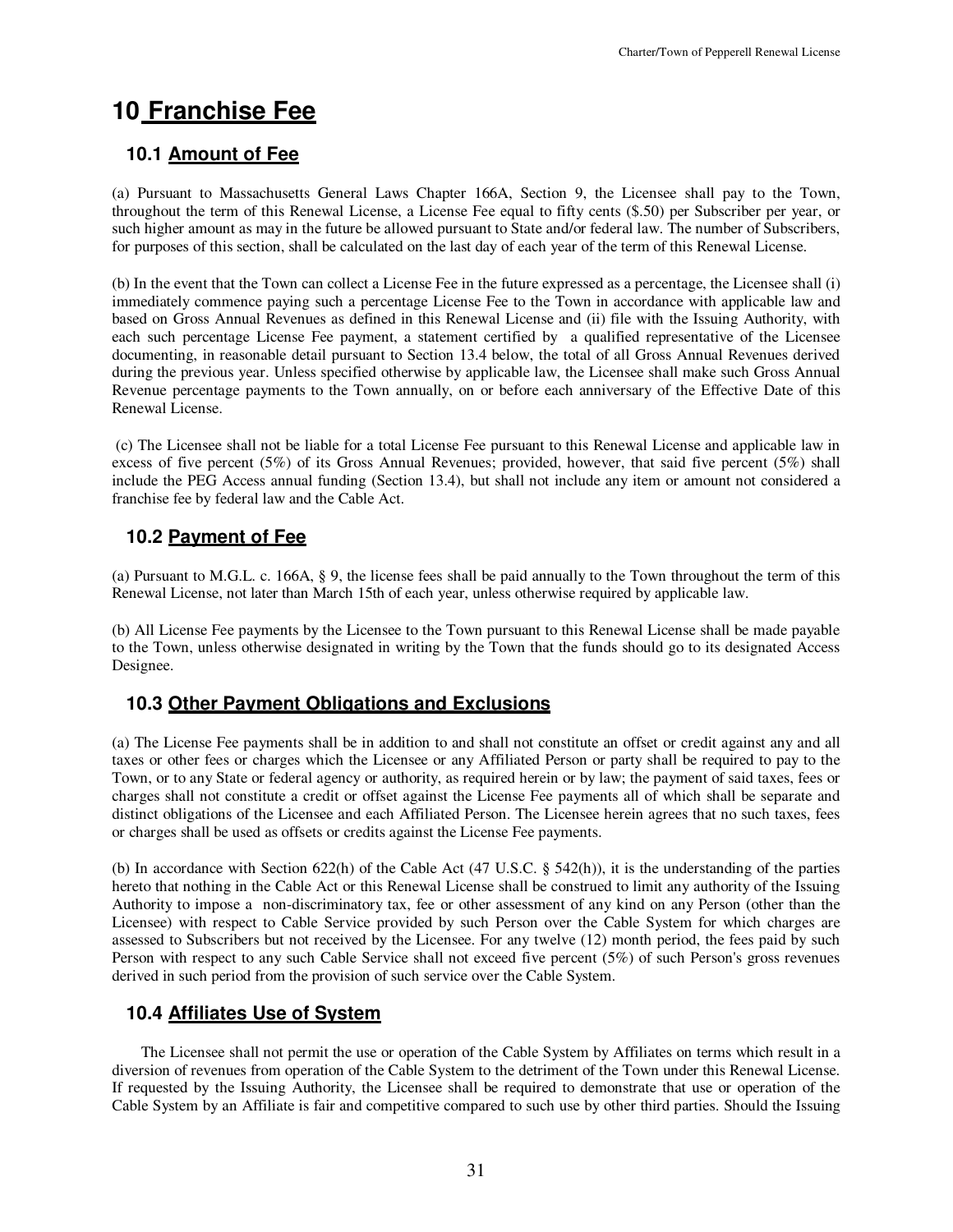Authority subsequently determine otherwise, the Licensee shall enter into good faith negotiations to resolve any dispute(s) regarding gross revenue discrepancies on account of such a relationship.

#### **10.5 Audit and Limitation on Recovery**

If the Issuing Authority has reason to believe that any such payment(s) are incorrect, the Licensee shall have thirty (30) business days after a request from the Issuing Authority to provide the Town with additional information documenting and verifying the accuracy of any such payment(s). In the event that the Issuing Authority does not believe that such documentation supports the accuracy of such payment(s), the Issuing Authority may conduct an audit of such payment(s). If, after such audit and re-computation, an additional fee is owed to the Town, such fee shall be paid within sixty (60) days after such audit and recomputation. In the event that any Franchise payment or recomputed payment is not made on or before the dates specified herein, Licensee shall pay an interest charge, computed from such due date, at the annual rate of the prime interest rate. The period of limitation for recovery of any franchise fee payable hereunder shall be three (3) years from the date on which payment by the Licensee was due.

#### **10.6 Late Payment**

In the event that the License Fees herein required are not tendered on or before the dates fixed in Sections 10.1 and 10.2 above, interest due on such fee shall accrue from the date due at the annual Prime Rate.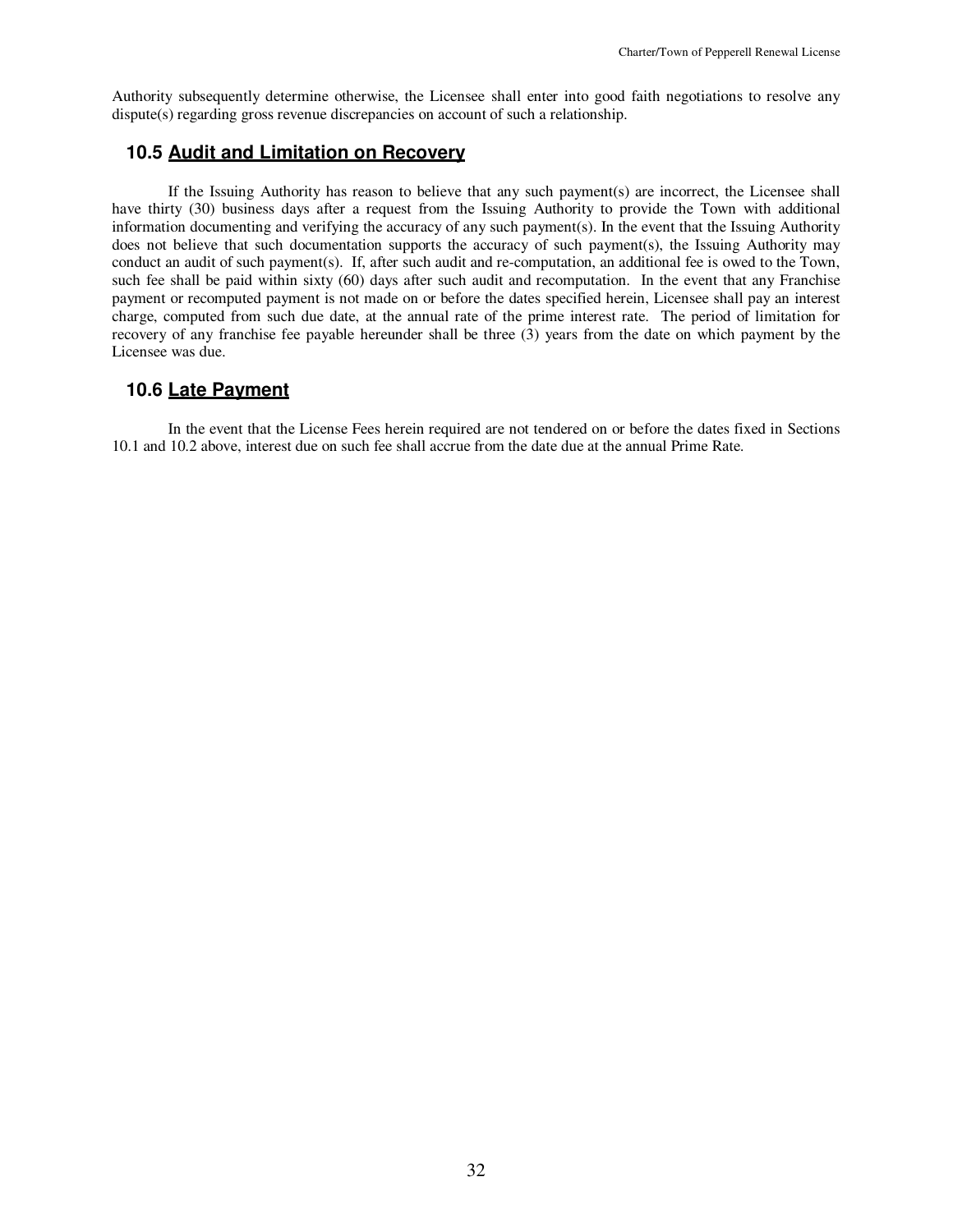# **11 Transfer of Franchise**

## **11.1 Franchise Transfer**

(a) The Franchise granted hereunder shall not be transferred or assigned, without the prior consent of the Franchising Authority, such consent not to be unreasonably withheld or delayed. No such consent shall be required, however, for a transfer in trust, by mortgage, by other hypothecation, or by assignment of any rights, title, or interest of the Licensee in the Franchise or Cable System to secure indebtedness. Within thirty (30) days of receiving an application in accordance with applicable law for transfer, the Franchising Authority shall notify the Licensee in writing of any additional information it reasonably requires to determine the legal, financial and technical qualifications of the transferee. If the Franchising Authority has not taken action on the Licensee's request for transfer within one hundred twenty (120) days or any other time as specified by state or Federal law after receiving such request, consent by the Franchising Authority shall be deemed given.

(b) In considering a request to transfer control of this License, the Issuing Authority may consider the transferee's management experience, technical expertise, financial capability and legal ability to operate a Cable System under the existing license.

(c) Any transfer or assignment of license shall, by its terms, be expressly subject to the terms and conditions of this License. Any transferee or assignee of this License shall be subject to all of the terms and conditions contained in this License.

(d) The Licensee shall submit to the Issuing Authority the License transfer application if required by law.

(e) Transfer of the Cable System without requesting Issuing Authority consent as required shall be null and void, and shall be a material breach of this License.

(f) If the Issuing Authority lawfully denies its consent to any such transfer and a transfer be or has nevertheless been effected, or in the event of an otherwise unlawful transfer, the Issuing Authority may revoke and terminate this License.

(g) In accordance with federal law, 47 U.S.C. 537, in the event a license transfer application is properly filed with the Issuing Authority, if the Issuing Authority does not act on the application within 120 calendar days from the Issuing Authority's receipt of the application, the application for transfer shall be deemed approved.

## **11.2 Transfer to Affiliates**

The foregoing requirements shall not apply to any sale, assignment or transfer to any Person that is owned or controlled by the Licensee, or any Person that owns or controls the Licensee. Licensee shall notify the Franchising Authority thirty (30) days prior to any such sale, assignment or transfer and must comply with all terms and conditions of this License.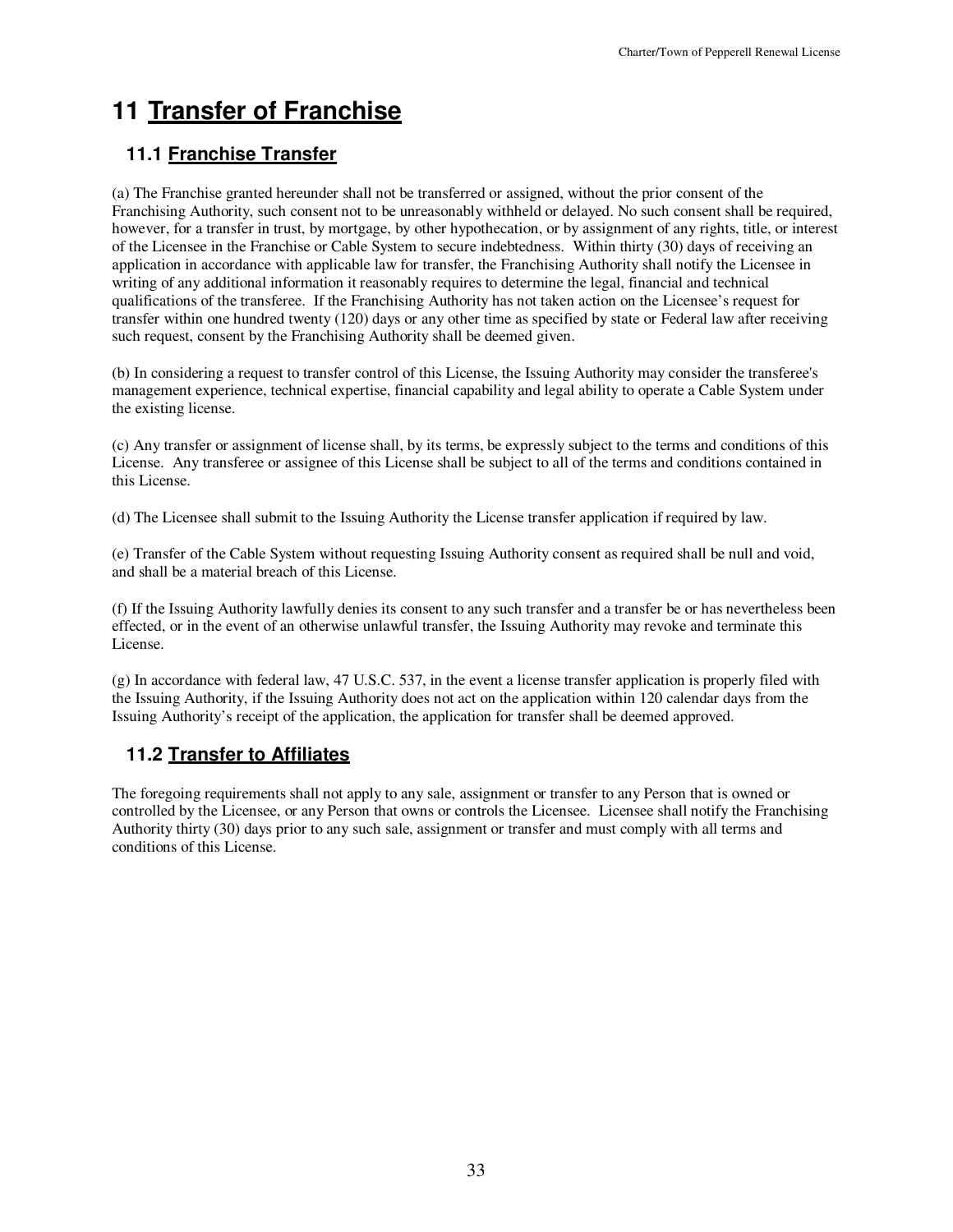## **12 Records, Reports, Tests and Maps**

## **12.1 Reports Required**

The Licensee's schedule of charges, contract or application forms for regular Subscriber service, policy regarding the processing of Subscriber complaints, delinquent Subscriber disconnect and reconnect procedures and any other terms and conditions adopted as the Licensee's policy in connection with its Subscribers shall be filed with the Franchising Authority upon request.

The Licensee shall furnish the Issuing Authority or its designee(s) no later than one hundred twenty (120) days after the end of Licensee's Fiscal Year, Cable Television Division forms 200 and 400, prepared in accordance with Generally Accepted Accounting Principles, including statements of significant assumptions and definitions as needed, or if such forms are not in use, similar forms and any other financial filings request by state or Federal Law.

## **12.2 Records Required**

The Licensee shall at all times maintain all records according to State and FCC regulations:

(a) Licensee shall keep all written complaints it receives on file in its business office for a minimum of three (3) years after receipt. Licensee shall on its monthly bill (or the back thereof) include its address and e-mail address for receipt of complaints.

(b) If requested by the Issuing Authority, the Licensee shall provide the Town with accurate strands maps of all existing trunk and feeder installations not later than forty-five (45) days after such request. Thereafter, upon request of the Issuing Authority, the Licensee shall allow the Issuing Authority access to inspect accurate as-built maps of all Cable System plant on the company's local premises, for review purposes only, which maps shall be updated to show changes in such installations. In the event Licensee maintains computer readable and GIS-compatible strand maps of the existing trunk and feeder, Licensee shall upon reasonable request provide same to the Town in a computer readable form.

## **12.3 Inspection of Records**

(a) Licensee shall permit any duly authorized representative of the Franchising Authority, upon receipt of advance written notice to examine, not photocopy, during normal business hours and on a non-disruptive basis any and all records as is reasonably necessary to ensure Licensee's compliance with the Franchise. Such notice shall specifically reference the subsection of the Franchise that is under review so that the Licensee may organize the necessary books and records for easy access by the Franchising Authority. The Licensee shall not be required by this Renewal License to maintain any books and records, including written service complaints, for Franchise compliance purposes longer than three (3) years. The Licensee shall not be required to provide Subscriber information in violation of Section 631 of the Cable Act. The Franchising Authority agrees to treat as confidential any books, records or maps that constitute proprietary or confidential information to the extent such are deemed proprietary or confidential by applicable law or regulation and the Licensee makes the Franchising Authority aware of such confidentiality. If the Franchising Authority believes it must release any such confidential books or records in the course of enforcing this Franchise, or for any other reason, it shall advise Licensee in advance so that Licensee may take appropriate steps to protect its interests. Until otherwise ordered by a court or agency of competent jurisdiction, the Franchising Authority agrees that, to the extent permitted by state and federal law, it shall deny access to any of Licensee's books and records marked confidential, as set forth above, to any Person.

(b) In any proceeding between the Town and the Licensee regarding financial information, the Town acknowledges that Licensee may make certain allocations of revenues, expenses, assets and liability accounts and the Licensee acknowledges that the Town may require financial reports to show such allocations for Pepperell only. Such allocations shall be according to generally accepted accounting principles as well as Massachusetts and federal law and regulation and shall treat all communities subject to such allocations in an equitable manner.

(c) Whenever this License requires the Licensee to disclose financial or operational information to the Town, such disclosures shall encompass those documents and records kept by the Licensee in the ordinary course of business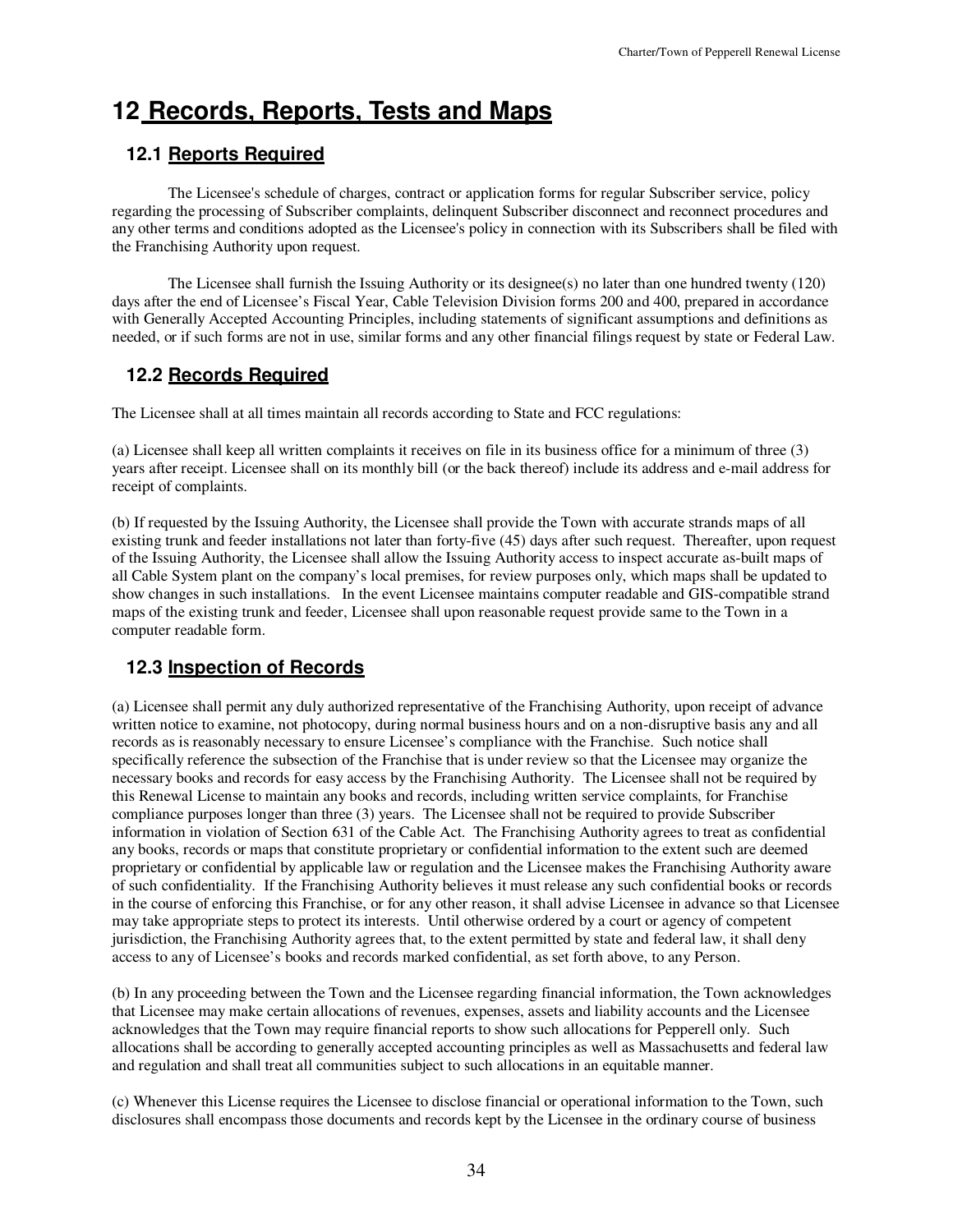and which may be discovered in accordance with the laws and regulations of Massachusetts and/or the federal government, including the FCC. The Licensee's requirement to produce records shall be governed by the Cable Act, FCC regulations including local regulation and cost-of-service guidelines, Division regulations and applicable law.

#### **12.4 Subscriber Complaint Report**

In accordance with the regulations of the Cable Division, the Licensee shall submit annually a completed copy of Cable Division Form 500 to the Issuing Authority, or its designee, no later than thirty (30) days after submission of the Form to the Division.

#### **12.5 Service Interruption Report**

The Licensee shall annually submit a completed copy of Division Form 500 to the Issuing Authority, or its designee, reporting complaints and service interruptions, no later than two (2) weeks after it is submitted to the Cable Division, or if not required by or submitted to the Division, on a regular annual basis. The Licensee shall record written and verbal complaints from its Subscribers on said Form 500 to the extent required by applicable law or the Division. Licensee shall use the Cable Division's definition of complaint for complaint reporting purposes.

## **12.6 Annual Performance Tests**

(a) Unless required otherwise by applicable State or federal law and/or regulation, the Licensee shall conduct, on an annual basis, performance tests to ensure compliance with applicable technical specifications. The costs of such tests shall be borne exclusively by the Licensee.

(b) Upon written request, the above tests shall be submitted to the Issuing Authority, or its designee(s).

## **12.7 Quality of Service**

In addition to other complaint resolution procedures under this License, the parties agree that in the event that the Issuing Authority receives at least seven written or e-mail complaints from Subscribers of which Licensee was previously notified by Subscriber or the Issuing Authority within 21 days regarding signal quality, the Issuing Authority will notify Licensee in writing and Licensee will report in writing to the Town within ten (10) calendar days of such notice about the nature of the problem, if any, and the corrective action to be taken, if any. Said notice to the Licensee shall include the details of each complaint and the names of the complainants. Subsequent to such report, if no corrective action is taken and the Issuing Authority has reliable, credible evidence to indicate that Licensee is not meeting the technical specifications of this License, the Issuing Authority will have the right to require Licensee's senior engineer to test, analyze and report on signal quality within twenty-one (21) days specifically related to such complaints.

## **12.8 Additional Information**

(a) At any time during the term of this Renewal License, the Licensee shall not unreasonably deny any reasonable requests of the Issuing Authority for further information, which may be required to establish the Licensee's compliance with its obligations pursuant to this Renewal License.

(b) Licensee shall file copies of financial forms required to be filed by law, including Forms 200 and 400.

(c) Licensee shall file with the Issuing Authority a report containing the number of Subscribers in the Town. Said report shall be filed annually with the financial reports required pursuant to this section.

(d) The Licensee shall make available to the Town, and copy at the Licensee's expense, copies of any petitions or communications filed by the Licensee with any state or federal agency or division pertaining to compliance with any material aspect of this License or pertaining to Licensee's compliance with any law or regulation which compliance affects Licensee's operation of the Cable System.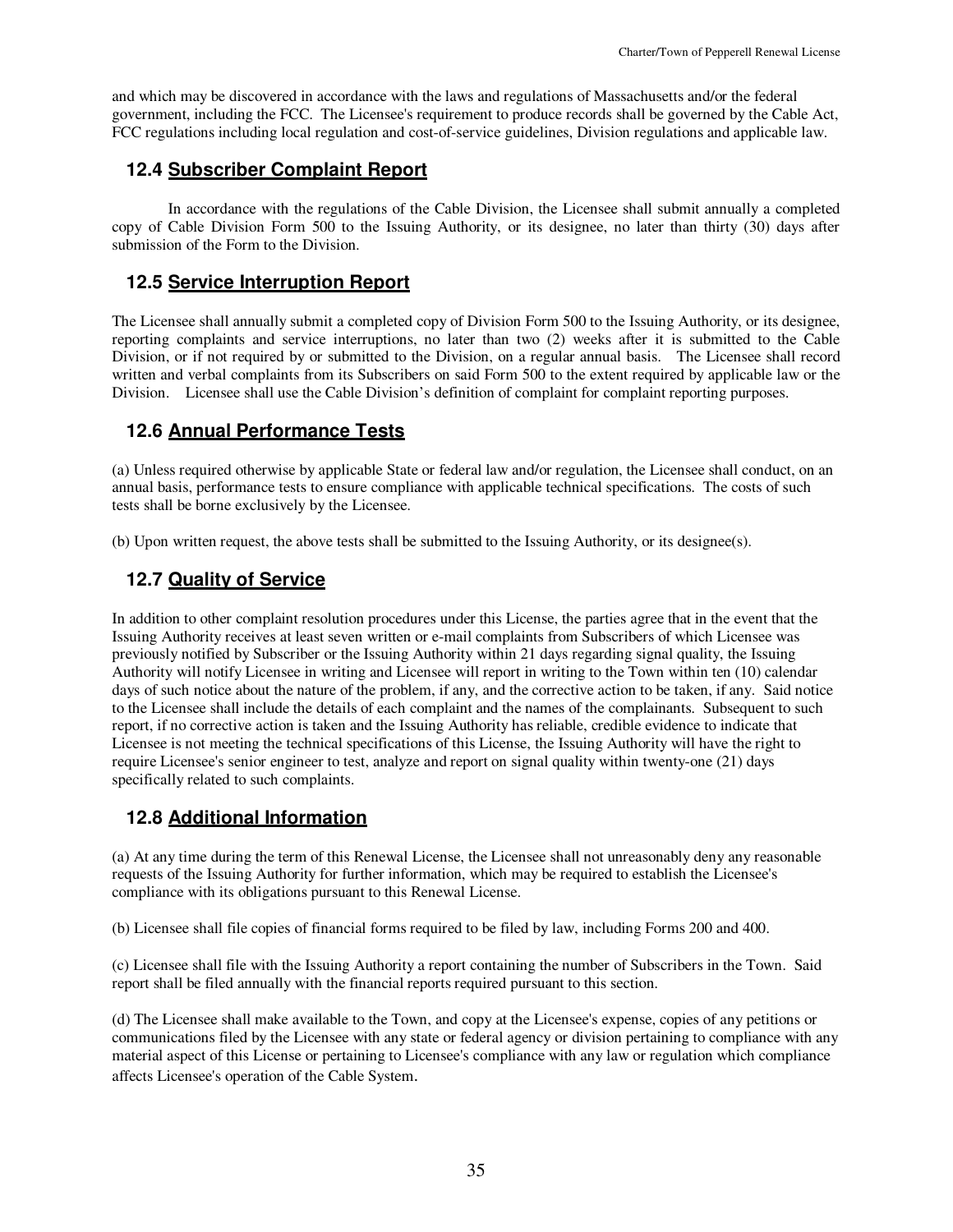## **13 Public, Educational and Government Programming**

### **13.1 Service to Schools and Other Public Buildings**

(a) Licensee shall provide, or provide, as applicable, at no charge to the Town, subject to applicable federal law and FCC regulations, one activated outlet of Basic and Expanded Service and, upon written request, one standard converter, at all municipal buildings, including public schools and Access Designee facility. Licensee will install such service at its own cost, subject to the provisions of Section 6.2 herein, within sixty (60) days of said request. In addition, upon written request of the Issuing Authority, Licensee shall provide one Subscriber Network Drop, outlet, Basic and Expanded Service and, upon written request, one standard converter without charge to newly constructed or newly occupied municipal or public school buildings. The Issuing Authority or its designee shall be responsible for the additional cost of a nonstandard installation – an aerial installation in excess of two hundred and fifty feet (250') from the Licensee's feeder cable, and any underground installation, based on additional actual costs incurred in the installation. Licensee shall survey each requested non-standard site and provide Issuing Authority a written estimate of the cost for any non-standard installation. The Licensee shall complete installation at any such requested sites within sixty (60) days of receipt of confirmation to proceed from the Issuing Authority and weather permitting. The Issuing Authority shall make full payment to Licensee upon completion and within thirty (30) days of receipt of invoice from Licensee. The Town shall designate a person to be responsible, on behalf of the Town, to supervise such service and connections, and take responsibility for loss or damage to any converters resulting from negligence or theft. The Town is not responsible for ordinary maintenance of said converters or receivers.

## **13.2 Limitations on Use**

The Cable Service provided pursuant to this Section 13.1 shall not be used for commercial purposes and such outlets shall not be used for viewership by the general public. The Franchising Authority shall take reasonable precautions to prevent any use of the Licensee's Cable System that results in the inappropriate use thereof or any loss or damage to the Cable System.

## **13.3 PEG Access Channels**

 The Licensee shall continue to make available to the Town and/or the Access Designee three (3) full-time Downstream Channels for PEG Access purposes. Said PEG Access Channels shall be used to transmit noncommercial PEG Access Programming to Subscribers without charge to the Town and/or to the Designee except external costs may be externalized and passed through to the extent permitted in accordance with FCC rules. Upon one hundred and twenty (120) days advance written notice from Issuing Authority to Licensee, the Pepperell Access channel that currently originates from the town of Groton shall be changed to a Pepperell-specific Access channel at no charge to the Town, and shall thereafter be programmed by the Issuing Authority or its Access Designee from one or more of the origination sites designated in Section 13.9.Underwriting of the costs of access program production is permitted, provided the sponsors do not advertise on the programs. Underwriter acknowledgements similar to those appearing on public broadcast stations shall be permitted.

## **13.4 Public, Educational and Government Access Equipment/Facilities Grant and Annual Payment**

(a) The Licensee shall provide a capital grant to or for the Town's special PEG Access account or Access Designee, if so designated by the Issuing Authority in writing, in the amount of \$200,000 to be used to purchase, lease, and/or improve PEG Access equipment and facilities, with \$100,000 payable within sixty (60) days of the effective date of this Renewal License, and with \$100,000 payable upon the commencement of the fourth year of this Renewal License. This grant shall be considered as an external cost for the purposes of rate regulation and may be passed on to the Subscribers and identified as a separate line item on the subscriber's monthly statement to the extent allowed by applicable law and regulation. In no case shall this payment be counted against or as any license fee or franchise fee payment made pursuant to subparagraph (b) of this Section 13.4.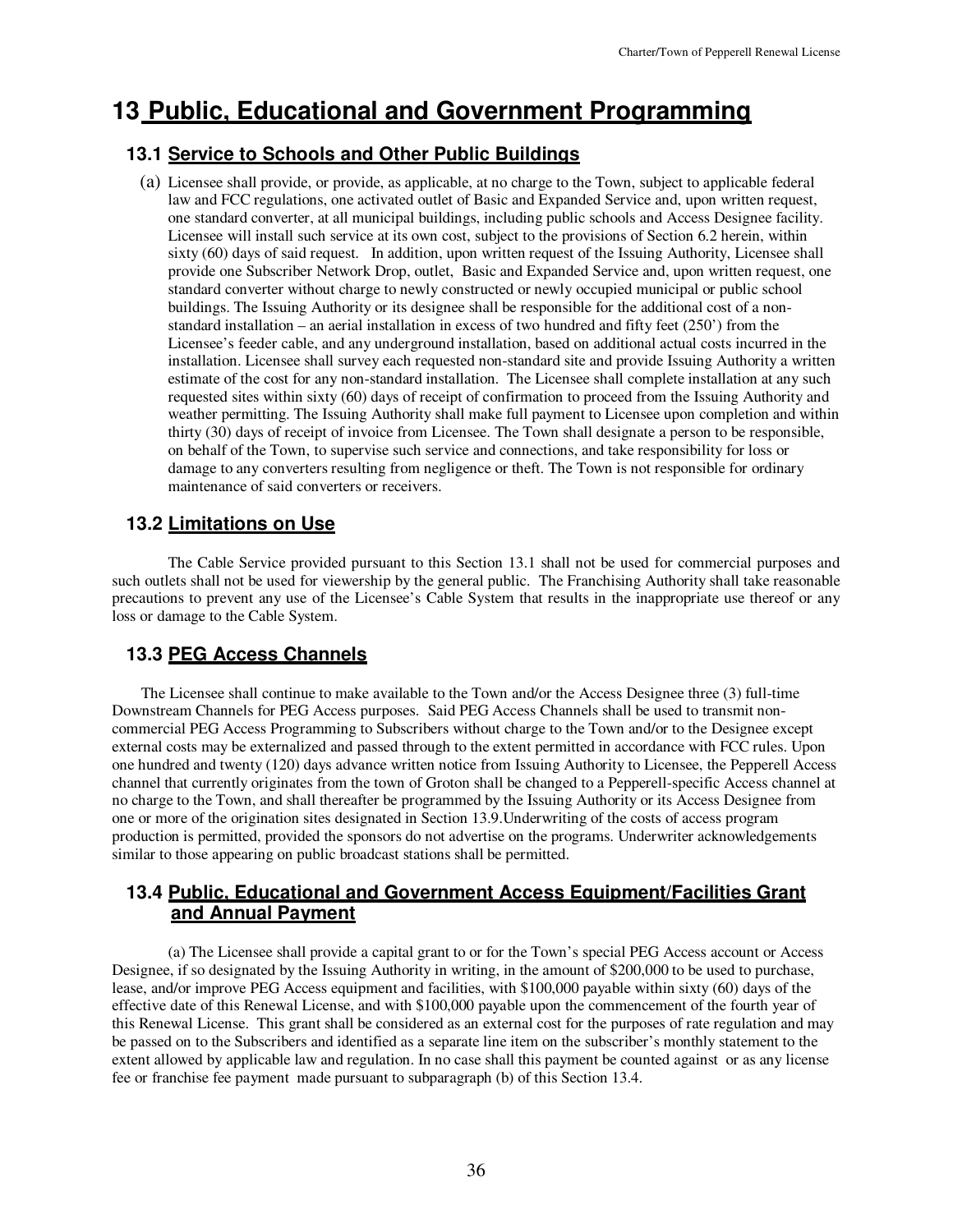(b) For the term of the Renewal License, the Licensee shall provide semi-annual payment to the Issuing Authority or the Access Designee for PEG operations, as determined by the Issuing Authority, in accordance with the following schedule:

| 3.5% of Gross Annual Revenues                                                                                                    |
|----------------------------------------------------------------------------------------------------------------------------------|
|                                                                                                                                  |
|                                                                                                                                  |
|                                                                                                                                  |
|                                                                                                                                  |
| 3.75% of Gross Annual Revenues                                                                                                   |
| 3.75% of Gross Annual Revenues                                                                                                   |
| 3.75% of Gross Annual Revenues                                                                                                   |
| 3.5% of Gross Annual Revenues<br>3.5% of Gross Annual Revenues<br>3.5% of Gross Annual Revenues<br>3.5% of Gross Annual Revenues |

 Such payments shall be payable directly to or for a special PEG Account, and not for general use. The semi-annual payments shall be for the six month period from January through June of each calendar year, for which payment shall be due on or before August  $30<sup>th</sup>$  of each year, and for the six month period from July through December of each calendar year, for which payment shall be due on or before March 1st of the following calendar year. Each such payment shall be accompanied by a report indicating the Gross Revenue calculation for that specific six-month period. The first such payment shall be due within sixty (60) days of the Effective Date of this Renewal License. This payment shall be considered as an external cost for the purposes of rate regulation and may be passed on to the subscribers and identified as a separate line item on the subscriber's monthly statement subject to applicable law and regulation.

c) The Issuing Authority or its Access Designee shall prepare an annual report for the preceding calendar year which records how the annual payment for PEG operations was spent, and what amount remained unspent at the end of the calendar year. This report shall be submitted to the Licensee annually by March  $31<sup>st</sup>$ .

## **13.5 Public, Educational and Government Access Designee**

(a) The Access Designee, as designated by the Issuing Authority, shall be responsible for the provision of public, educational and governmental ("PEG") Access Programming to Subscribers, pursuant to the provisions of this Article 13 herein, and 47 U.S.C. 531. The Access Designee shall provide services to PEG Access Users and the Town, as follows:

(1) Schedule, operate and program the PEG Access Channels provided in accordance with Section 13.3 above;

(2) Manage the annual and other funding, pursuant to Section 13.4 above;

(3) Purchase and/or lease facilities and equipment with funding pursuant to Section 13.4 above, including construction and/or relocation of facilities as needed;

(4) Conduct training programs in the skills necessary to produce PEG Access Programming;

(5) Provide technical assistance and production services to PEG Access Users, including the operation of the PEG Access studio within the Town;

(6) Establish rules, procedures and guidelines for use of the PEG Access Channels, subject to the terms of this Renewal License;

(7) Provide publicity, fundraising, outreach, and other support services to PEG Access Users;

(8) Subject to availability of resources, Assist Users in training to enable producers to become responsible for the production of Programming of interest to Subscribers including programming focusing on Town issues, events and activities; and produce a reasonable amount of local programming.

 (9) Accomplish such other tasks relating to the operation, scheduling and/or management of the PEG Access Channels, facilities and equipment and other cable-related technology access as appropriate and necessary.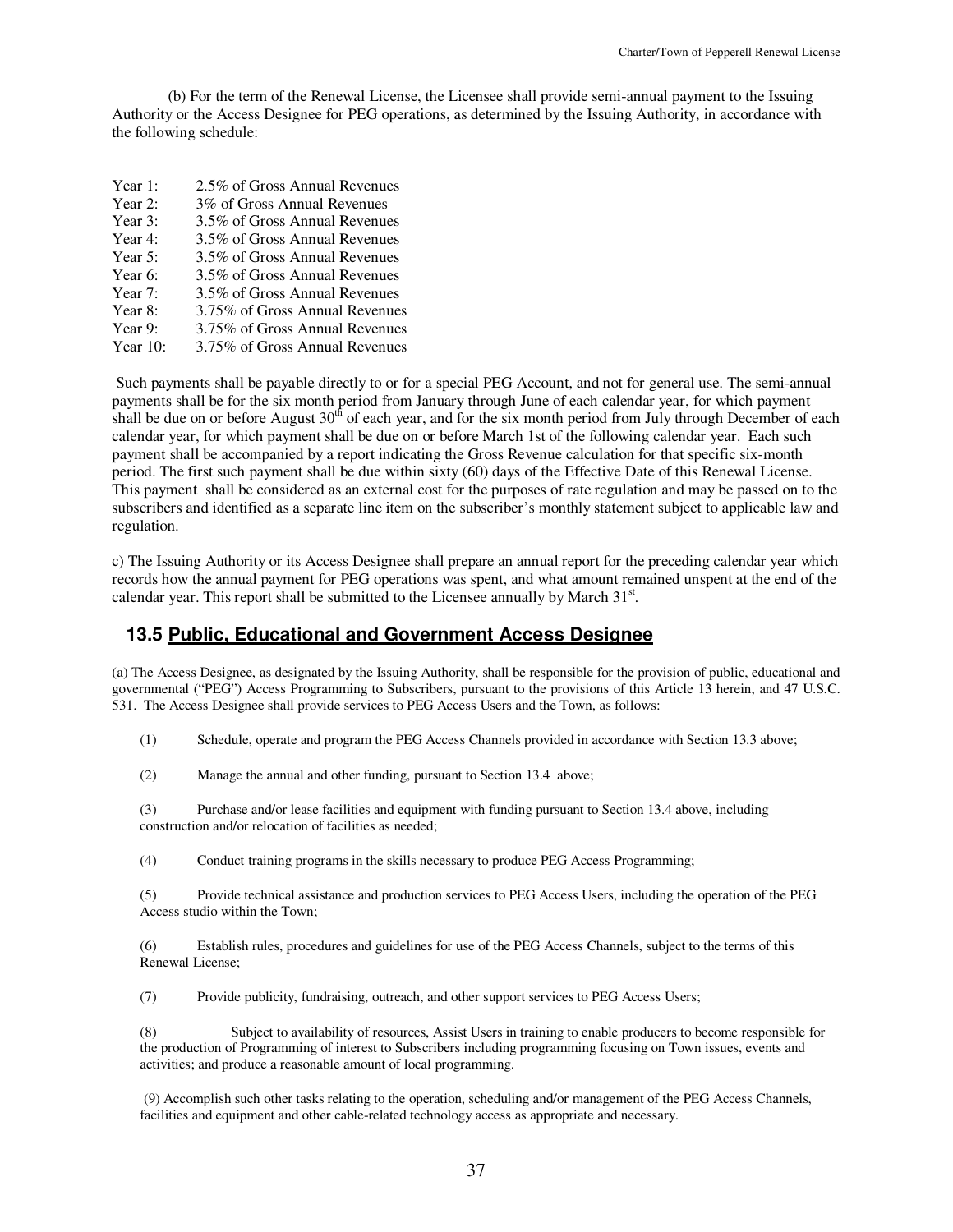(b) The Licensee shall monitor the PEG Access Channels for technical quality and shall ensure that they are maintained at standards equal with those, which apply to the Cable System's commercial channels pursuant to the FCC's technical standards. The Licensee shall not be responsible for the production quality of the PEG Access Programming.

## **13.6 Recomputation**

(a) No acceptance of any franchise fee payment by the Franchising Authority shall be construed as an accord and satisfaction that the amount paid is in fact the correct amount or a release of any claim that the Franchising Authority may have for further or additional sums payable under this Agreement, and all amounts paid shall be subject to audit and recomputation of the Franchising Authority. The audit period shall cover no more than the previous three (3) years.

 (b) If, as a result of such audit or any other review, the Franchising Authority determines that the Licensee has underpaid its fee in any twelve (12) month period, then, in addition to making full payment of the relevant obligation, the Licensee shall reimburse the Franchising Authority an interest charge computed from such due date, at the annual rate of two percent (2%) over the prime interest rate.

## **13.7 Equipment Ownership and Maintenance**

The Town and/or the Access Designee, as determined by the Issuing Authority, shall own all PEG Access equipment purchased with funding pursuant to Section 13.4 including such equipment provided for PEG purposes under the Prior License. Consistent with the Town and Access Designee responsibilities to the Issuing Authority or its Access Designee, the Licensee shall have no obligation, to maintain, insure, replace or repair any such PEG Access equipment except Licensee shall be responsible for providing, maintaining, and replacing if needed, at no cost to the Town, up to three modulator/demodulators, transmitters, receivers, as used to originate video signals at the three primary PEG Access origination sites specified in Section 13.9. Any Access Designee use of video equipment by producers shall be subject to the Access Designee first ensuring customary liability insurance for use of said equipment for PEG access and related purposes.

## **13.8 Editorial Control**

(a) Neither the Licensee nor the Issuing Authority may engage in any editorial control of the content of the access programming on the Cable System, except as otherwise required or permitted by applicable Law. In furtherance thereof, the Issuing Authority or Access Designee shall require program producers to assume individual responsibility for any program-based liability, subject to the Cable Act, FCC requirements or other applicable law. Nothing herein shall be construed to limit the Licensee's right or ability to cablecast local programming at the Licensee's sole discretion on its own Channel(s). Notwithstanding that generally the Town, its Access Designee and Licensee are, with respect to Public Access programming, a conduit not engaging in pre-screening, and not subject to any publisher's liabilities for the content of programs from individual members of the public, the Town and/or its Access Designee reserve such rights as are permitted, subject to applicable law, to adopt and implement lawful guidelines and policies to implement the foregoing, including but not limited to guidelines prohibiting obscenity, copyright violation and other forms of unprotected speech, all subject to due process; and guidelines and policies allowing lawful scheduling practices, disclaimers, disclosures, user forms and user agreements, and allowing adoption of other lawful program-related guidelines and policies, subject to applicable law.

 (b) It is the intent hereof that individual public access producers be responsible for the content of their own programming, acts and omissions and that neither the Town, the Licensee nor the Access Designee shall be liable for the foregoing individual public access potential liabilities. Further, the parties acknowledge that the Access Designee shall require individual producers to sign User Forms acknowledging individual producer responsibility for producer public access programming and that the Access Designee shall adopt guidelines or rules relevant to programming to the extent consistent with applicable law.

(c) Consistent with the current underwriting standards for non-commercial television stations, notices of support and underwriting may be permitted on the access Channel(s).

## **13.9 Access Channel Origination**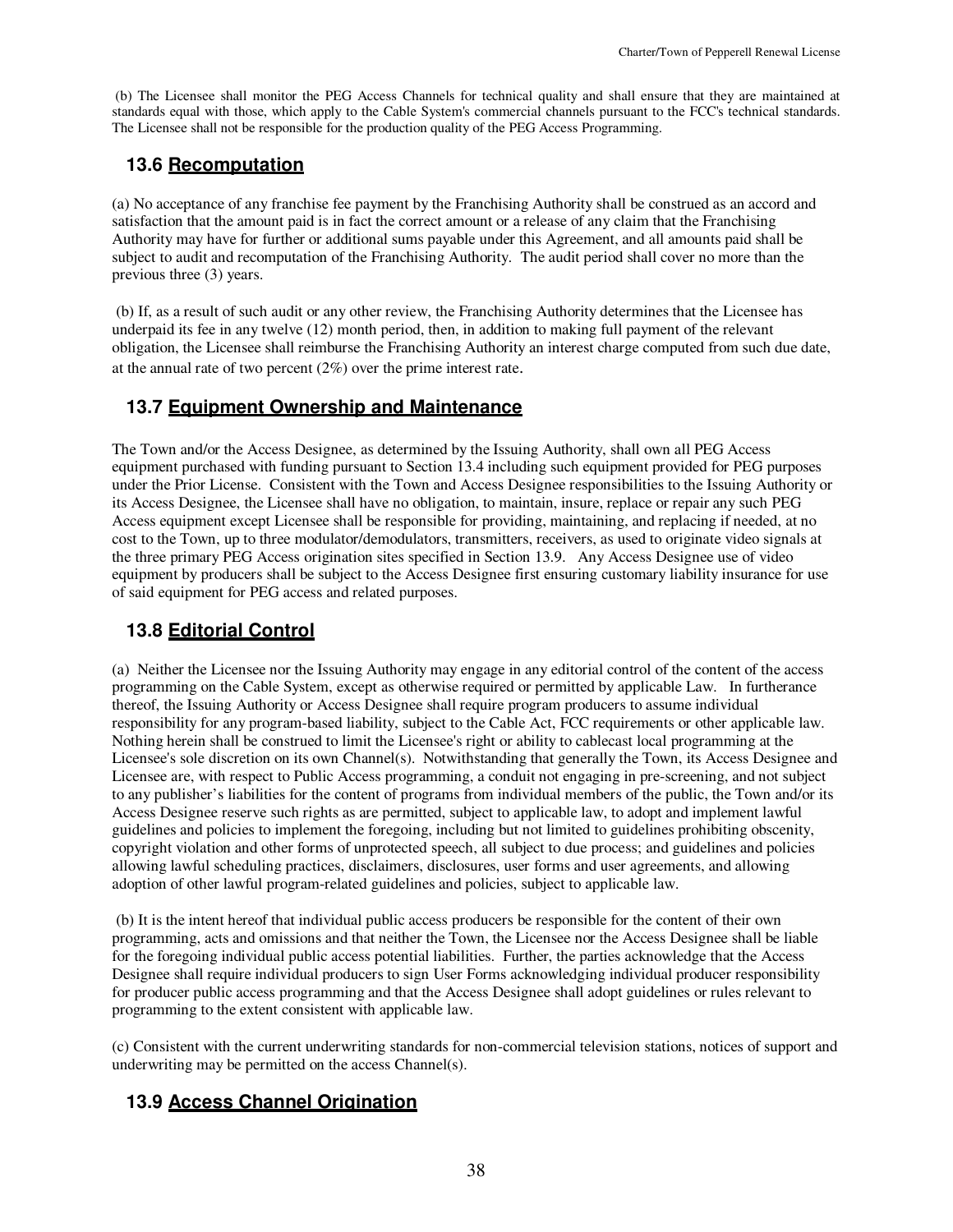- a) The Licensee shall provide, maintain and operate a fiber PEG Channel origination network, at no charge to the Town or its Access Designee. This dedicated network shall enable the upstream transmission of programming to the system headend for distribution to customers on the three PEG Access channels. One origination site, North Middlesex Regional High School in Townsend, has been activated prior to the Effective Date of this Renewal License in order to provide the Educational Access programming from the North Middlesex Regional High School to Pepperell cable customers. The remaining two origination sites listed below – the Town Hall and the Access Designee office – shall have transmitter/receivers in place, activated and tested within one hundred and twenty (120) days of the Effective Date of this Renewal License. All required transmitter/receivers and modulator/demodulators for sites one through three below shall be provided at no charge to the Town or its Access Designee. The PEG origination sites will be located at: 1) the Town Hall (1 Main Street); 2) the Access Designee office ( 6 Cottage Street); and 3) North Middlesex Regional High School (19 Main Street, Townsend, MA). In addition, at the request of the Town, the Licensee shall terminate a fiber drop at the 4) Lawrence Library (15 Main Street), the 5) Nissitissit Middle School (33 Chase Avenue) and the 6) Senior Center (37 Nashua Road). Construction of fiber to the sites designated as four through six above shall be completed at no charge to the Town, within one-hundred and twenty (120) days of a written request from the Issuing Authority. The purchase of transmitter/receivers and modulator/demodulators for sites four through six above are the responsibility of the Town or its Access Designee. The Town or its Access Designee shall notify the Licensee in writing as to which one of the three Access channels is to originate from each of the six locations listed above.
- b) The PEG Channel origination network shall be operated in compliance with the System Technical Specifications found in FCC Part 76, Subpart K, 76.601 et seq. In the event that there are technical problems with the PEG Channel origination network, the Licensee and the Issuing Authority shall discuss together, in good faith, the Licensee's plans to resolve any such problems, with such discussions, if any, subject to Section 13.9(a) above, regarding Licensee's responsibility to provide, maintain and operate the PEG Channel origination network at no charge to the Town or its Access Designee. The Licensee shall make diligent effort to install, test and activate the fiber PEG Channel origination network to the technical standards cited herein prior to deactivating the existing I-Net connections to ensure uninterrupted operation of the PEG Access channels. Anything received in stereo shall be cablecast in stereo. The Issuing Authority shall have the right to request a performance test of the network, should such problems persist.
- c) Upon written request of the Issuing Authority, Licensee shall extend the PEG Channel origination network to additional municipal or PEG buildings, beyond the six sites listed in Section 13.9(a), designated by the Issuing Authority during the term of this License. Any such additional drop or extension requested by the Issuing Authority shall require full cost reimbursement by the Town for Licensee's actual costs for labor and materials. Licensee shall provide the Issuing Authority with a written estimate of the cost for any such requested drops or extensions. Construction, installation and activation of each designated Drop and Outlet shall be completed within ninety (90) days of confirmation to proceed by the Town, for aerial Drops, and within one hundred and twenty (120) days of confirmation to proceed by the Town, for underground Drops, weather permitting, or such later date as may be mutually agreed upon by the parties. The Licensee shall discuss the location of each connection with the appropriate officials in each of the buildings designated to receive a Drop or Outlet, prior to the installation of such a Drop or Outlet.
- d) The PEG Channel origination network shall be interconnected with the Subscriber Network in order that signals originating from PEG Channel origination points can be sent upstream and then switched to a downstream Subscriber Network channel. There shall be no charge to the Town for such switching; however, the foregoing does not preclude Licensee from externalizing costs in accordance with applicable law.
- e) The Licensee shall provide and maintain all necessary processing equipment in the Cable System headend and/or hub site in order to switch upstream channels from the PEG Access Channel origination network to the designated downstream Access Channel. Nothing herein shall require the Licensee to provide end-user equipment, however, Licensee shall be responsible for providing and maintaining the three modulators/ demodulators and three transmitters/receivers for access channel use.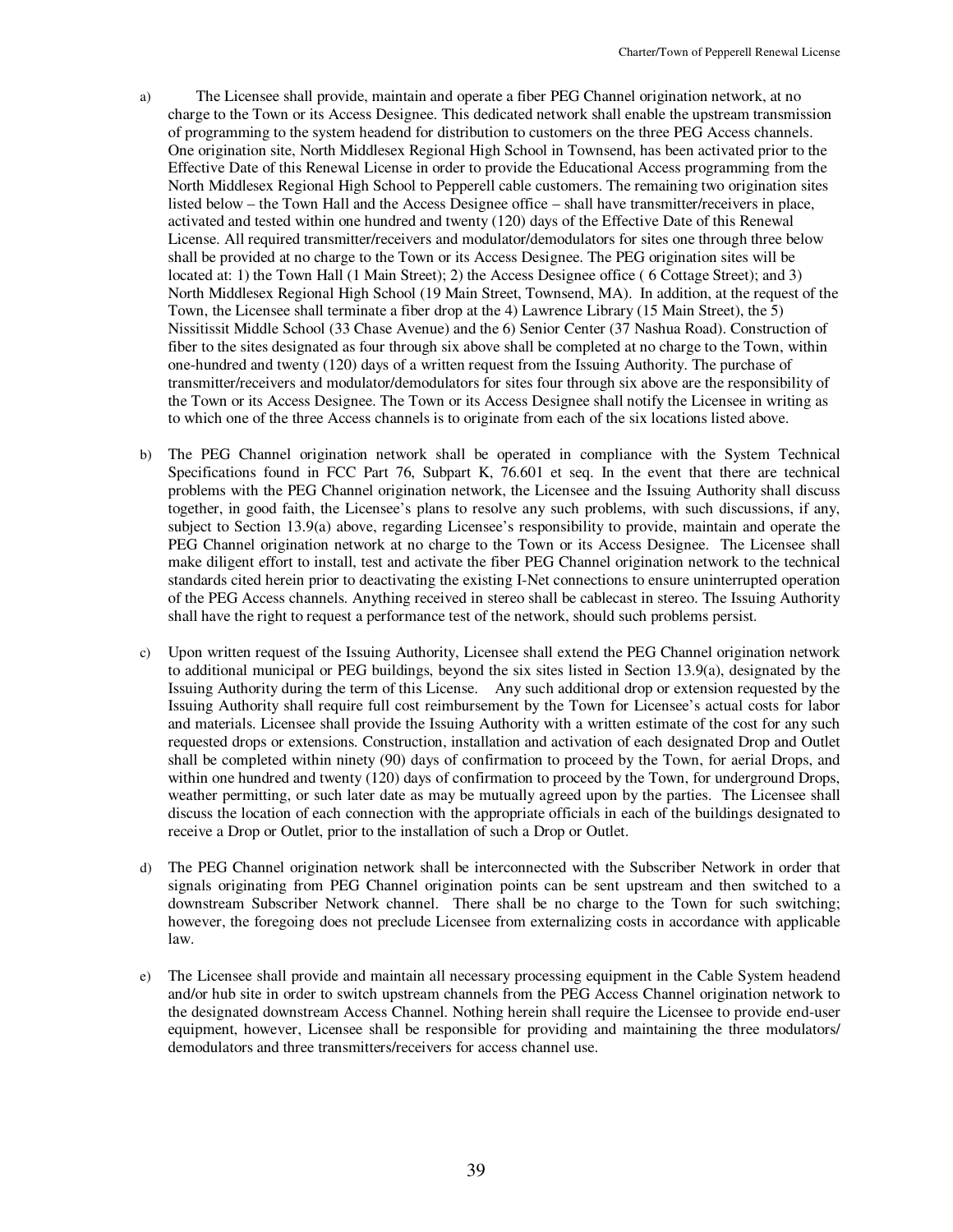## **14 Enforcement or Revocation**

## **14.1 Determination of Breach and Penalties**

(a) In the event that the Issuing Authority has reason to believe that the Licensee has defaulted in the performance of any material provision of this Renewal License, except as excused by force majeure, the Issuing Authority shall notify the Licensee in writing, by certified mail, of the provision or provisions of which the Issuing Authority believes Licensee to be in default and the details relating thereto. The Licensee shall have thirty (30) days from the receipt of such notice to:

i) Respond to the Issuing Authority in writing, contesting the Issuing Authority's assertion of default and providing such information or documentation as may be necessary to support the Licensee's position; or

ii) Cure any such default within thirty (30) days of notice thereof, or, in the event that by nature of the default, such default cannot be cured within such thirty (30) day period, to take reasonable steps to cure said default and diligently continue such efforts until said default is cured.

(b) In the event that the Licensee fails to respond to such notice of default, to cure the default or to take reasonable steps to cure the default, the Issuing Authority shall promptly schedule a public hearing no sooner than fourteen (14) days after a determination has been made by the Issuing Authority that Licensee has not appropriately responded, cured, nor taken appropriate measures to attempt to cure the default, and written notice, by certified mail, of such has been delivered to the Licensee. The Licensee shall be provided reasonable opportunity to offer evidence and be heard at such public hearing. If the Issuing Authority determines after public hearing that a continuing state of default exists, and that its cure is unlikely or untimely, Issuing Authority may determine to pursue any of the remedies available to it under law.

(c) Within thirty (30) days after said public hearing, the Issuing Authority shall determine whether or not the licensee is in default of any provision of the Renewal License. In the event that the Issuing Authority, after public hearing, determines that a continuing state of default exists and that its cure is unlikely or untimely, the Issuing Authority may determine to pursue one of the following:

> (i) seek specific performance of any provision in this Renewal License which reasonably lends itself to such remedy as an alternative to damages;

(ii) foreclose on all or any appropriate part of the security (performance bond) provided pursuant to sec. 4.3 herein;

(iii) declare the Renewal License to be revoked subject to Sec. 14.3 below and applicable law

(iv) invoke any other lawful remedy available to the Town.

## **14.2 Abandonment**

 (a) Licensee shall comply with Section 627 of the 1984 Cable Act, 47 U.S.C. 547, with respect to proceedings upon expiration or revocation.

(b) Licensee shall comply with M.G.L. ch. 166A, s. 5(f) with respect to removal and abandonment.

## **14.3 No Waiver – Cumulative Remedies**

(a) No failure on the part of the Issuing Authority, the Town nor the Licensee to exercise, and no delay in exercising, any right in this Renewal License shall operate as a waiver thereof, nor shall any single or partial exercise of any such right preclude any other right, all subject to the conditions and limitations contained in this Renewal License.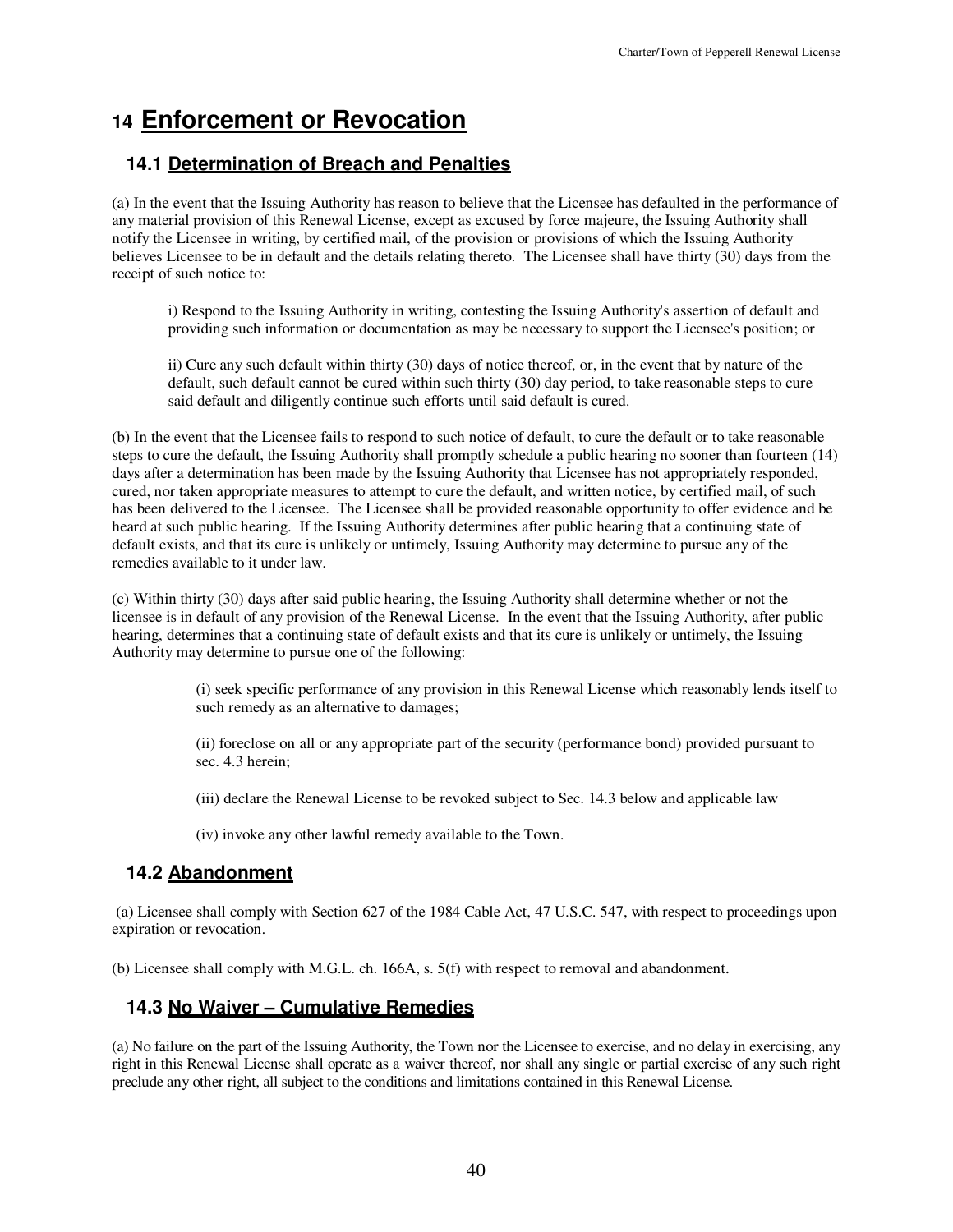(b) The payment of damages for violations under this License shall not be deemed to excuse Licensee from having to cure the violation, if said violation is reasonably established in accordance with law and the matter is reasonably subject to cure.

(c) Failure of the Town to enforce the performance of any term of this License shall not be deemed a waiver of its right to insist upon the subsequent performance of that term. With respect to non-performance of Licensee obligations not involving monetary payments or actual provision of materials and equipment, the failure to enforce performance for a significant period of time and the lack of complaint concerning same, shall be deemed a factor relevant to mitigating the assessment of the amount of damages, if any, for such non-performance.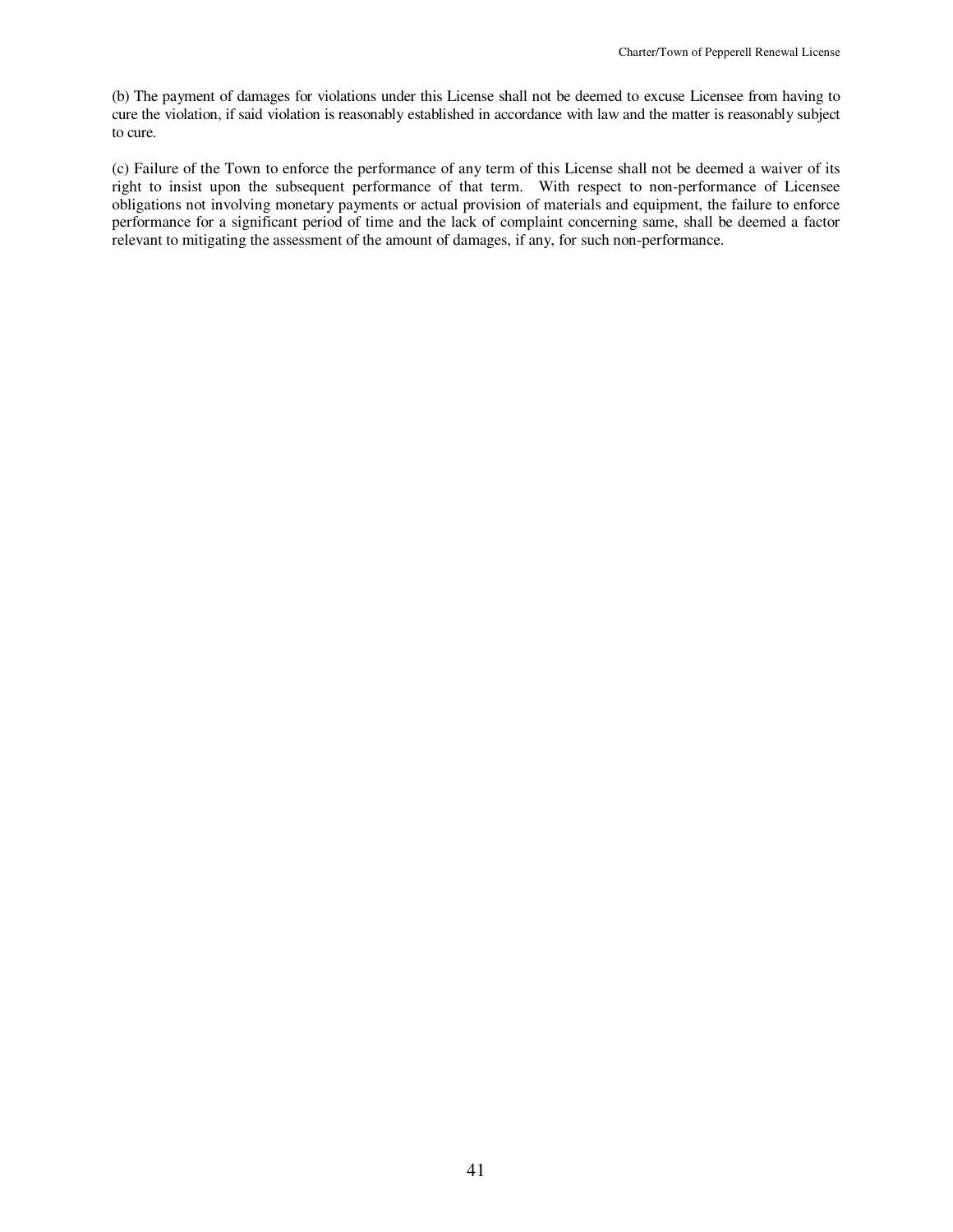## **15 Miscellaneous Provisions**

## **15.1 Force Majeure**

 If by reason of *force majeure* either party is unable in whole or in part to carry out its obligations hereunder, said party shall not be deemed in violation or default during the continuance of such inability. The term *"force majeure"* as used herein shall mean the following: Acts of God; acts of public enemies; orders of any kind of the government of the United States of America or of the Commonwealth of Massachusetts or any of their departments, agencies, political subdivision, or officials, or any civil or military authority, whether legal or illegal; insurrections; riots; epidemics; landslides; lightning; earthquakes; fires; hurricanes; volcanic activity; storms; floods; washouts; droughts; civil disturbances; explosions; strikes; labor work actions and unavailability of essential equipment, personnel, services and/or materials beyond the reasonable control of the Licensee; and the inability of Licensee to obtain, on customary and reasonable terms, easements, permits or licenses for the attachment or placement of the System, or parts thereof, to any pole or underground conduit not owned by Licensee, or any other cause or event not reasonably within the control of the disabled party.

## **15.2 Action of Parties**

In any action by the Franchising Authority or the Licensee that is mandated or permitted under the terms hereof, such party shall act in a reasonable, expeditious and timely manner. Furthermore, in any instance where approval or consent is required under the terms hereof, such approval or consent shall not be unreasonably withheld.

## **15.3 Notices**

a) Every notice and/or request to be served upon the Issuing Authority shall be delivered by hand or sent by Federal Express or other express receipted delivery service or certified mail (postage prepaid) to the Board of Selectmen, Town of Pepperell, 1 Main Street, Pepperell, Massachusetts 01463-1644, or such other address as the Issuing Authority may specify in writing to the Licensee. Every notice served upon the Licensee shall be delivered by hand or sent by Federal Express or other express receipted delivery service or certified mail (postage prepaid) to the VP/General Manager, Charter Communications, 95 Higgins Street, Worcester, Massachusetts 01606, with a copy sent to General Counsel, Charter Communications, Inc., Charter Plaza 12405 Powerscourt Drive, St. Louis, Missouri 63131, or such other address as the Licensee may specify in writing to the Issuing Authority. The delivery shall be equivalent to direct personal notice, direction or order, and shall be deemed to have been given at the time of receipt of such notice. If agreed by the parties, alternative forms of notice shall be acceptable.

b) Subject to Section 15.3(a) above, all required notices shall be in writing.

## **15.4 Public Notice**

Minimum public notice of any public meeting relating to this Franchise shall be in accordance with applicable law or regulation.

## **15.5 Severability**

If any section, subsection, sentence, clause, phrase, or portion of this License is, for any reason, held invalid or unconstitutional by any court of competent jurisdiction, such portion shall be deemed a separate, distinct and independent provision and such holding shall not affect the validity of the remaining portions of this License.

## **15.6 Acts or Omissions of Affiliates**

 During the term of the Renewal License, the Licensee shall be liable for the acts or omission of its Affiliates while such Affiliates are involved directly or indirectly in the construction, installation, maintenance or operation of the Cable System as if the acts or omissions of such Affiliates were the acts or omissions of the Licensee.

## **15.7 Warranties**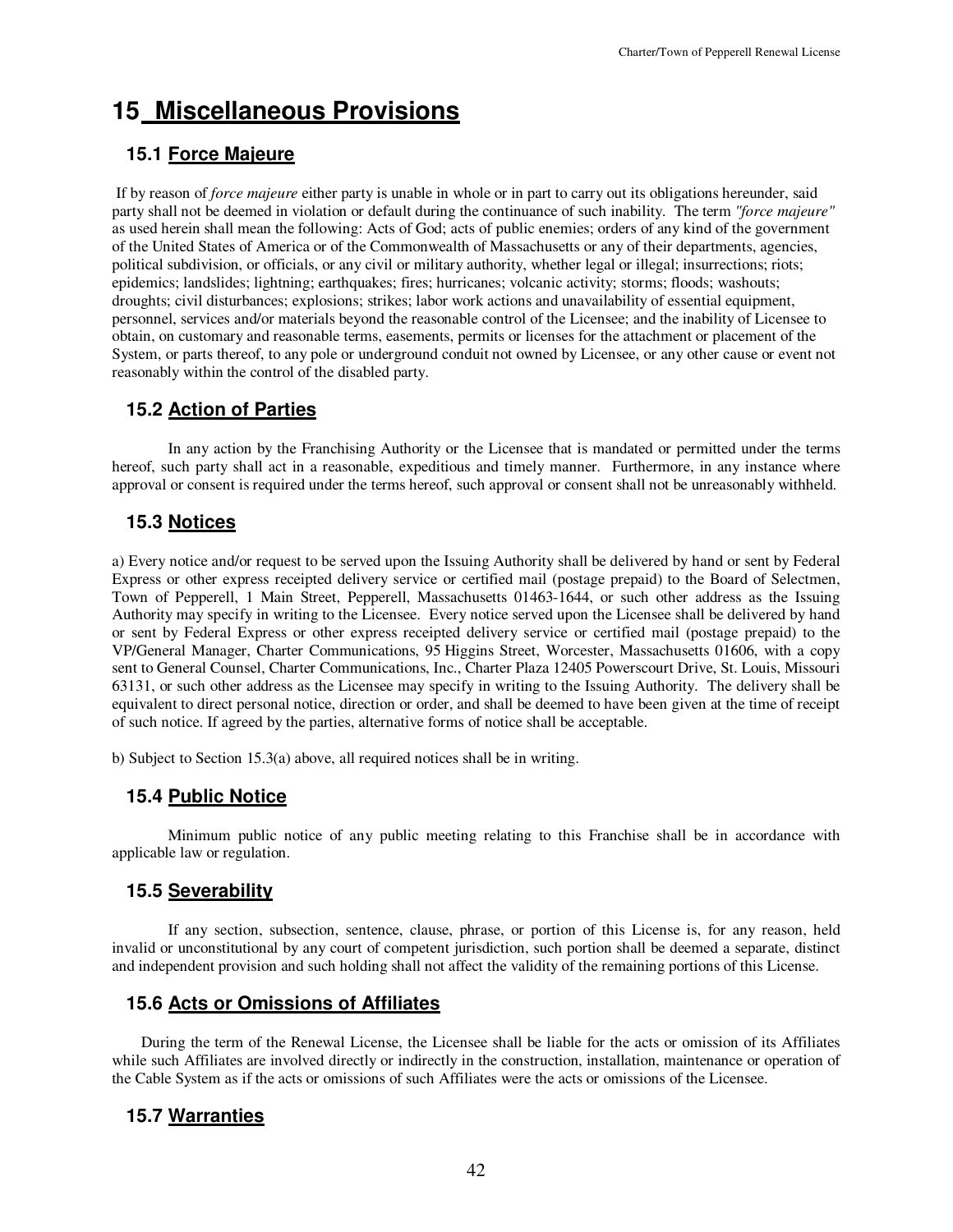The Licensee warrants, represents and acknowledges that, as of the Effective Date of this License:

a) The Licensee is duly organized, validly existing and in good standing under the laws of the State of Delaware;

b) The Licensee has the requisite power and authority under applicable law and its by-laws and articles of incorporation and/or other organizational documents, has obtained any necessary authorization of its Board of Directors or other governing body, and has secured all consents which are required to be obtained as of the execution date of this License, to enter into and legally bind the Licensee to this License and to take all actions necessary to perform all of its obligations pursuant to this License;

c) This License is enforceable against the Licensee in accordance with the provisions herein; and

d) There is no action or proceeding pending or threatened against the Licensee, which would interfere with its performance of this License.

#### **15.8 No Recourse against the Issuing Authority**

 Pursuant to Section 635A (a) of the Cable Act, the Licensee shall have no recourse against the Issuing Authority, the Town and/or its officials, boards, commissions, committees, advisors, designees, agents, and/or its employees other than injunctive relief or declaratory relief, arising from the regulation of cable service or from a decision of approval or disapproval with respect to a grant, renewal, transfer, or amendment of this License.

#### **15.9 Jurisdiction**

All provisions in this License shall apply to the Town, the Licensee and their successors and assigns. Jurisdiction and venue over any dispute, action or suit arising from this Renewal License shall be in any court of appropriate venue and subject matter jurisdiction located in the Commonwealth of Massachusetts and the parties by the instrument subject themselves to the personal jurisdiction of said court for the entry of any such judgment and for the resolution of any dispute, action, or suit.

#### **15.10 Captions**

 The captions to sections throughout the Renewal License are intended solely to facilitate reading and reference to the sections and provisions of the Renewal License. Such captions shall not affect the meaning or interpretation of the Renewal License.

#### **15.11 Entire Agreement**

(a) This Franchise sets forth the entire agreement between the parties respecting the subject matter hereof. All agreements, covenants, representations and warranties, express and implied, oral and written, of the parties with regard to the subject matter hereof are contained herein. No other agreements, covenants, representations or warranties, express or implied, oral or written, have been made by any party to another with respect to the matter of this Franchise. All prior and contemporaneous conversations, negotiations, possible and alleged agreements, representations, covenants and warranties with respect to the subject matter hereof are waived, merged herein and therein and superseded hereby and thereby.